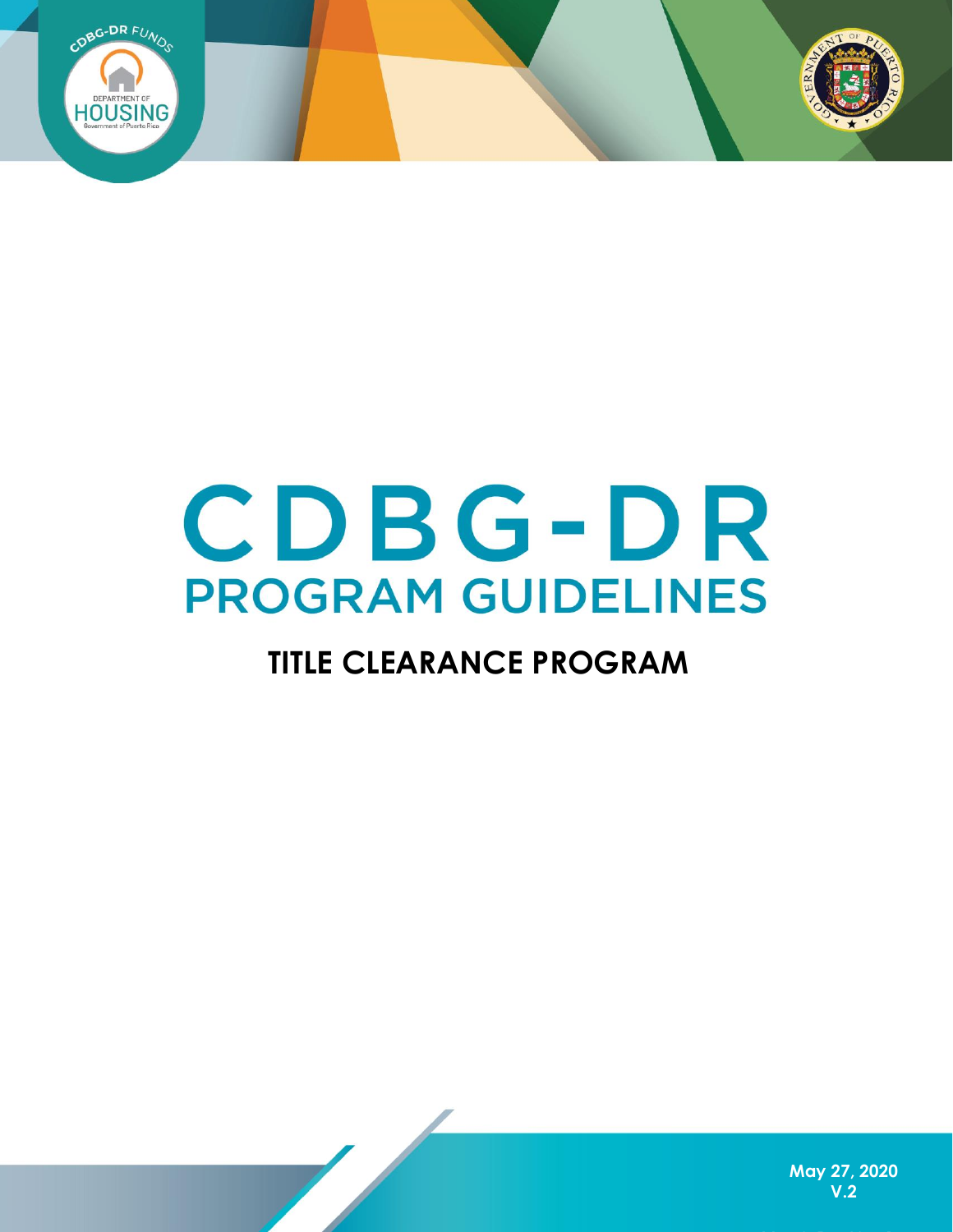CDBG-DR Program Guidelines Title Clearance Program May 27, 2020 (V.2) Page 2 / 43

**This page was intentionally left blank.**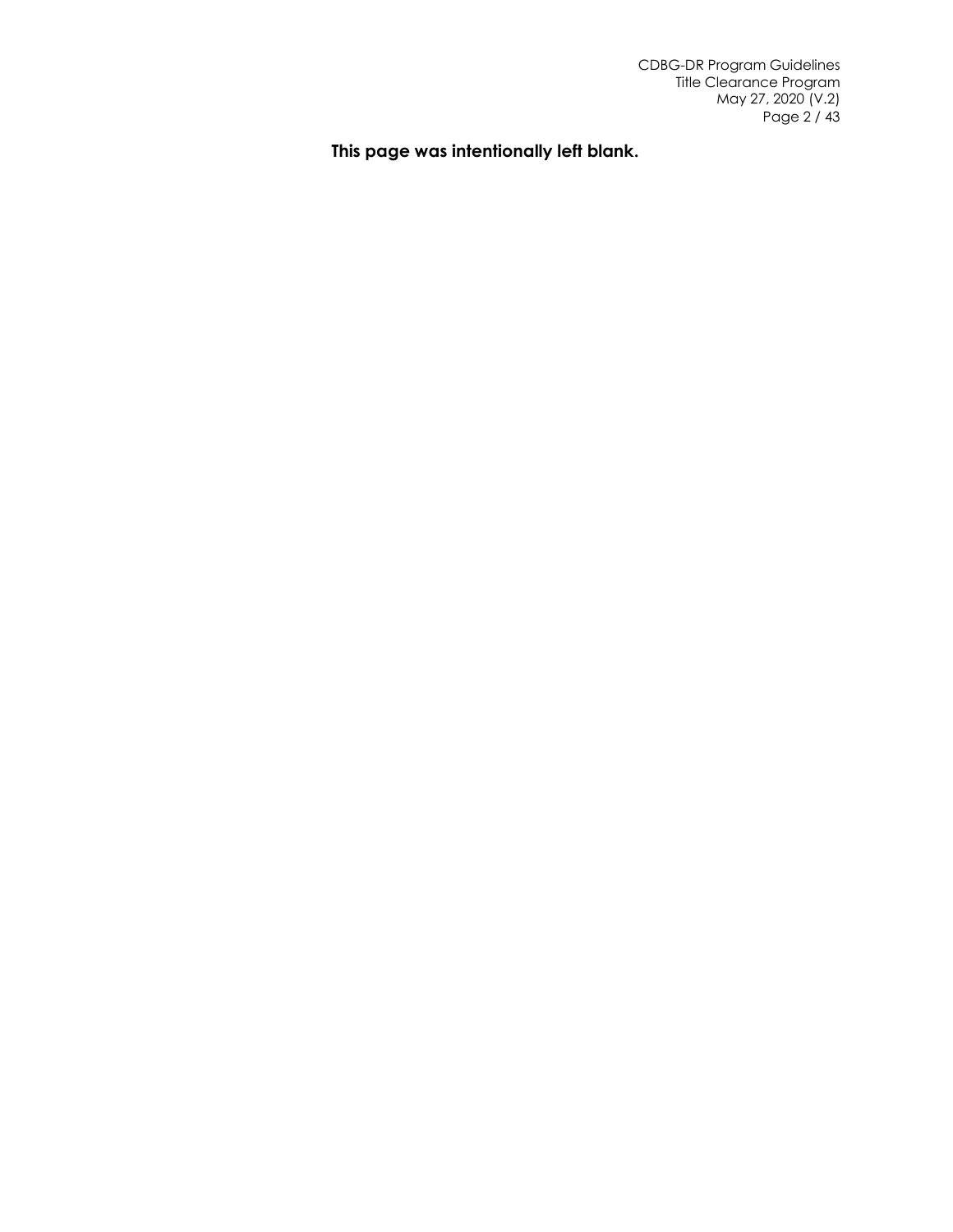CDBG-DR Program Guidelines Title Clearance Program May 27, 2020 (V.2) Page 3 / 43

#### PUERTO RICO DEPARTMENT OF HOUSING CDBG-DR PROGRAM GUIDELINES **TITLE CLEARANCE PROGRAM** VERSION CONTROL

| <b>VERSION</b><br><b>NUMBER</b> | <b>DATE REVISED</b> | <b>DESCRIPTION OF REVISIONS</b>                                                                                                                           |
|---------------------------------|---------------------|-----------------------------------------------------------------------------------------------------------------------------------------------------------|
|                                 | July 30, 2019       | <b>Original Version</b>                                                                                                                                   |
| $\mathbf{2}$                    | May 27, 2020        | Changes throughout the whole document. All are<br>marked in gray for ease of reference. A Program-based<br>Reconsideration Request Form is also included. |
|                                 |                     |                                                                                                                                                           |
|                                 |                     |                                                                                                                                                           |
|                                 |                     |                                                                                                                                                           |
|                                 |                     |                                                                                                                                                           |
|                                 |                     |                                                                                                                                                           |
|                                 |                     |                                                                                                                                                           |
|                                 |                     |                                                                                                                                                           |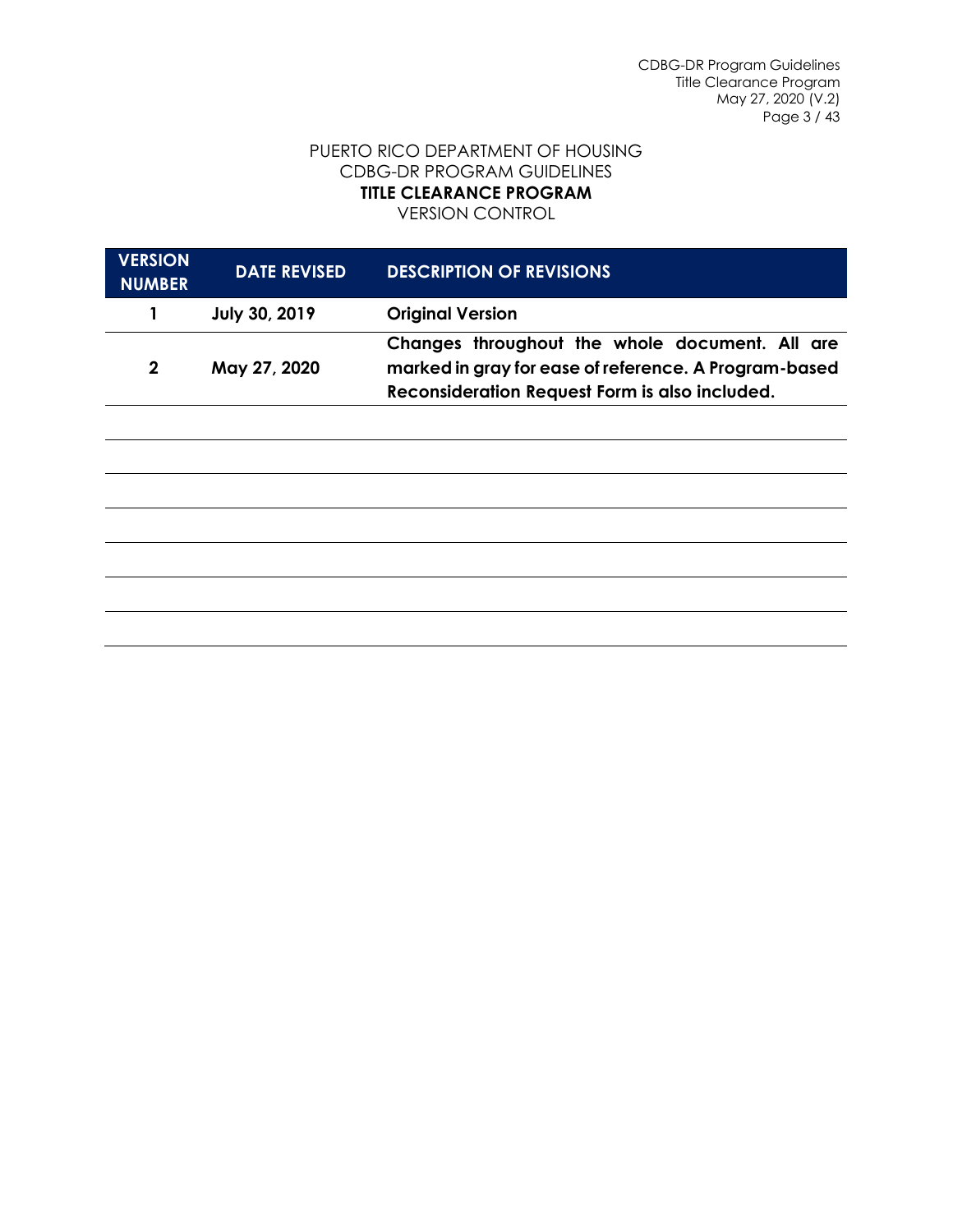# **TABLE OF CONTENTS**

| $\mathbf{1}$     |     |                                                                                                                                                                |  |  |  |
|------------------|-----|----------------------------------------------------------------------------------------------------------------------------------------------------------------|--|--|--|
| $\mathbf 2$      |     |                                                                                                                                                                |  |  |  |
| 3                |     |                                                                                                                                                                |  |  |  |
| 4                |     |                                                                                                                                                                |  |  |  |
|                  | 4.1 |                                                                                                                                                                |  |  |  |
|                  | 4.2 |                                                                                                                                                                |  |  |  |
|                  | 4.3 |                                                                                                                                                                |  |  |  |
|                  | 4.4 |                                                                                                                                                                |  |  |  |
| 5                |     |                                                                                                                                                                |  |  |  |
|                  | 5.1 |                                                                                                                                                                |  |  |  |
|                  | 5.2 |                                                                                                                                                                |  |  |  |
|                  | 5.3 |                                                                                                                                                                |  |  |  |
|                  | 5.4 |                                                                                                                                                                |  |  |  |
|                  | 5.5 |                                                                                                                                                                |  |  |  |
| $\boldsymbol{6}$ |     |                                                                                                                                                                |  |  |  |
| 7                |     |                                                                                                                                                                |  |  |  |
|                  | 7.1 |                                                                                                                                                                |  |  |  |
|                  | 7.2 |                                                                                                                                                                |  |  |  |
| 8                |     |                                                                                                                                                                |  |  |  |
|                  | 8.1 | Title under Act No. 132 of July 1, 1975, as amended, Dwellings Located on                                                                                      |  |  |  |
|                  | 8.2 | Title under Act 35 of June 14, 1969, as amended, Sale of Parcels to                                                                                            |  |  |  |
|                  | 8.3 | Title under Act 286 of August 21, 1999, as amended, Law to Order DOH to                                                                                        |  |  |  |
|                  | 8.4 | Title under Act 202 of August 5, 2018, as amended, Law to Authorize DOH to<br>Provide Title over Properties Created by Virtue of the Permanent Housing Program |  |  |  |
|                  | 8.5 | Title under Act 160 of August 10, 1988, as amended, Law for the Provision of<br>Title over Properties Created by Virtue of the Emergency Housing Program 30    |  |  |  |
|                  | 8.6 | Title under Act 106 of August 3 of 1995, as amended, Law to Transfer Minimal                                                                                   |  |  |  |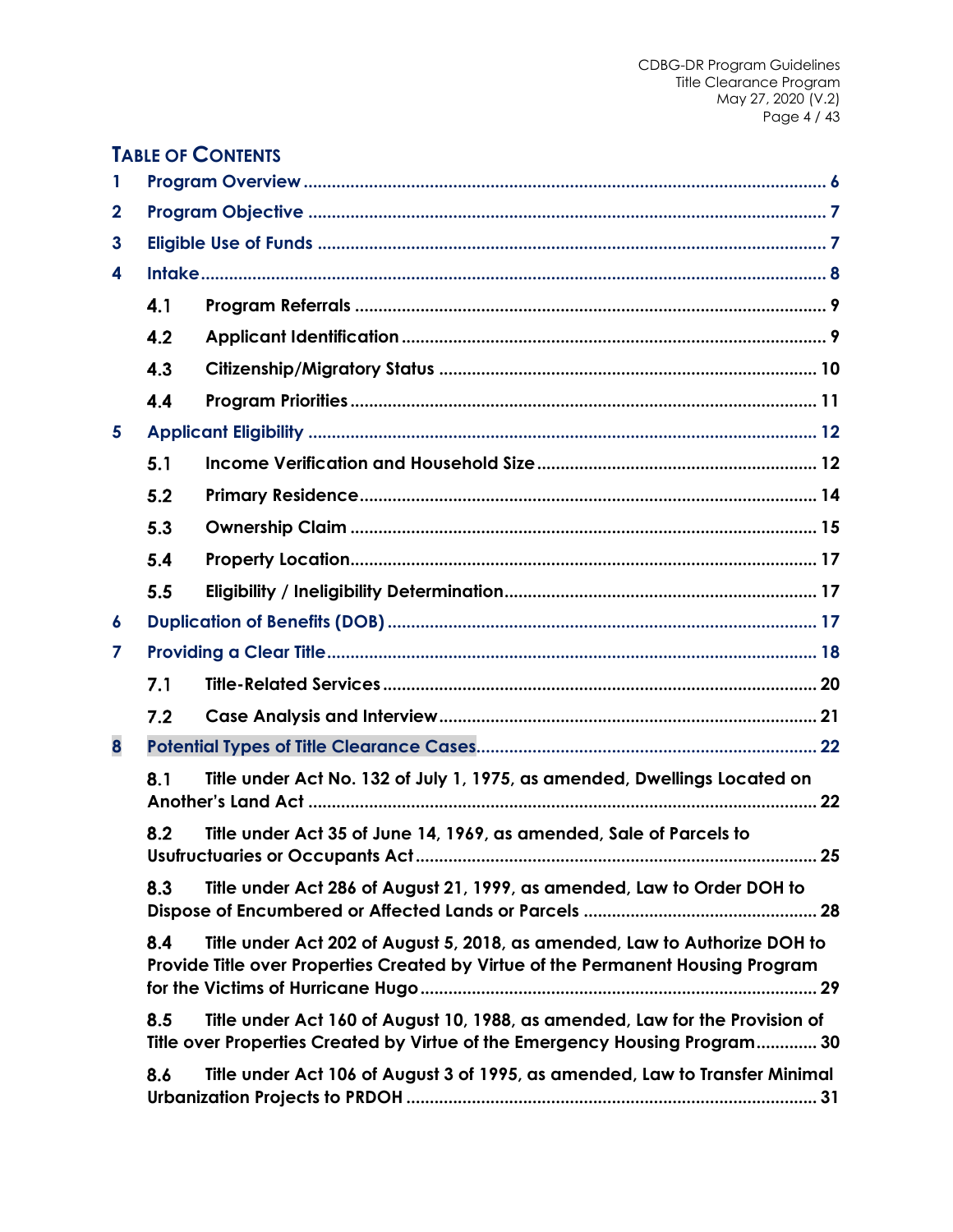|    | 8.7       |                                                                         |  |  |  |  |
|----|-----------|-------------------------------------------------------------------------|--|--|--|--|
|    | 8.8<br>32 | Compliance with the Planning Board and the Office of Permits Management |  |  |  |  |
|    | 8.9       |                                                                         |  |  |  |  |
| 9  |           |                                                                         |  |  |  |  |
| 10 |           |                                                                         |  |  |  |  |
| 11 |           |                                                                         |  |  |  |  |
| 12 |           | Program-Based Reconsideration and/or Administrative Review 34           |  |  |  |  |
|    | 12.1      |                                                                         |  |  |  |  |
|    | 12.2      |                                                                         |  |  |  |  |
| 13 |           |                                                                         |  |  |  |  |
|    | 13.1      |                                                                         |  |  |  |  |
|    | 13.2      |                                                                         |  |  |  |  |
|    | 13.3      |                                                                         |  |  |  |  |
|    | 13.4      |                                                                         |  |  |  |  |
|    | 13.5      |                                                                         |  |  |  |  |
|    | 13.6      |                                                                         |  |  |  |  |
|    | 13.7      |                                                                         |  |  |  |  |
|    | 13.8      |                                                                         |  |  |  |  |
|    | 13.9      |                                                                         |  |  |  |  |
|    | 13.10     |                                                                         |  |  |  |  |
|    | 13.11     |                                                                         |  |  |  |  |
|    | 13.12     |                                                                         |  |  |  |  |
| 14 |           |                                                                         |  |  |  |  |
| 15 |           |                                                                         |  |  |  |  |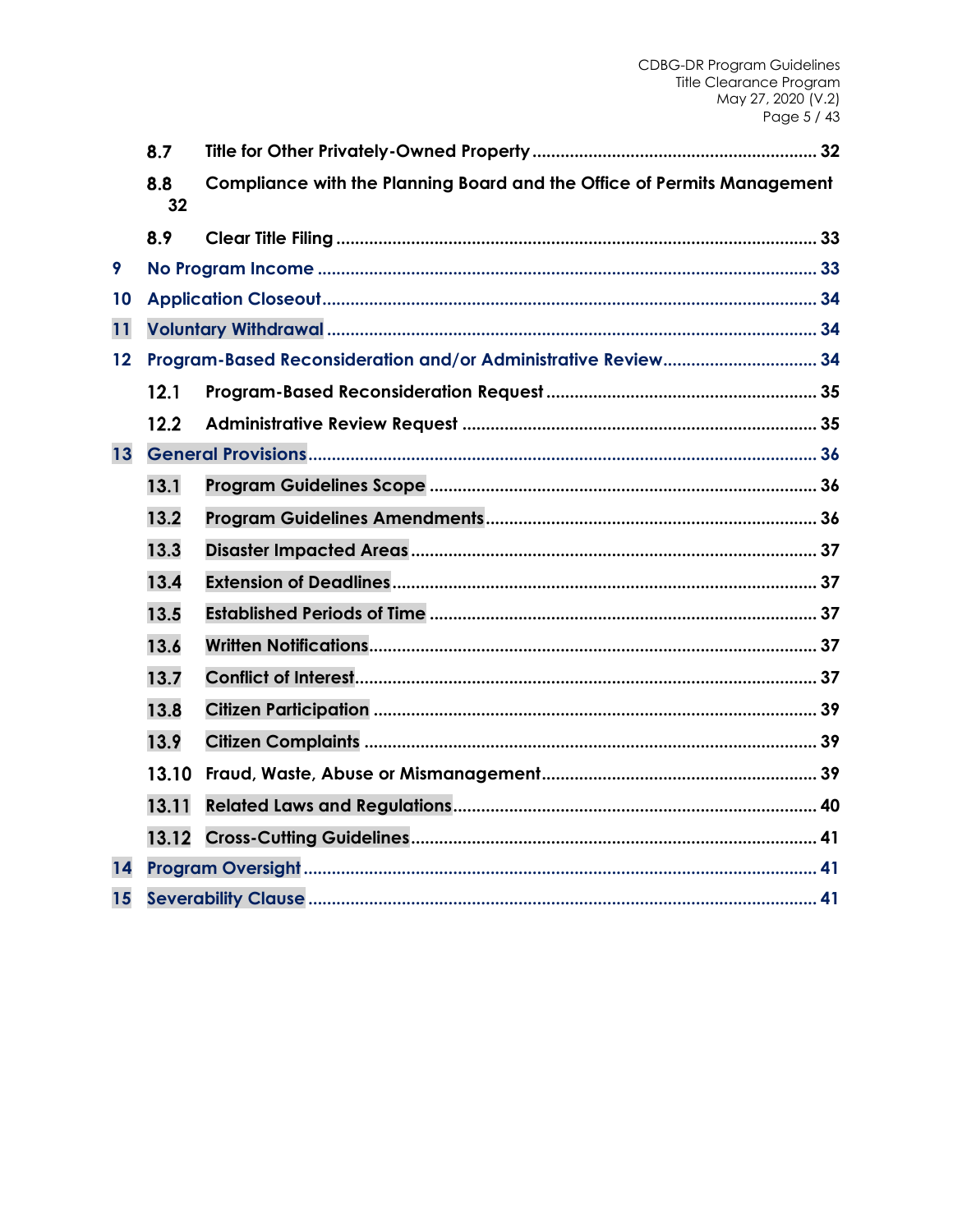# <span id="page-5-0"></span>**1 PROGRAM OVERVIEW**

Tens of thousands of homes within Puerto Rico are still in the recovery process due to the impacts suffered by Hurricanes Irma and María. These homes suffered -in some casesmajor hurricane damage, thus, many require rehabilitation, reconstruction, or relocation. A large number of impacted homeowners have struggled to receive federal assistance, in part due to uncertain ownership records of the affected properties.

Many homeowners in Puerto Rico lack a legal property title, which, for the most part, is a direct consequence of migration flows dating back to the 1930's and 1940's. In addition, there is no legal requirement to register the transfer of title to properties on the Island, so families have lived decades without registering their ownership of land or structures with the government and some have subdivided properties without complying with the applicable rules and regulations. Therefore, such homeowners do not hold clear and marketable titles to their properties.

After the impact of Hurricanes Irma and María, the Federal Emergency Management Agency (**FEMA**) denied financial assistance to individuals who could not prove ownership of their own homes. According to the Housing Damage Assessment and Recovery Strategies Report for Puerto Rico, FEMA estimates that nearly sixty percent (60%) of the 1.1 million applications for FEMA assistance were found ineligible. Although many factors contributed, one of the main reasons was the Applicant's inability to prove that they own the homes and/or the land for which they were claiming damages. <sup>1</sup> This overwhelming denial rate has left many without much needed critical housing assistance resulting in a large unmet housing need.

The Puerto Rico Department of Housing (**PRDOH**) has developed the Home Repair, Reconstruction, or Relocation Program (**R3 Program**) to respond to these unmet housing needs. Under the R3 program, Applicants who lack clear title may be eligible for assistance. However, Applicants can only move forward in the R3 Program up to the point of Award Coordination. To move forward with an award under the R3 Program, Applicants need to have a clear title due to local permit requirements for construction work in Puerto Rico.

The Title Clearance Program (Program) will benefit low- and moderate-income (**LMI**) persons (below eighty percent (80%) Area Median Family Income (**AMFI**) according to HUD Modified Income Limits for Community Development Block Grant Disaster Recovery (**CDBG-DR**) Puerto Rico<sup>2</sup> by assisting Applicants with the task of obtaining clear titles to their properties. The immediate successful result of the Program is to properly register the owner as the rightful title holder within the Puerto Rico Property Registry records.

<sup>1</sup>[http://spp-pr.org/wp-content/uploads/downloads/2018/07/HUD-Housing-Damage-Assessment-Recovery-Strategies-6-](http://spp-pr.org/wp-content/uploads/downloads/2018/07/HUD-Housing-Damage-Assessment-Recovery-Strategies-6-29-18.pdf) [29-18.pdf](http://spp-pr.org/wp-content/uploads/downloads/2018/07/HUD-Housing-Damage-Assessment-Recovery-Strategies-6-29-18.pdf)

<sup>2</sup> <https://files.hudexchange.info/resources/documents/2019-Puerto-Rico-Income-Limits.pdf>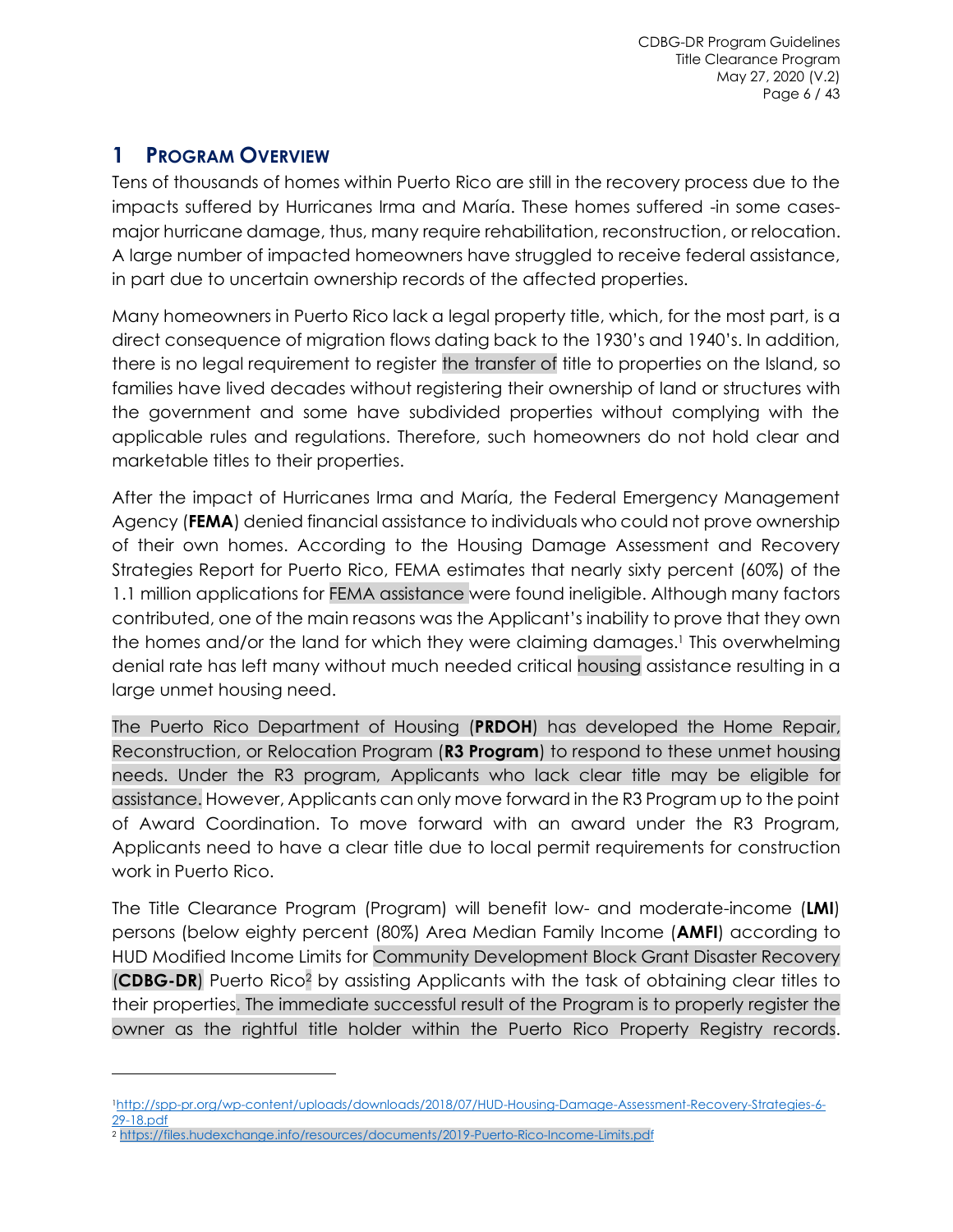Obtaining a clear title will result in long-term resiliency, sustainability and security for LMI residents by alleviating issues caused by lack of a clear property title when applying for other federal programs. The Program helps disaster-affected homeowners to access federal assistance resources currently available and removes a major barrier for accessing similar funds in future disasters.

One of the priorities of the Program is to obtain approximately forty eight thousand (48,000) clear titles for PRDOH-owned properties that were damaged by the hurricanes and whose Applicants occupy the land with "right of use and enjoyment" and/or "right of construction", in accordance with Act No. 26 of April 12, 1941, as amended, 28 LPRA § 241 *et seq.*, known as the "Land Law of Puerto Rico" (hereinafter **Act 26)**. The Program also prioritizes homeowners who have experienced challenges receiving federal assistance due to lack of a clear title as well as homeowners who are sixty-five (65) years old or older.

Additionally, the Program will assist in obtaining property titles for Applicants who occupy the land with "right of use and enjoyment" and/or "right of construction" in any Government owned properties. Those properties must be transferred to PRDOH following the procedures established in Act No. 132 of July 1, 1975, as amended, 17 LPRA § 751 *et seq.*, known as "Dwellings Located on Another's Land Act", (hereinafter **Act 132**) after which PRDOH will be authorized to grant property titles to individuals. The Program will also assist in providing property titles to Applicants who occupy private properties.

# <span id="page-6-0"></span>**2 PROGRAM OBJECTIVE**

The goal of the Program is to help LMI households in Puerto Rico to obtain clear and marketable titles of their properties, which will promote long-term self-sustainability and resilience by improving access to public and private financial resources. In order to achieve the aforementioned goal, PRDOH will:

- Assist homeowners that lack a clear title to their properties or that are unable to register their properties, under their name, in government records;
- Establish a consistent process to certify that a homeowner owns and controls a property (land or structure);
- Address and resolve issues that prevent ownership registration of properties that do not require any construction/repair work; and
- Adopt a strategic workflow to conduct an extensive title search, identify issues and resolve them, including but not limited to, the resolution of inheritance situations that prevent title recording.

# <span id="page-6-1"></span>**3 ELIGIBLE USE OF FUNDS**

Section 105(a)(8) of the Housing Community Development Act of 1974 (**HCDA**), as amended, 42 U.S.C. § 5305, provides that CDBG-DR funds may be used for public service.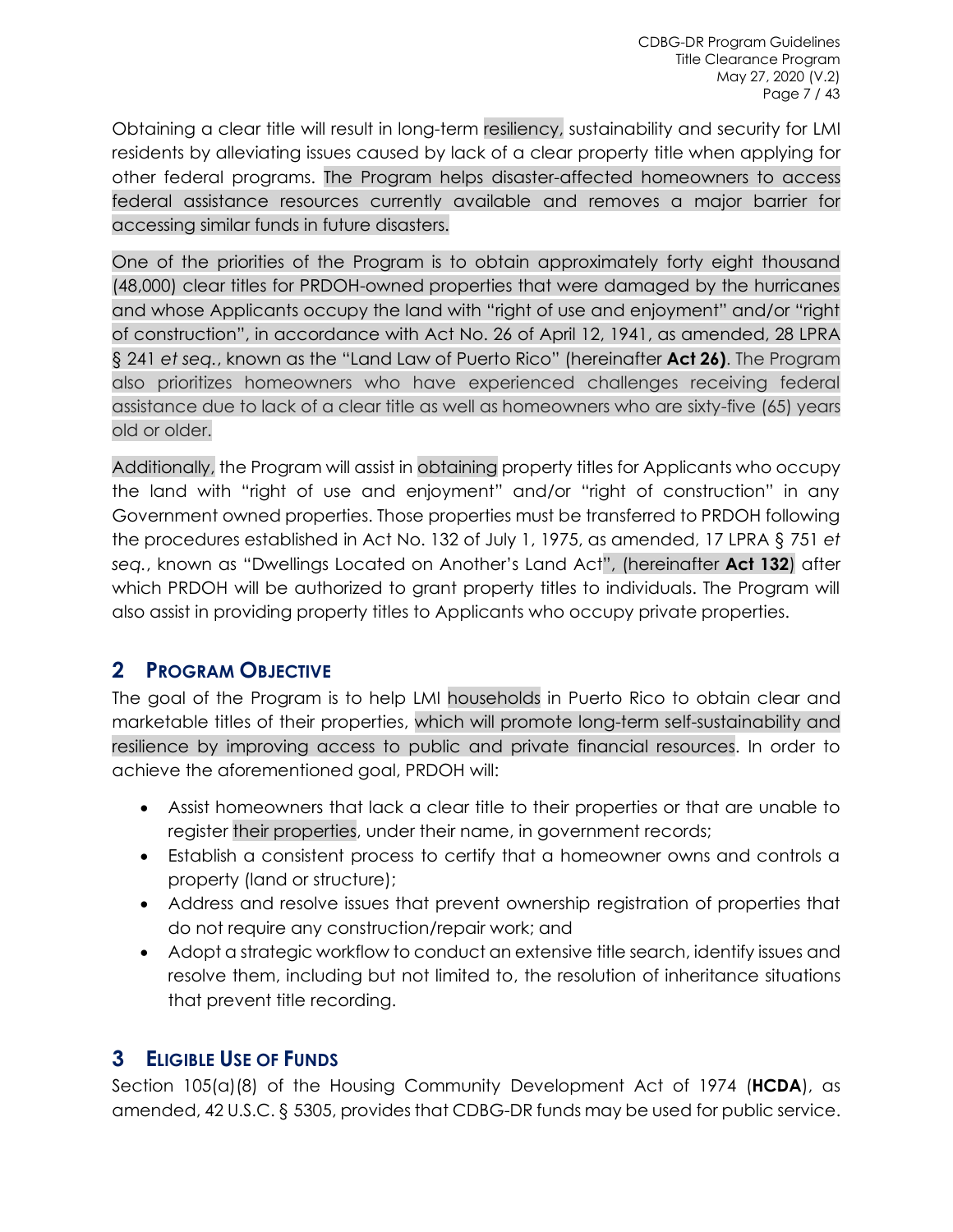Funds under this Program may be used for necessary and reasonable costs related to title clearance. This includes, but is not limited to:

- Title investigation / research;
- Case management services / title clearance specialists;
- Land surveys and plans;
- Appraisals;
- Engineering / structural assessments;
- Recording fees;
- Property Registry Certifications;
- Preparation and filing of all needed legal documentation;
- Serving of summons and notifications, if needed;
- Presentation of documents in the Property Registry and other governmental agencies;
- Filing, handling, and solving non-contentious legal issues in court; and
- Other related costs.

# <span id="page-7-0"></span>**4 INTAKE**

Interested residents may apply for the Title Clearance Program via one of the following methods:

- Complete an application online by visiting [www.cdbg-dr.gov;](http://www.cdbg-dr.gov/)
- Visit a participating PRDOH Regional Office or outreach office;
- Visit an Intake Center; or
- Call 1-833-234-CDBG to make an appointment.

Specific information regarding intake methods, including phone numbers and location of intake centers located in PRDOH's Regional Offices throughout the Island is available at [https://www.cdbg-dr.pr.gov/en/title-clearance/.](https://www.cdbg-dr.pr.gov/en/title-clearance/) Available in Spanish [https://www.cdbg-dr.pr.gov/autorizacion-de-titulos/.](https://www.cdbg-dr.pr.gov/autorizacion-de-titulos/)

Applicants will be required to complete a Program Intake Application and provide supporting documents necessary for eligibility review as detailed in these guidelines. The Program Intake Application will prompt Applicants to comply with Program documentation and information necessary for the Program. All documentation submitted by the Applicant must be valid at the time of submission.

Title Clearance Specialists will be available to assist the Applicant through the intake process and answer questions as needed. Applicants who do not submit all supporting documents required for eligibility review at the time of application will be notified of outstanding documents via a Required Documents Notification. The Applicant must submit all documents outlined in this notification before being reviewed for Program eligibility. If, after a review of submitted documents, the Applicant is still missing required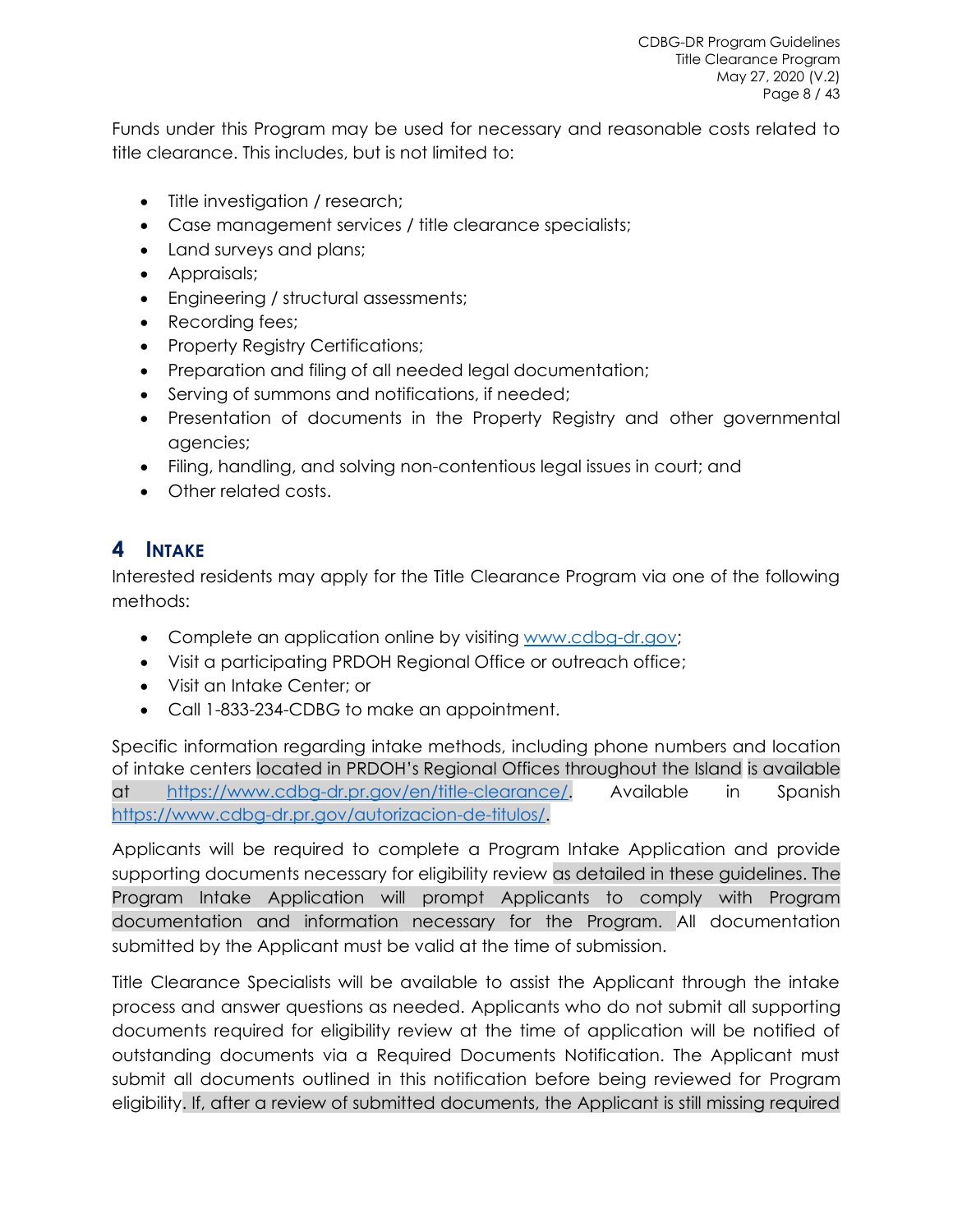documentation to ascertain eligibility, a Missing Documents Notification will be sent to the Applicant.

#### <span id="page-8-0"></span>**4.1 Program Referrals**

Other Programs in the CDBG-DR Housing Portfolio, like the R3 Program, may refer eligible applicants to the Title Clearance Program for support in obtaining a clear title. The R3 Program will also refer applications that qualify for a relocation award in order for the TC Program to perform Title Search services to ensure that the hurricane-damaged property and that the replacement property are free of any encumbrances. Whenever applicants are referred to the Title Clearance Program from another program in the PRDOH CDBG-DR Housing Portfolio, the Title Clearance Program will accept required documents and information directly from the other program to ease the burden on the Applicant and reduce the need for the Applicant to submit the same documents and information multiple times.

In general, if an affidavit or certification was used to demonstrate ownership of a hurricane-impacted property under another Housing Program, the Applicant will be referred to the Title Clearance Program. Program-referred Applicants will be required to participate and cooperate with the requests from the Title Clearance Program until such time when their title is cleared, or they receive official notification from the Title Clearance Program that their Application has been closed.

Applicants who are referred by other Housing Programs within the CDBG-DR Housing Portfolio are required to obtain a clear title before receiving benefits from the Housing Program from which they were referred. Program-referred Applicants who are found to be non-responsive or non-cooperative with the Title Clearance Program may be determined to be ineligible to receive benefits under the Housing Program from which they were referred. All non-responsive or non-cooperative Program-referred Applicants will be referred back to the corresponding Housing Program for further action. Nonresponsive or non-cooperative Program-referred Applicants may be required to repay PRDOH for Program funds spent if they are found to have submitted inaccurate or incomplete information to appear to meet Title Clearance requirements in order to obtain an award under any other Housing Program.

# <span id="page-8-1"></span>**4.2 Applicant Identification**

As part of the Program Application, all Applicants will be required to submit documentation to prove their identity. This documentation may include, but is not limited to, the following:

- Government Issued Photo Identification (Federal or State issued);
- Driver's License;
- Passport;
- Military ID Card; or
- Certificate of Naturalization or Permanent Resident Card.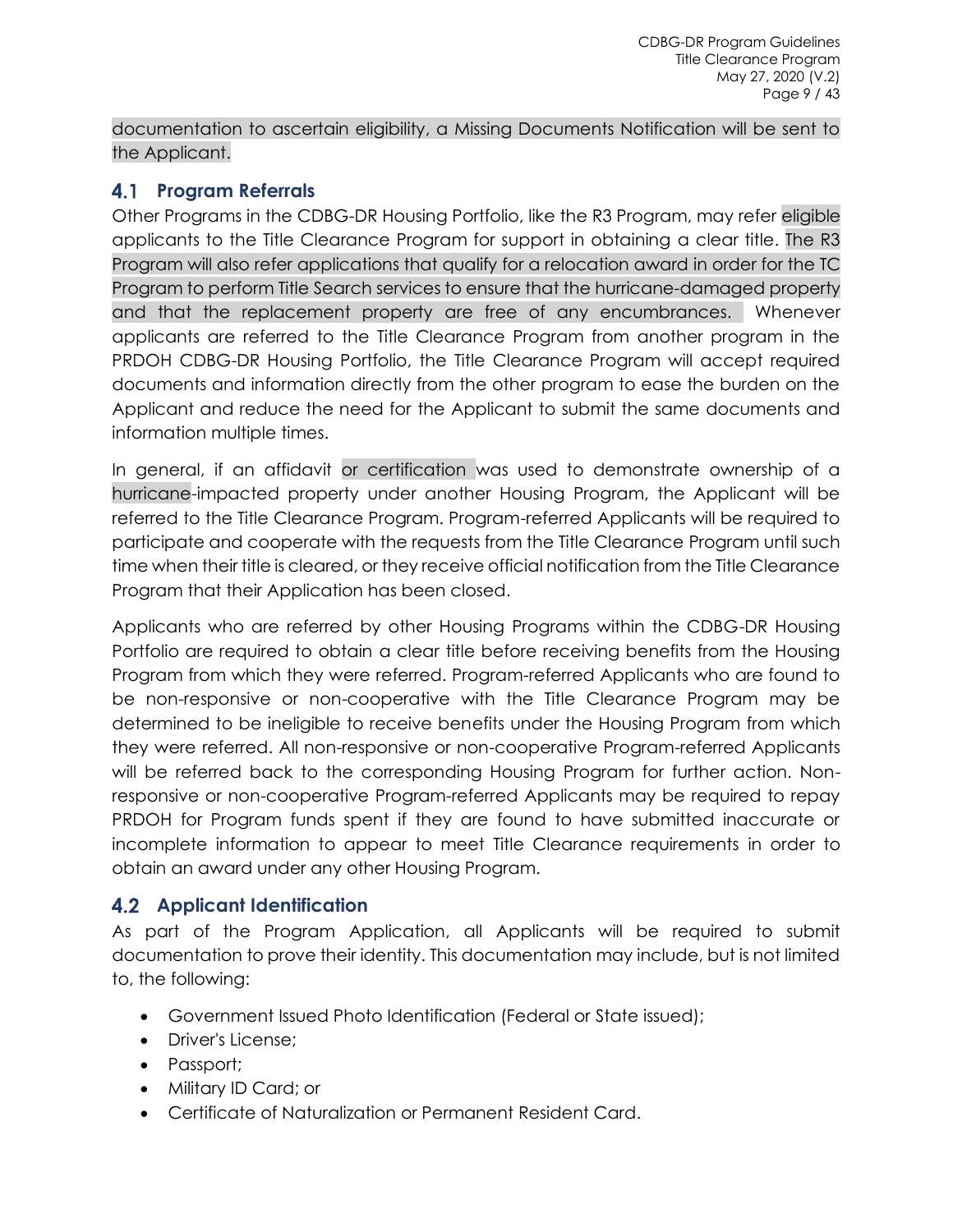#### <span id="page-9-0"></span>**Citizenship/Migratory Status**

Only U.S citizens, non-citizen nationals, or qualified aliens, as defined in the following chart, are eligible to receive assistance. Title Specialists will verify citizenship/migratory status, according to the rules and guides presented in **[Table 1](#page-9-1)**.

<span id="page-9-1"></span>

|                 | rapie 1. Cilizeriship/migrafory signess koles and Obides                       |  |  |  |  |
|-----------------|--------------------------------------------------------------------------------|--|--|--|--|
| <b>Status</b>   | <b>Definition</b>                                                              |  |  |  |  |
| U.S. Citizen    | A person born in one of the fifty (50) states, the District of Columbia,       |  |  |  |  |
|                 | Puerto Rico, Guam, the U.S. Virgin Islands, or the Northern Mariana            |  |  |  |  |
|                 | Islands; a person born outside of the U.S. to at least one U.S parent;         |  |  |  |  |
|                 | or a naturalized citizen.                                                      |  |  |  |  |
| Non-citizen     | A person born in an outlying possession of the U.S. (e.g. American             |  |  |  |  |
| National        | Samoa or Swain's Island) on or after the date the U.S. acquired the            |  |  |  |  |
|                 | possession, or a person whose parents are U.S. non-citizen nationals.          |  |  |  |  |
|                 | All U.S. citizens are U.S. nationals; however, not every U.S. national is      |  |  |  |  |
|                 | a U.S. citizen.                                                                |  |  |  |  |
| Qualified Alien | Legal permanent resident ("green card" holder)                                 |  |  |  |  |
|                 | An asylee, refugee, or an alien whose deportation is being                     |  |  |  |  |
|                 | withheld                                                                       |  |  |  |  |
|                 | Alien paroled into the U.S. for at least one (1) year<br>$\bullet$             |  |  |  |  |
|                 | Alien granted conditional entry (per law in effect prior to April<br>$\bullet$ |  |  |  |  |
|                 | 1, 1980)                                                                       |  |  |  |  |
|                 | Cuban/Haitian entrant<br>$\bullet$                                             |  |  |  |  |
|                 | Aliens in the U.S. who have been abused, subject to battery or<br>$\bullet$    |  |  |  |  |
|                 | extreme cruelty by a spouse or other family/household                          |  |  |  |  |
|                 | member, or have been a victim of a severe form of human                        |  |  |  |  |
|                 | trafficking                                                                    |  |  |  |  |
|                 | Aliens whose children have been abused and alien children<br>$\bullet$         |  |  |  |  |
|                 | whose parent has been abused to fit certain criteria                           |  |  |  |  |

#### **Table 1: Citizenship/Migratory Statues Rules and Guides**

If an Applicant does not meet any of the above criteria, the household may still apply for Title Clearance Program if:

- Another adult household member meets the eligibility citizenship criteria described in the table above; or
- The parent or guardian of a minor who is a U.S. citizen, non-citizen national, or a qualified alien, applies for assistance on behalf of the child, as long as they live in the same household. The parent or guardian must register as the co-Applicant.

All Applicants must submit documentation to prove their citizenship status. This documentation may include, but is not limited to:

- Passport;
- Birth certificate;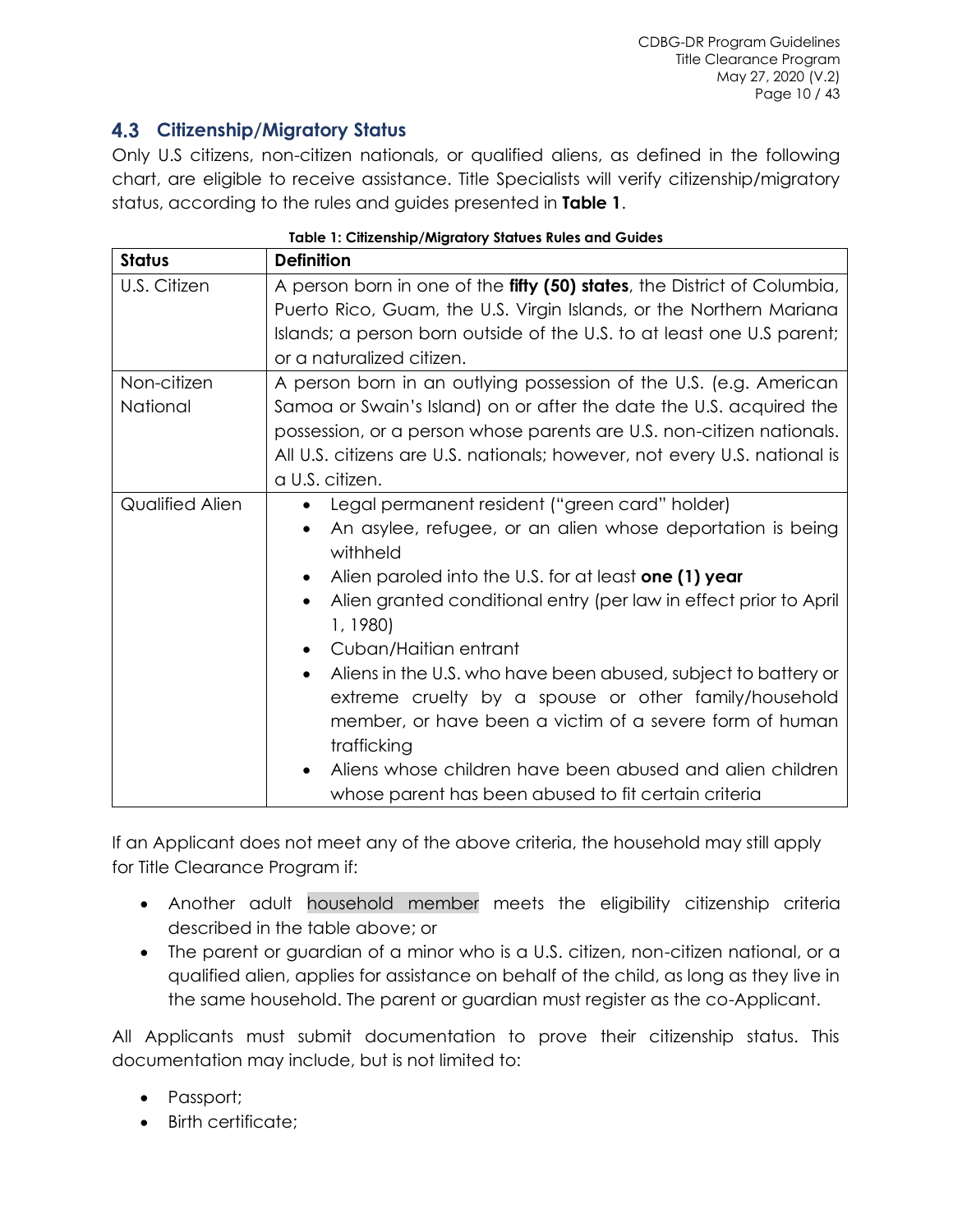- Certificate of naturalization;
- Certificate of citizenship, or
- Permanent resident card (green card).

In case the Applicant is unable to provide any of the documents listed above, on a case by case basis, the Title Clearance Program will accept, as proof of citizenship or legal presence, documentation listed in the Interim Guidance on Verification of Citizenship, Qualified Alien Status and Eligibility under Title IV of the Personal Responsibility and Work Opportunity Reconciliation Act of 1996, Federal Register Vol. 62, No. 221 (1997), 62 FR 61344.

Temporary tourist visa holders, foreign students, temporary work visa holders, and habitual residents, such as citizens of the Federated States of Micronesia and the Republic of Marshall Islands, are ineligible for the Program.

#### <span id="page-10-0"></span>**Program Priorities**

During the first **three hundred and sixty-five (365) days** of the Application intake period, which began on September 20, 2019, the following applicants will be given priority:

- **Applicants who have experienced challenges receiving federal assistance due to lack of a clear title:** The Title Clearance Program will use third-party data and/or documentation provided by the Applicant to verify denial of assistance due to lack of clear title for the purpose of prioritization.
- **Elderly applicants:** Elderly applicants are those aged **sixty-five (65) years or older** at the time of application. The elderly applicant must be a head of household or co-head of household, as in the case of a married couple, to qualify for prioritization.
- **Applicants who occupy properties in the PRDOH land portfolio:** Applicants who are able to demonstrate they were granted "right to use" or "right of enjoyment" of a parcel owned by PRDOH under Act 26 will be prioritized.

Within these priority applicant groups, the Program will prioritize Applicants who are referred from another program within the CDBG-DR Housing Portfolio, and place even greater priority on those referrals that have reached the award stage of the R3 Program. The priority of these referred Applicants exists, and will continue beyond the aforementioned program priority period, in order to ensure that the referring program activities are not unduly delayed.

Priority for the aforementioned applicants does not preclude non-priority persons from applying to the Title Clearance Program during the first **three hundred sixty-five (365) days** of application intake. Non-priority applicants may apply and submit documentation required for eligibility review during the priority period. Eligibility review for *non-priority* applicants who submit all required documentation during the priority period will be reviewed for eligibility when all complete *priority* applications have been reviewed or after the end of the priority period, whichever comes first.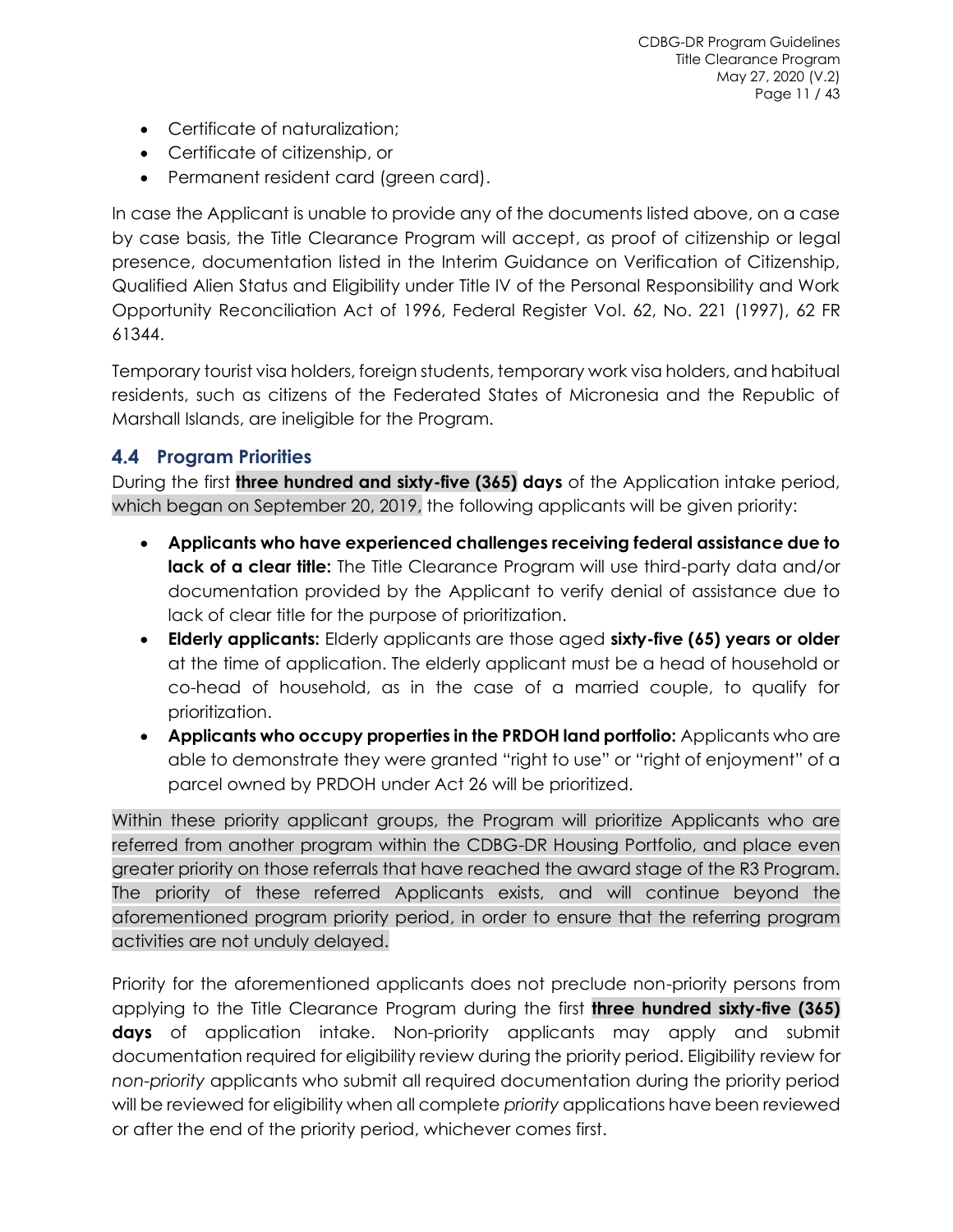# <span id="page-11-0"></span>**5 APPLICANT ELIGIBILITY**

Applicants to the Title Clearance Program will be reviewed for eligibility in compliance with program eligibility requirements. Applicants are required to submit all documents and information needed to complete the eligibility review. Failure to disclose accurate and complete information may affect eligibility. Applicants may be required to repay PRDOH, if they are found to have submitted inaccurate or incomplete information to appear to meet eligibility requirements. Each application will be reviewed for the following eligibility and benefit determination criteria:

- The Applicant must qualify as a low- or moderate-income (LMI) person;
- The subject property must be the applicant's primary residence;
- The Applicant must have an ownership claim over the subject property;
- The Applicant does not have a formal property title for the subject property;
- Subject property must not be located in a floodplain, floodway, or landslide risk area. Exceptions to this eligibility criterion will be made in the event title clearance is necessary for the Applicant to receive benefits from other Programs within the CDBG-DR Housing Portfolio or cases where the Applicant was granted "right to use" or "right of enjoyment" over the plot of land occupied by any local laws or regulations.

# <span id="page-11-1"></span>**Income Verification and Household Size**

All applicants must meet low- or moderate-income limits, which are adjusted for family size. Total annual household gross income, for all household members, must not exceed **eighty percent (80%)** income limits, as defined by adjusted income limits for Puerto Rico. See HUD Modified Income Limits for CDBG-DR Puerto Rico<sup>3</sup>. These income limits apply to all municipalities in Puerto Rico.

# 5.1.1 Household Size

A household is defined as all persons occupying the same unit, regardless of familial status or relationship to one another. Household members include all persons, including minors and adults, whose current primary residence is the hurricane-impacted property or whose primary residence was the hurricane-damaged property at the time of the disaster.

# 5.1.2 Calculating Household Income

Household income shall be calculated based on the adjusted gross income as defined for purposes of reporting under Internal Revenue Service (**IRS**) Form 1040 series for individual Federal annual income tax purposes<sup>4</sup>. Income for all household members will be considered when calculating annual household income. When determining the

<sup>3</sup> <https://files.hudexchange.info/resources/documents/2019-Puerto-Rico-Income-Limits.pdf>

<sup>4</sup> <https://www.irs.gov/e-file-providers/definition-of-adjusted-gross-income>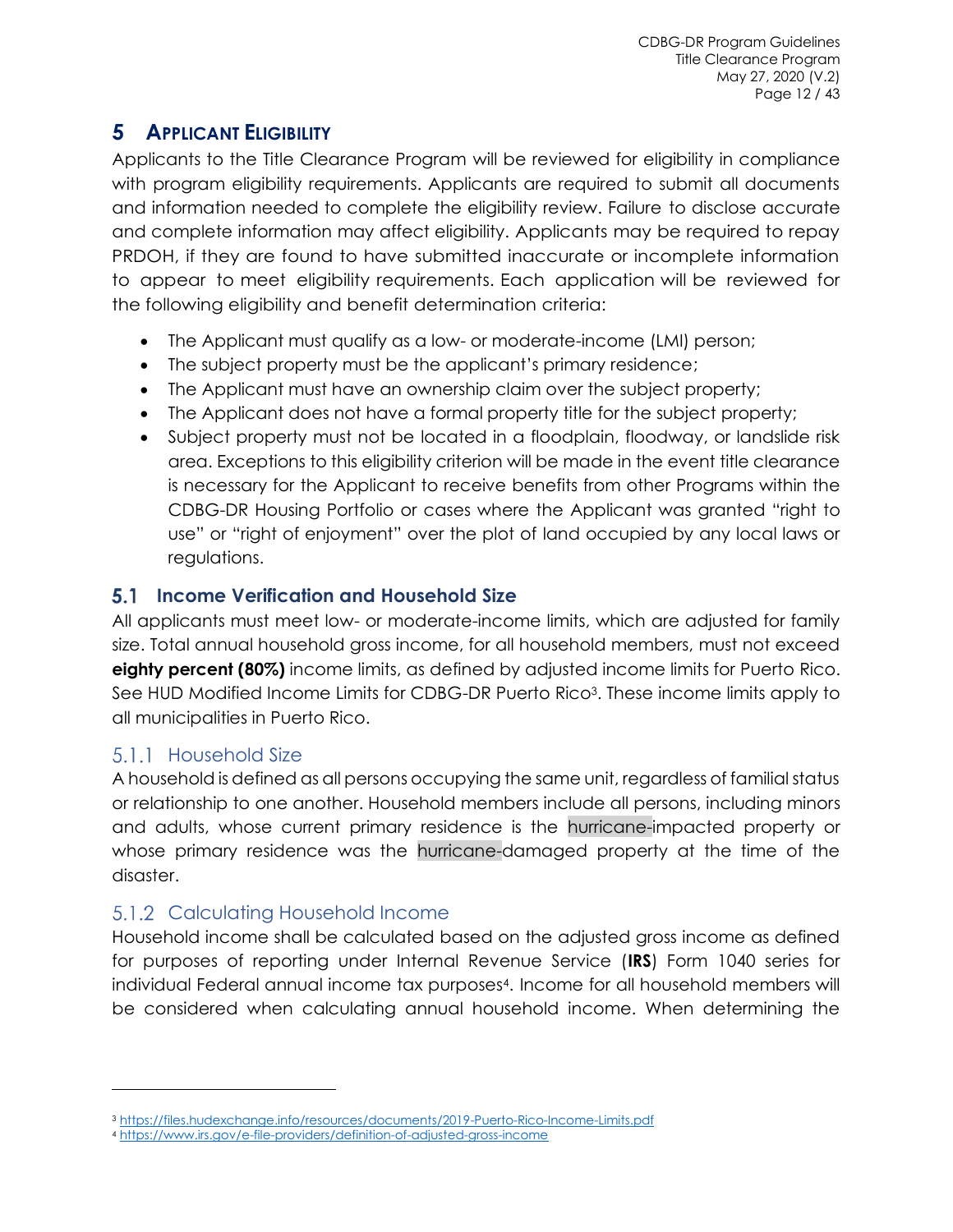number of household members and annual household income, the following should be taken into consideration:

- Minor children are considered household members. Earned income of minor children is not considered as part of the total annual household income. Unearned income attributable to minor children, such as child support or other benefits paid on behalf of a minor child are considered in the calculation of household income.
- Minor children who are subject to shared custody agreements may be counted as household members if the minor child lives in the residence at least **fifty percent (50%)** of the time.
- Temporarily absent family members are considered household members and their income is considered in calculation of household income, regardless of how much the temporarily absent family member contributes to the household.
- Paid, non-related, live-in aides, whether paid by the family or through a social service program, are not considered household members. Income of live-in aides is not considered in the calculation of household income. Related persons do not qualify as live-in aides.
- Permanently absent family members, such as a spouse who resides permanently in a nursing home, may be considered a household member, at the discretion of the head of household/program applicant. If the head of household opts to include a permanently absent family member in the household, the income of the permanently absent household member will be counted in the calculation of the annual household income. If the head of household chooses not to include the permanently absent family member as part of the household, the income of the permanently absent family member will not be considered in the calculation of the annual household income.

#### **5.1.3** Income Verification Required Documentation

Applicants must provide income documentation for all household members age eighteen (18) and older at the time of Program application. Income types and associated documentation required for income verification may include, but are not limited to:

- Wages: Three (3) recent paystubs within the past three (3) months, W-2 Forms;
- Retirement/Social Security:
	- o Three (3) Monthly Bank Statements (Social Security Benefits & Pension only);
	- o Current Social Security Benefits letter (including benefits paid to minors);
	- o Current Pension/Retirement Benefit letter (if applicable), or prior year 1099 form; and
	- o Current Annuity Payment letter (if applicable), or prior year 1099 form;
- Self-Employment Income:
	- o Most recent tax return (1040 or 1040A), and/or
	- o Current year profit and loss statement
- Rental Income: Current lease agreements;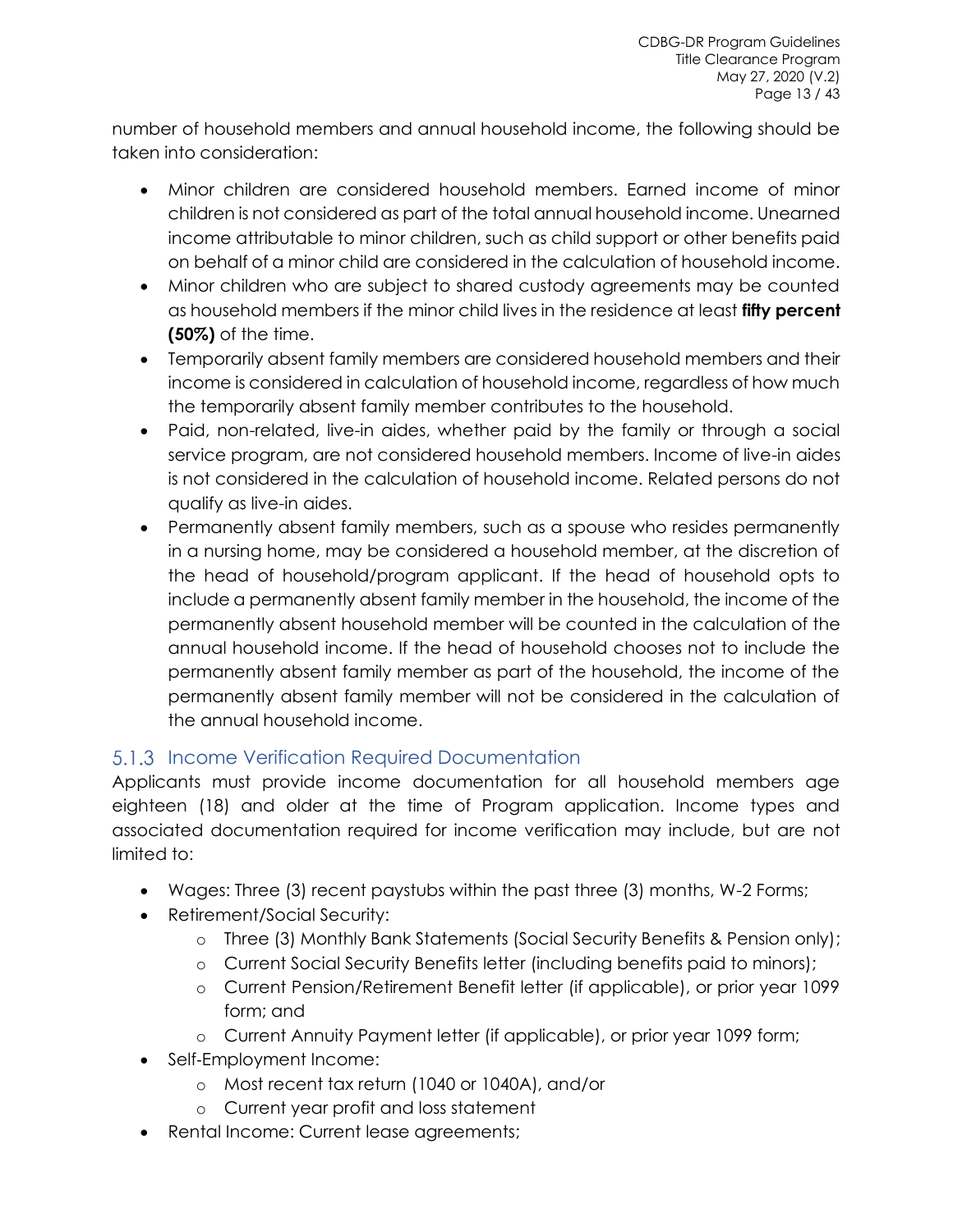- Unemployment Benefits: Current benefit letter with gross benefit amount;
- Court Ordered Alimony/Spousal Maintenance: Copy of court order documentation;
- Taxable Interest and Dividends (including amounts received by, or on behalf of minors); and
- No Income: Adult household members who receive no income will be required to submit a Certification of No Income. These household members typically include those that are unemployed.

Documentation for other less common types of income will be assessed by the Program based on type of income reported.

#### <span id="page-13-0"></span>**5.2 Primary Residence**

Primary residence is defined as the property that is occupied by the applicant for most of the calendar year (defined as **183 days or more** of a calendar year). Second homes, vacation residences, and seasonal rental properties are not eligible for assistance.

To the extent possible, the Program will validate primary residency through electronic verification utilizing locally or federally maintained registries, such as FEMA Individual Assistance (**FEMA IA**) or Small Business Administration (**SBA**) disaster home loan databases.

Documentation used to verify primary residence includes, but is not limited to:

- 2017 or later Federal income tax return listing the property address;
- 2017 or later Puerto Rico income tax return listing the property address;
- FEMA IA award letter for the property address;
- SBA Disaster Home Loan award letter for property address;
- Current Driver's license or state-issued ID card showing the property address;
- Utility bills addressed to the Applicant at property address showing either that:
	- o Services were provided in the month preceding or month of the disaster (must indicate household utility usage during pre-hurricanes time period); or
	- o That services are currently being provided (must indicate household utility usage)
- Credit card bill or bank statement sent to the Applicant at either:
	- o The property address in the month preceding or the month of the disaster; or
	- o The property address within **one (1) month** of application submission date;
- Insurance documentation indicating primary residence, such as a homeowner's endorsement;
- Employer's statements, including pay stubs and similar employment documents which either contain: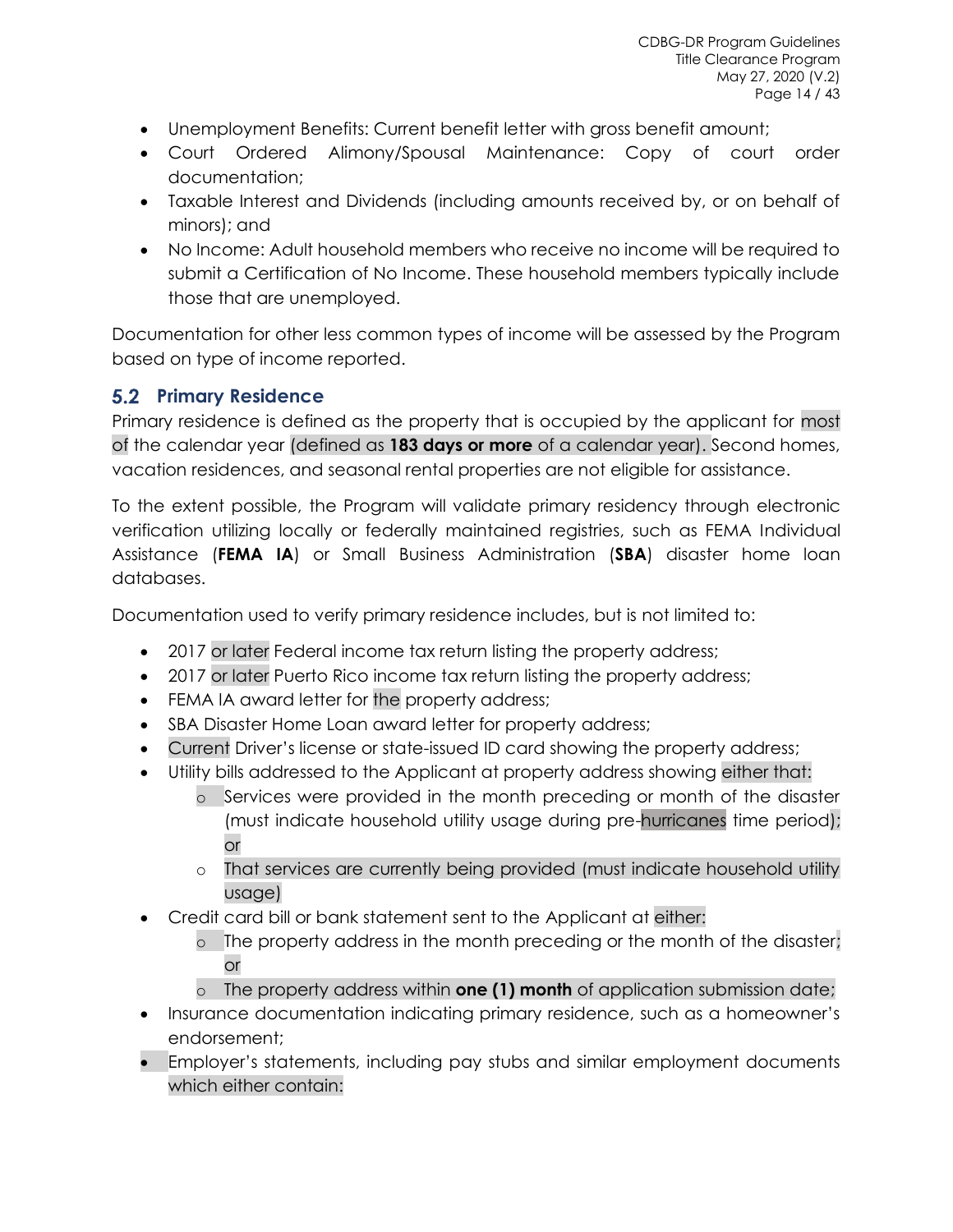- o The property address in the month preceding or the month of the disaster; or
- o The property address within **one (1) month** of application submission date;
- Voter registration card that either:
	- o Must have been current at the time of the disaster; or
	- o Is current as of application submission date;
- Homestead exemption verified through property tax records (if applicable) <sup>5</sup>; and
- Other documentation that will be reviewed and considered on a case-by-case basis.

Documents provided to demonstrate primary residency should include Applicant name, appropriate date demonstrating residence as required, and damaged property address. None of the forms of documentation listed above, by itself, necessarily proves primary residence. The Program will review and assess all available documentation together and determine primary residence based on the Applicant's demonstration of consistency across the variety of documentation provided. In the event that inconsistencies in documentation are found, the application may not move forward in the eligibility process until the inconsistencies are resolved by the Applicant. All Applicants to the Program bear the burden of providing consistent evidence to prove primary residency at the time of the disaster or at the time of application.

Special Circumstances related to Primary Residency:

- Applicants/homeowners who were in the United States military and deployed outside of Puerto Rico at the time of the hurricane/s, or are currently deployed, may qualify for the Program.
- Applicants/homeowners who were temporarily in a nursing home, assisted living, or other medical facility at the time of the hurricane/s, or are currently in such a facility, may qualify for the Program.
- Applicants/homeowners who were incarcerated and residing at a law enforcement facility at the time of the hurricane/s, or are currently in such a facility, may qualify for the Program.
- If the homeowner/occupant at the time of the hurricane later dies, heirs may qualify as Applicants for the Program if they submit evidence to prove that the deceased homeowner and the applicant/heir were using the home as their primary residence at the time of the hurricane.

# <span id="page-14-0"></span>**Ownership Claim**

As part of the eligibility process, Applicant must submit evidence supporting ownership claim. Because the purpose of the Title Clearance Program is to provide applicants with a clear title to the subject property, the Title Clearance Program accepts non-traditional

<sup>5</sup> See Act No. 195-2011, as amended, known as the Puerto Rico Homestead Exemption Act, 31 **LPRA** sec. 1858 *et seq*.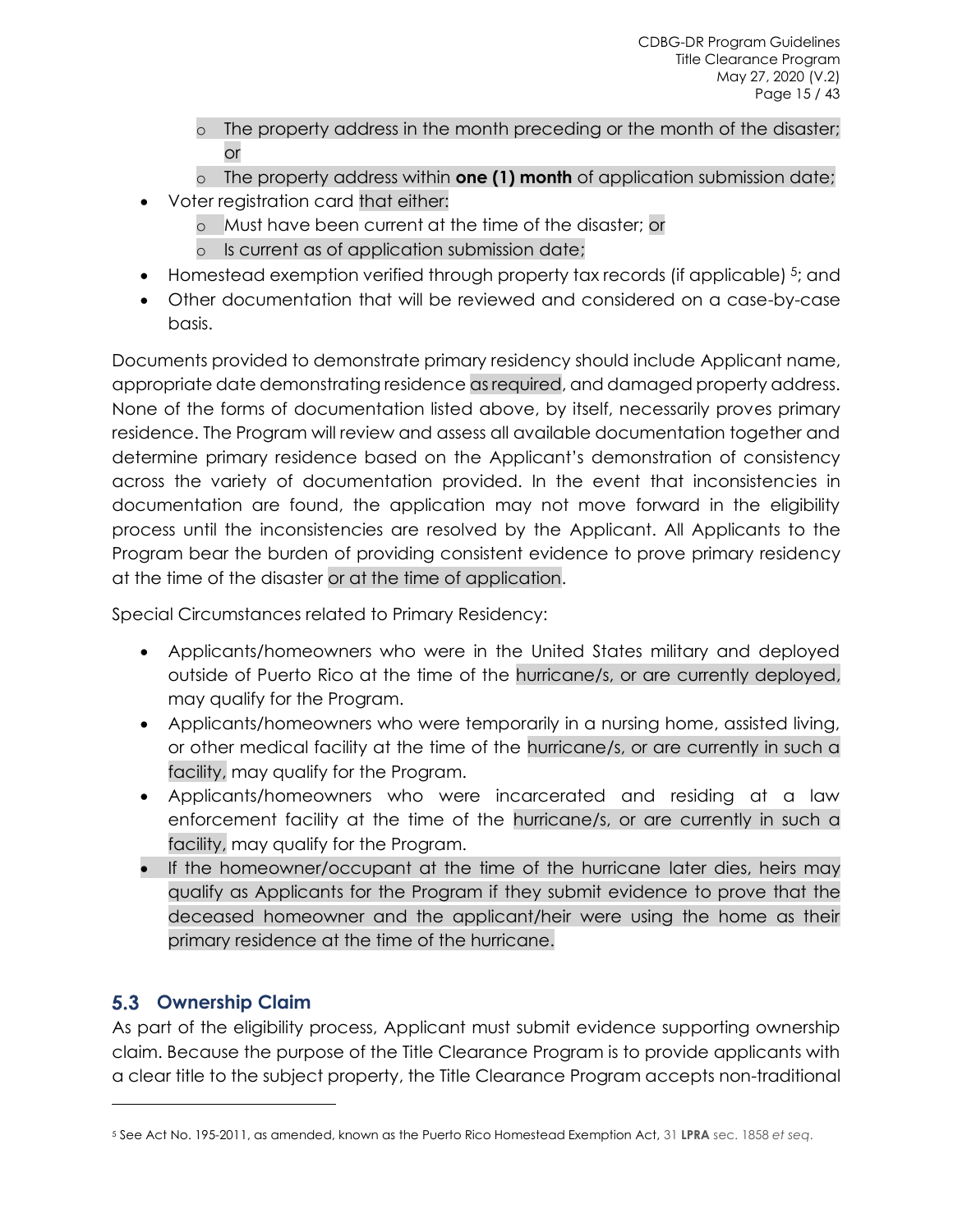ownership documentation, coupled with an Ownership Certification Form. The certification shall include the length of time the Applicant has lived in the disasterdamaged property, circumstances that grant ownership of the property to Applicant, explanation of circumstances that prevent standard verification, and which certifies one of the following circumstances applies:

- There are no other parties who have the right to claim ownership;
- Any additional parties with right to claim ownership have agreed to participate jointly as a co-Applicant in the program; or
- Any additional parties with right to claim ownership could not be located, after reasonable attempts.

Acceptable ownership documents may include, but are not limited to, one of the following and must include the name of the Applicant/co-Applicant. The Ownership Certification should be accompanied by alternative forms of supporting ownership documentation, when applicable, such as:

- Proof of inheritance and relative documents including, but not limited to: will, Declaratory resolution of heirs; death certificate of the homeowner and Birth certificate (to prove the Applicant is an offspring of a deceased homeowner);
- Court order or Judgment granting an ownership interest in the property;
- Contract for Private Sale: If the Applicant purchased the property in a private owner sale, then the contract must be confirmed as satisfied with additional supporting documentation;
- Proof that the Applicant occupies the land with "right of use or enjoyment" and/or "right of construction" in accordance with applicable laws and regulations;
- Evidence of Usufruct Contract:
- Evidence of 99-year lease;
- Marriage certificate;
- FEMA correspondence to Applicant demonstrating the Applicant applied for and received FEMA IA (Individual Assistance) for damaged property address;
- Mortgage payment book;
- Real property insurance policy; and/or
- Property tax receipts or tax bill

Other documents will be considered on a case by case basis.

Because demonstration of ownership is unique to the circumstances experienced by each individual applicant, there is no one document that demonstrates ownership. Applicants are encouraged to provide all documents that provide support of the ownership claim for the subject property. In some instances, more than one document may be used to demonstrate ownership claim in the subject property.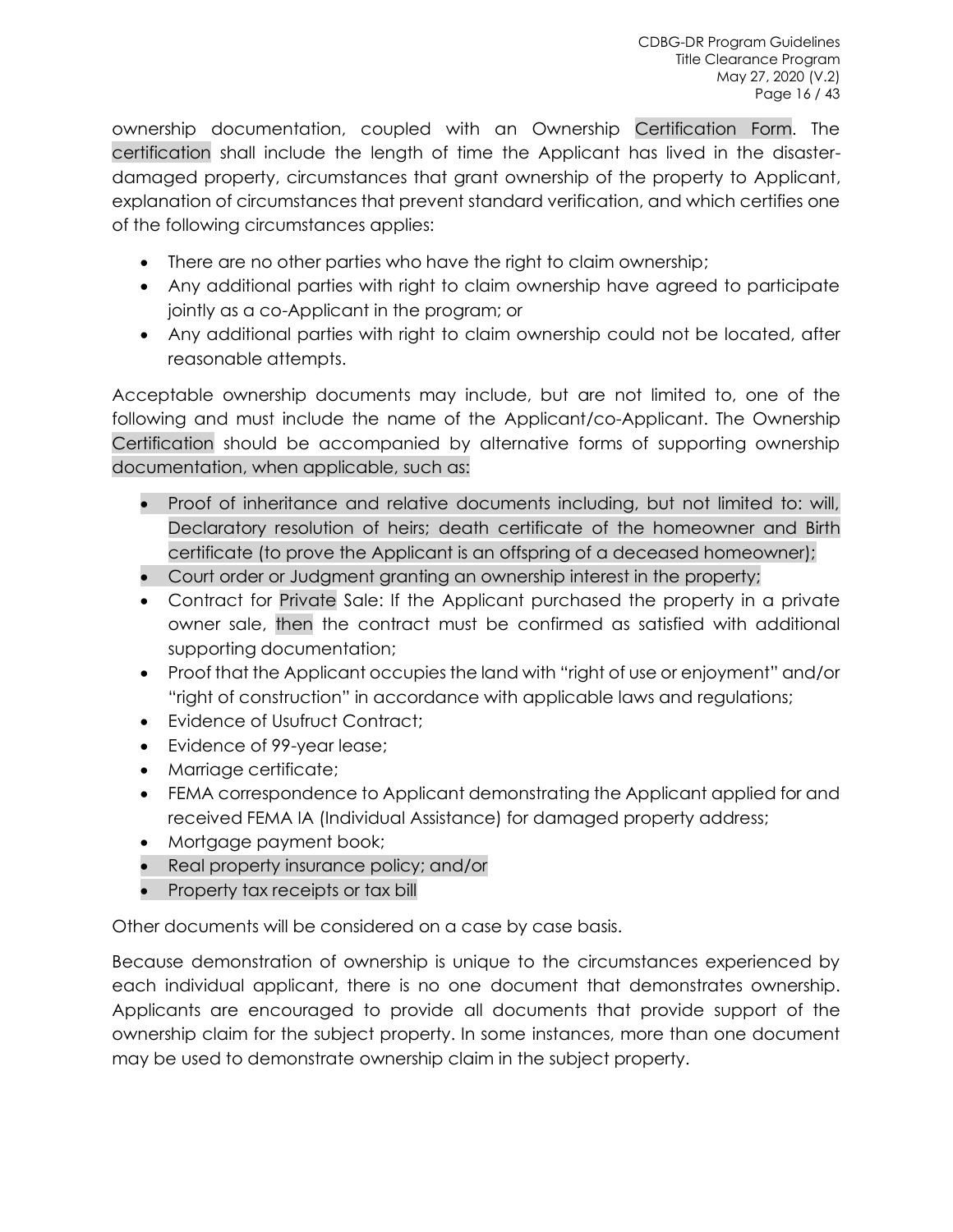#### <span id="page-16-0"></span>**5.4 Property Location**

Properties located in the 100-year floodplain or in a Regulatory Floodway, per FEMA Flood Maps, are not eligible for assistance under the Title Clearance Program unless title clearance is required in order for the Applicant to receive benefits from other Programs within the CDBG-DR Housing Portfolio. A 100-year floodplain is an area delineated by FEMA and determined to have a **one percent (1%)** or greater chance in any given year of being subjected to inundation by flood waters. The Title Clearance Program will use the most current, approved version of FEMA's Flood Insurance Rate Map<sup>6</sup> (**FIRM**), as well as the most current, approved version of FEMA's Advisory Maps<sup>7</sup> to identify whether a property is located within a Regulatory Floodway or 100-year floodplain.

#### <span id="page-16-1"></span>**Eligibility / Ineligibility Determination**

All applications will be thoroughly reviewed during the intake and eligibility process to ensure Applicants are eligible for the Program prior to receiving title clearance assistance. Eligibility determinations will be made based on documentation submitted by the Applicant and verification of information by third-party sources, including federal databases. These decisions will be made based on applicable statutes, codes of federal regulations, state and local codes and ordinances, local guidelines, and these Program guidelines.

If at any point during the process, it is found that the Applicant is ineligible for the Program, the Applicant will be notified via a Title Clearance Ineligibility Determination Notification. This ineligibility notification will outline the determination made as well as next steps, and instructions on how to contest said determination, if applicable. See the Program Based Reconsideration and/or Administrative Review section of this document.

Applicants who are deemed eligible will be sent a preliminary Title Clearance Eligibility Determination Notification informing them of the preliminary eligibility determination and provide a description of required next steps. Once Applicants are deemed eligible, the Program will have a **one-hundred and eighty (180) days** period to resolve title issues, which may be extended for two (2) periods of ninety (90) days each. The Title Clearance Program may extend the period in cases where the Program is awaiting a decision or determination from a third party (i.e. not from PRDOH or the Applicant), such as a decision from the court or a regulatory agency; and on any other cases as deemed appropriate by PRDOH.

# <span id="page-16-2"></span>**6 DUPLICATION OF BENEFITS (DOB)**

The Robert T. Stafford Disaster Relief and Emergency Assistance Act (Stafford Act), as amended, 42 U.S.C. § 5121 *et seq*., prohibits any person, business concern, or other entity

<sup>6</sup> <https://msc.fema.gov/portal/home>

<sup>7</sup> <http://cedd.pr.gov/fema/index.php/461-2/>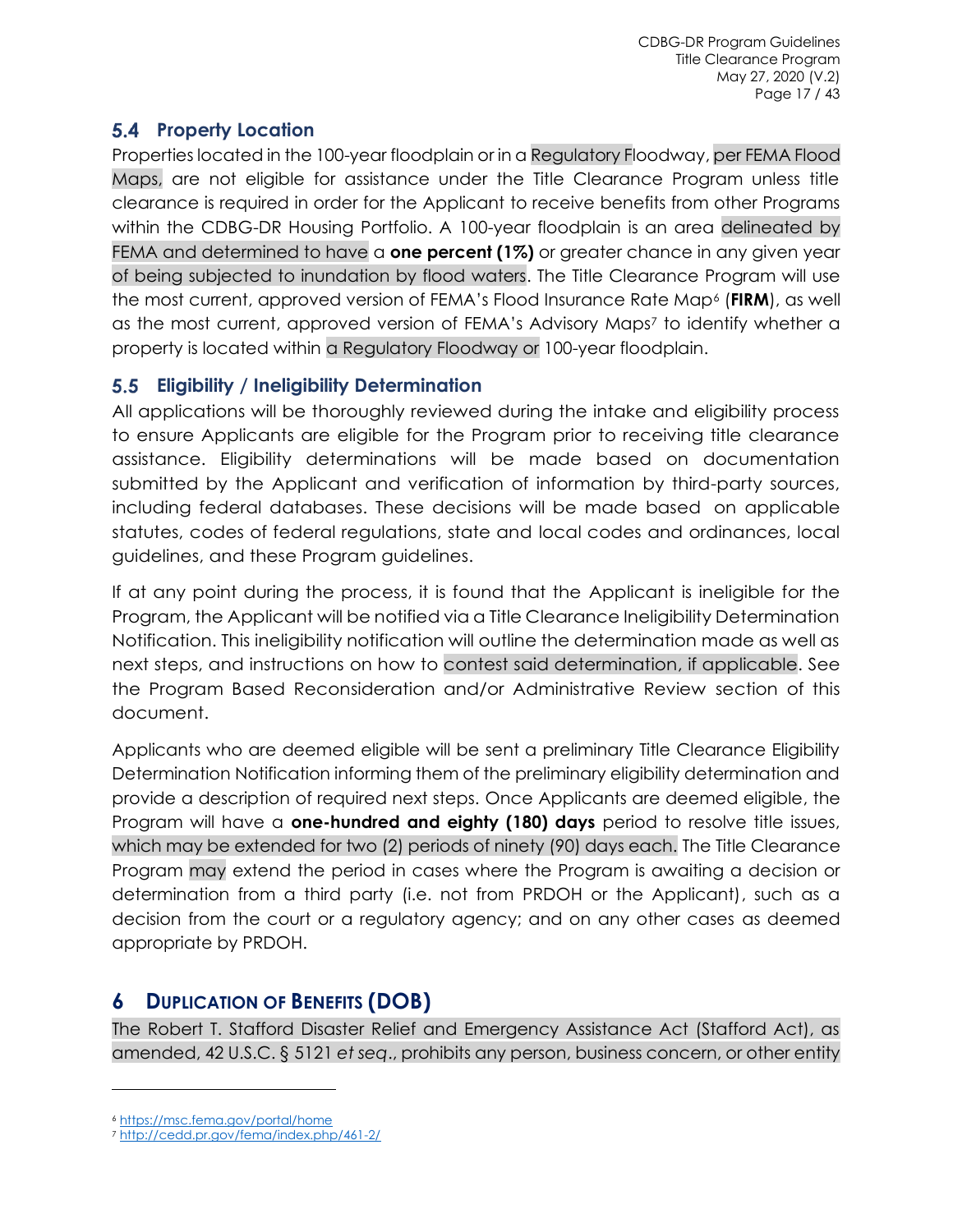from receiving Federal funds for any part of such loss as to which he or she has received financial assistance under any other program, from private insurance, charitable assistance, or any other source. The Title Clearance Program must consider disaster recovery aid received by program applicants from any other federal, state, local or other source and determine if any assistance is duplicative. Any assistance determined to be duplicative must be deducted from the Program's calculation of the Applicant's total need prior to awarding assistance.

Prior assistance received from federal government, local government or private sources concerning any process to acquire the clear title of the property must be disclosed by the Applicant in the application for the Title Clearance Program. The disaster recovery need that has not been fully met may qualify for the assistance of the Title Clearance Program.

# <span id="page-17-0"></span>**7 PROVIDING A CLEAR TITLE**

The PRDOH will make use of specialized resources to administer the provision of clear and marketable titles to program Applicants. The already existing resources of PRDOH will be reinforced with additional staff contracted by PRDOH. Internal PRDOH staff will be responsible for performing applicant interviews and field investigations, analysis of each case to determine the required tasks to provide a clear and marketable title, and the overall case management, ensuring that Applicants are always treated fairly and in accordance with federal, state, and local laws and regulations as applicable to each specific case.

The PRDOH staff for the Program will be located at PRDOH Regional Offices and the PRDOH Headquarters. Each Regional Office will handle intake, eligibility determinations, and assess cases for properties located within their jurisdictions. PRDOH Regional Offices and their covered Municipalities are as follows: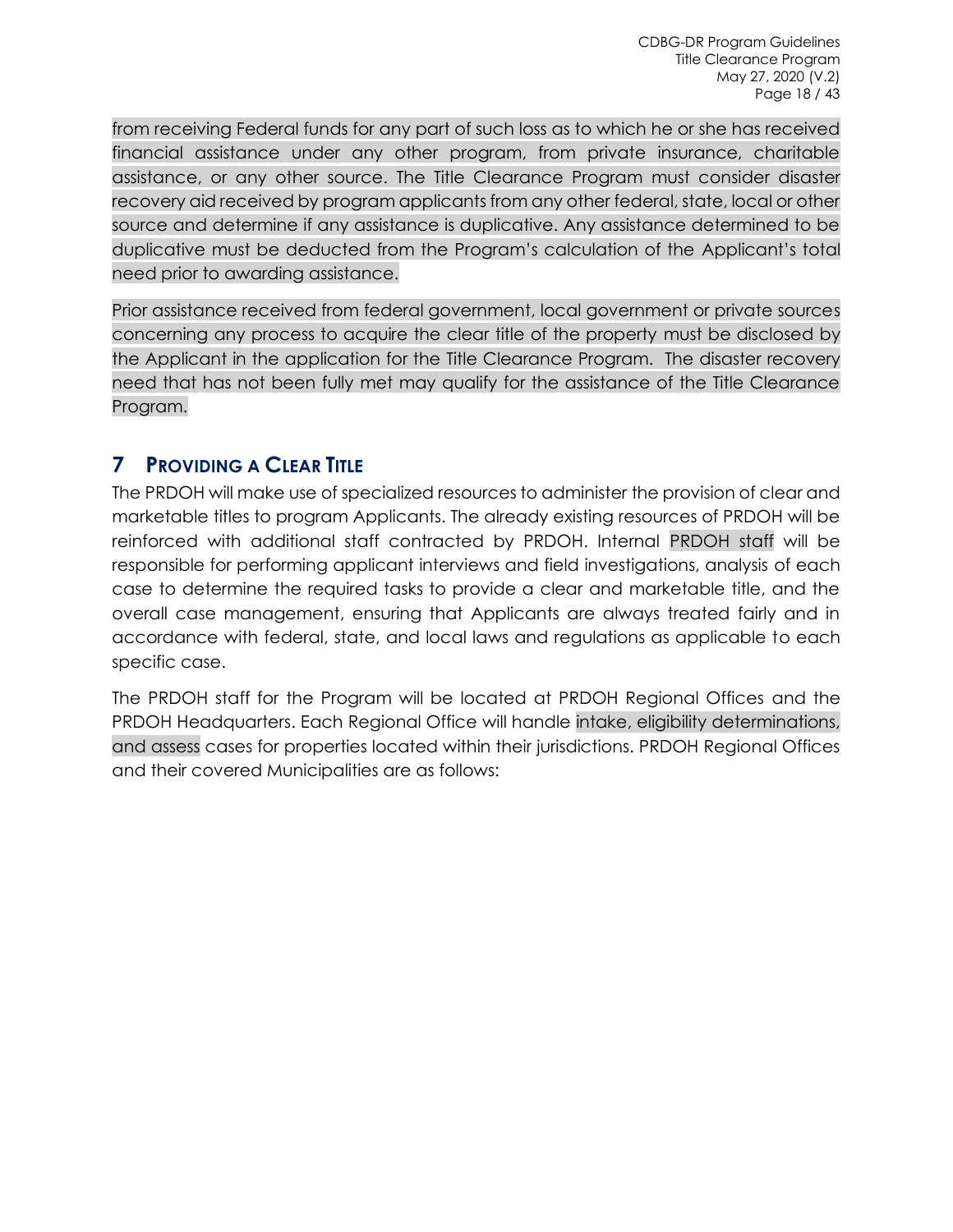



- **Aguadilla Region**. Will manage Applications from the following Municipalities:
	- Aguada
- Las Marías

- Rincón

- San Sebastián

- Aguadilla - Moca
- Isabela - Quebradillas
- **Arecibo Region.** Will manage Applications from the following Municipalities:
	- Arecibo
	- Barceloneta
	- Camuy

- Culebra

- Ciales

- Lares - Manatí

- Florida - Hatillo

- **Bayamón Region.** Will manage Applications from the following Municipalities:
	- Bayamón - Dorado
	- Cataño - Guaynabo
	- Comerío
	- Corozal - Toa Alta
- **Caguas Region**. Will manage Applications from the following Municipalities:

- Naranjito

- Aguas Buenas - Cayey - Gurabo
- Caguas - Cidra - San Lorenzo
- **Carolina Region**. Will manage Applications from the following Municipalities:
	- Canóvanas - Fajardo
	- Carolina - Loíza
		- Luquillo
- Río Grande
- Trujillo Alto
- Vieques
- Morovis
- Utuado
- Vega Baja
- 
- 

- Toa Baja - Vega Alta

- 
- 
- -
	-
- 
-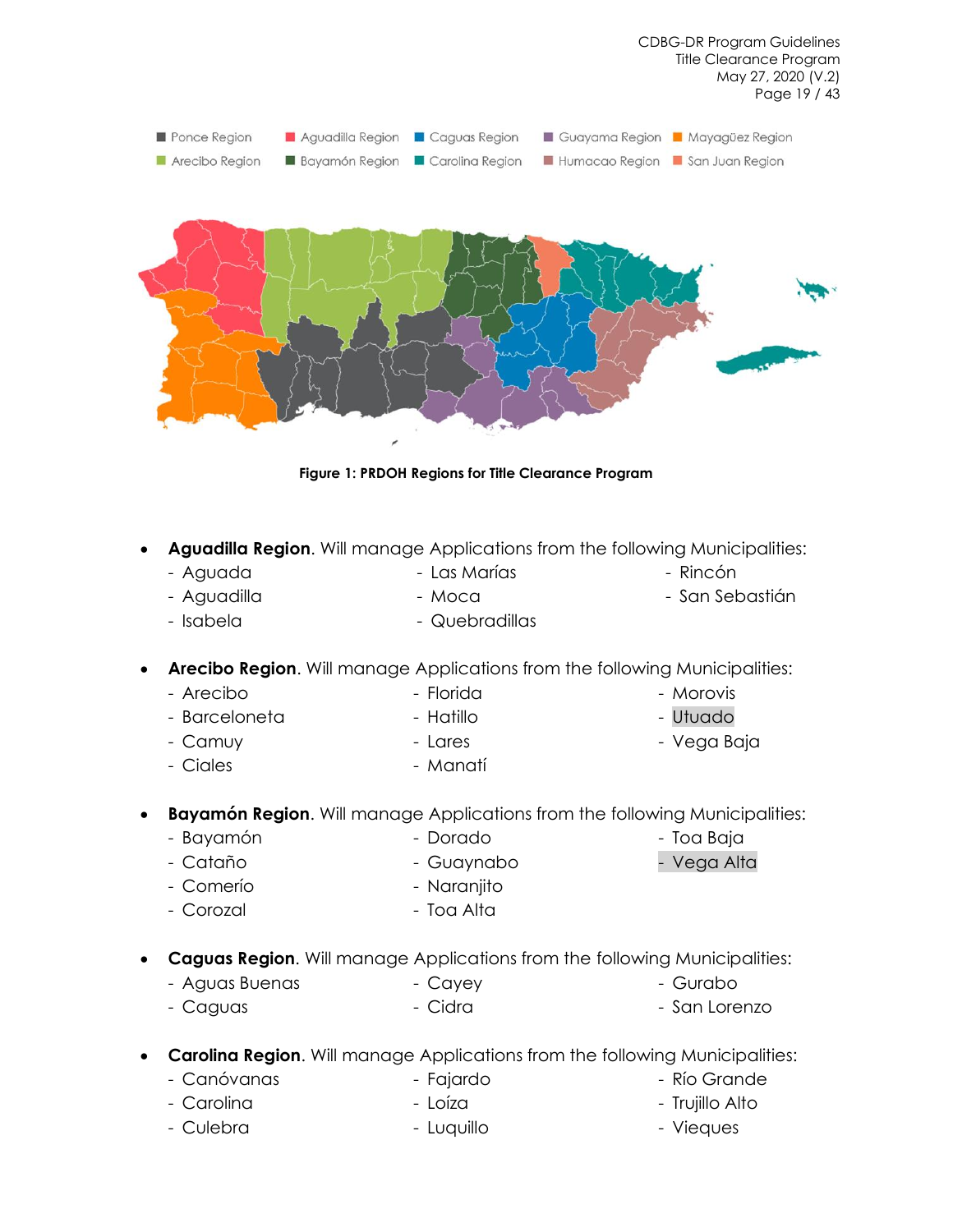- **Guayama Region**. Will manage Applications from the following Municipalities:
	- Aibonito
- Guayama - Patillas

- Santa Isabel

- Arroyo
- Barranquitas - Salinas

• **Humacao Region**. Will manage Applications from the following Municipalities:

- Ceiba - Humacao - Las Piedras - Maunabo
- Juncos - Naguabo
- **Mayagüez Region**. Will manage Applications from the following Municipalities:
	- Añasco - Hormigueros - Mayagüez
	- Cabo Rojo - Lajas
	- Gúanica - Maricao - San Germán
- **Ponce Region**. Will manage Applications from the following Municipalities:
	- Adjuntas - Coamo - Guayanilla - Juana Díaz - Orocovis - Peñuelas - Villalba - Yauco
	- Jayuya - Ponce
- **San Juan Region**. Will manage Applications from the following Municipalities: - San Juan

#### <span id="page-19-0"></span>**Title-Related Services**

The Title Clearance Program will engage vendors to support and provide, on a case-bycase basis, title-related services required to obtain clear and marketable titles. These vendors, depending on the specific needs of each Application, will provide the Program with the following, not all inclusive, list of services:

- **Title Search Services:** Refers to the collection of all required information related to transactions of property. Information gathering may be performed personally at the Registry of Property for the demarcation of the property or through an investigation in Registry of Property Karibe System. Through Title Search services, the Program will identify the legal description of the property, who was the last title holder at the Registry of Property (if any), as well as the existence or absence of easements, mortgages, or other liens on the property that may affect a clear title on the property.
- **Land Survey Services:** Refers to the collection of field data; and the reduction, calculation, and plotting of such data; to produce property plans and legal descriptions that clearly set forth the boundaries of properties in sufficient detail

- Yabucoa

- Sabana Grande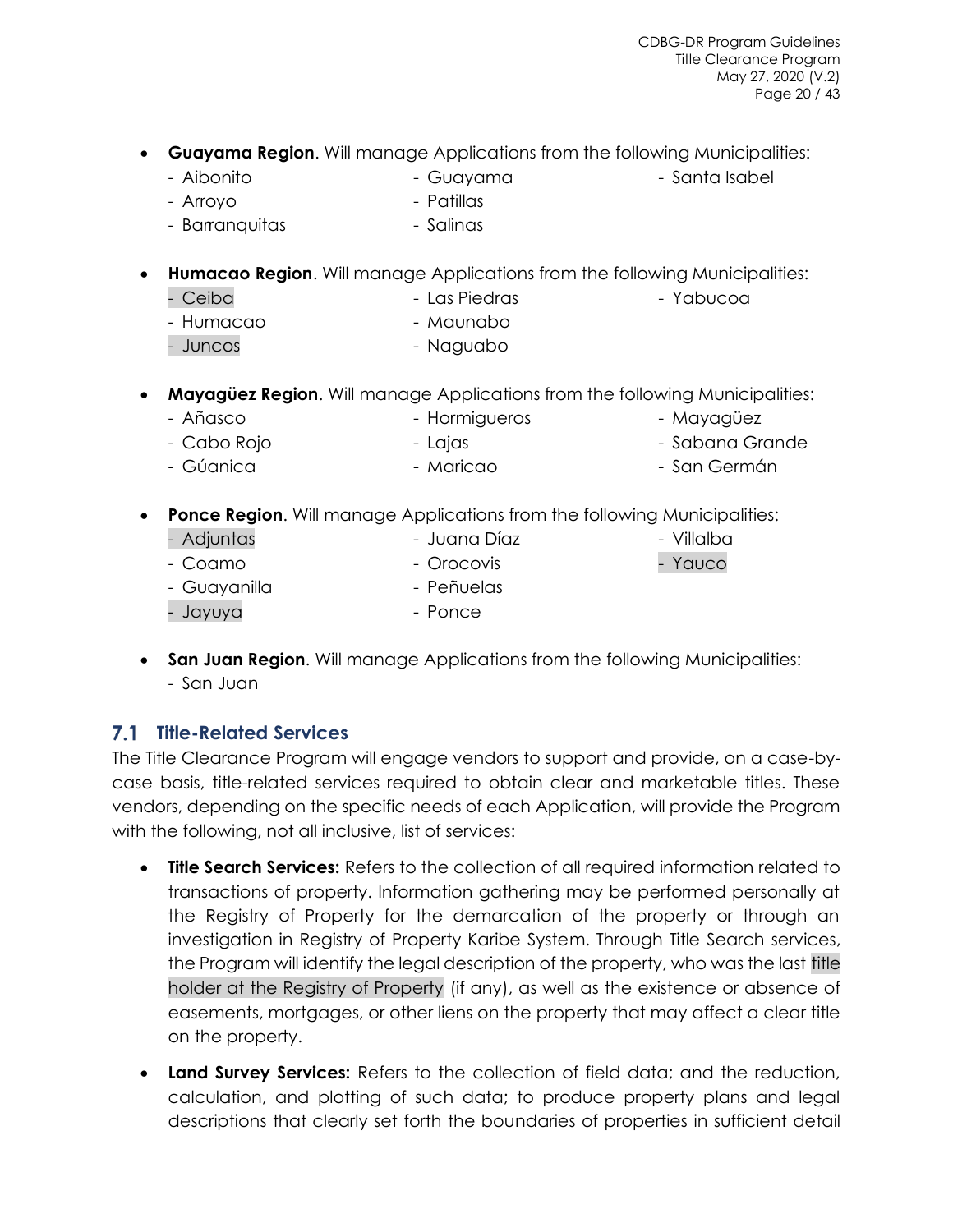for such boundaries to remain in perpetuity. Land Survey Services may also include the subdivision of land into **two (2)** or more parcels, as well as the grouping of two (2) or more parcels into a single one. All Land Survey Services performed for the Program must be certified by a Licensed Surveyor in Puerto Rico.

- **Engineering Services:** Refers to the performance of assessments and calculations necessary to establish current structural, soil, drainage, construction, and site conditions and to provide recommendations and certifications of such conditions. May also include the production of engineering designs with drawings, specifications, dimensions, and materials lists; as well as specialized engineering studies. All engineering services for the Program must be certified by a Licensed Professional Engineer or Architect in Puerto Rico.
- **Legal Services:** Refers to legal and procedural requirements necessary to remove problems, liens, and defects for a clear and marketable title. Includes notarial services and the execution of public documents, including public deeds and notarial acts to complete: (i) Petitions to Registry ("Instancias"), (ii) Notarial Acts ("Actas Notariales"), (iii) Declarations of Heirship ("Declaratorias de Herederos"), (iv) Sworn Statements, (v) Deeds ("Escrituras Públicas"), and (vi) Proof of Ownership Procedure ("Expedientes de Dominio"). All legal services required for the Program must be performed by a licensed Attorney-at-Law and Notary Public and will be limited to non-contentious matters.
- **Appraisal Services:** Refers to the process of developing an opinion of current value of the structures and/or lands subject to a clear and marketable title under the Program. The opinions of value will require the study of all value influences and may take the following approaches: the current cost of reproducing or replacing the home, minus an estimate for depreciation plus the value of land; the value indicated in recent sales of comparable properties in the market; and the value that the property's net earning power will support. All appraisal services for the Program must be certified by a licensed Real Estate Appraiser in Puerto Rico.

Additional services to those listed above may be provided by Program-engaged vendors to obtain clear and marketable titles. Program staff, upon a detailed review of the specific circumstances of each Application, will request Title-Related Services from Program-engaged vendors.

#### <span id="page-20-0"></span>**Case Analysis and Interview**

After an Application is deemed eligible for the Program, Program staff will interview the Applicant to review information provided and to gather any additional information that may help to determine how a clear and marketable title for the property can be obtained. The PRDOH will analyze the specifics of each Application to determine if the property is part of the PRDOH's community portfolio (i.e. communities created through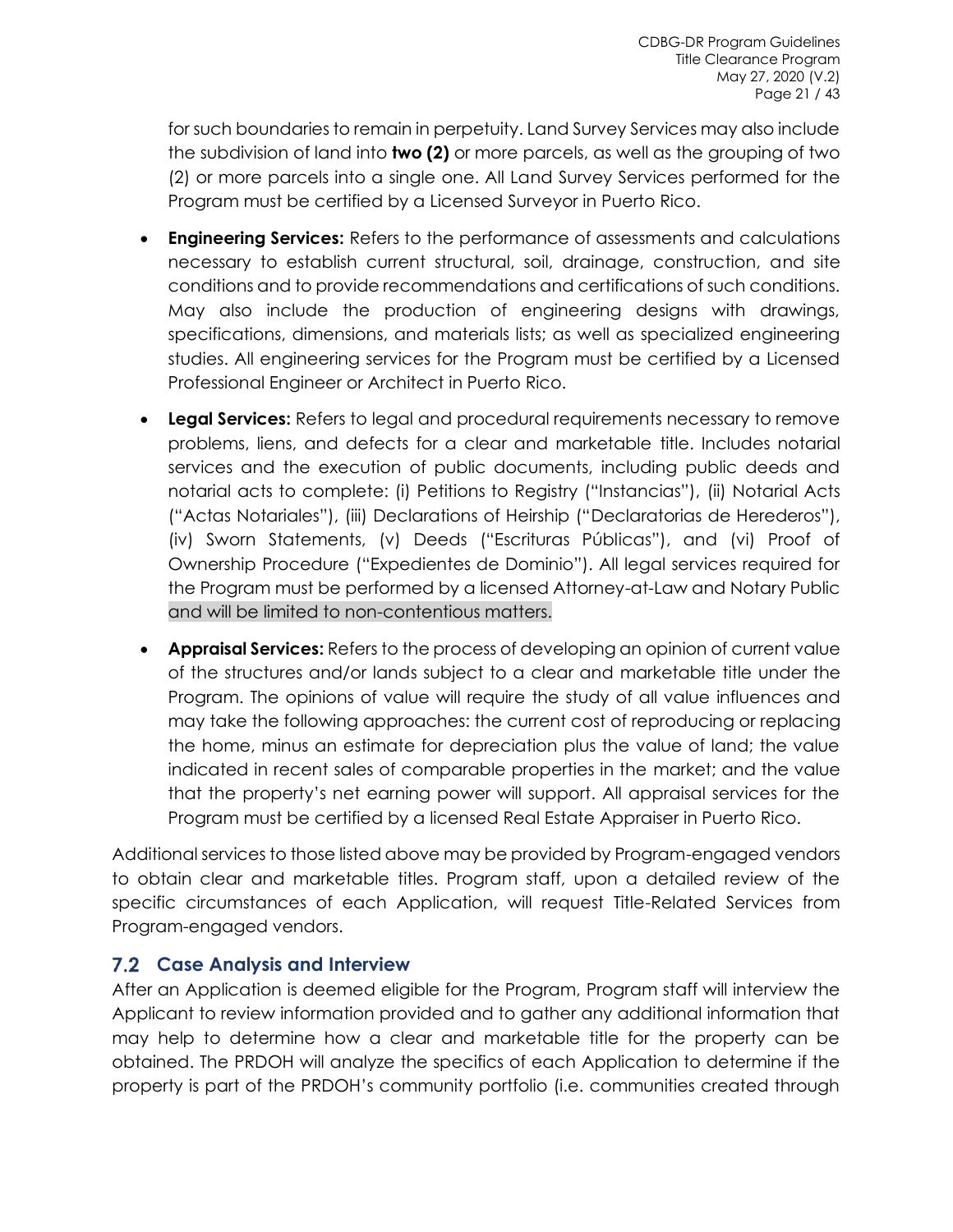Act 26<sup>8</sup>), another public instrumentality's land portfolio, or a privately-owned property by evaluating:

- The community to which the Applicant belongs to;
- The property location;
- The amount of time the property has been occupied by the Applicant or his/her ancestors;
- Any evidence of usufruct of another's property; and
- The use given to the land or structure.

To determine if the property is part of the PRDOH's community portfolio, the Program will review existing records at PRDOH of its land. For properties belonging to others, including public instrumentalities and private entities, PRDOH may rely on Title Search services from its Title-Related Services vendors.

Program staff will also go to the field to corroborate information provided by the Applicant concerning the property. Program staff may interview neighbors of the property during the site visit.

The results of the case analysis will dictate the way that PRDOH will proceed to obtain a clear and marketable title for the Applicant.

#### <span id="page-21-0"></span>**8 POTENTIAL TYPES OF TITLE CLEARANCE CASES**

The PRDOH Project Management and Development Division handles all title clearance cases related to public-owned land in Puerto Rico. However, the CDBG-DR Title Clearance Program, managed by PRDOH -as grantee- expands this work by both increasing the capacity to clear title for public-owned lands, as well as extending this service to private-owned property serving as the primary residence of Program-eligible households. The following Acts relate to the clearance of title for public-owned property. Because the Title Clearance Program, in part, expands upon the existing efforts and capacity of the PRDOH Project Management and Development Division and its authorizations under these Acts, any reference to PRDOH refers to both, the PRDOH Project Management and Development Division, as well as grantee of CDBG-DR funds and administering entity of the Title Clearance Program.

#### <span id="page-21-1"></span>**Title under Act No. 132 of July 1, 1975, as amended, Dwellings Located on Another's Land Act**

The Program may provide a clear and marketable title to Applicants under the provisions of Act 132. This Act allows PRDOH to provide title in both publicly- and privately-owned land, so long as the property for which a title is requested is transferred to PRDOH before

<sup>&</sup>lt;sup>8</sup> The PRDOH has been providing clear titles to individuals and families residing within communities established by means of Title V of Act 26. These are communities established in public lands currently owned by PRDOH where families of scarce resources have been provided with "right of construction" and "right of enjoyment" in perpetuity through a Usufruct Contract.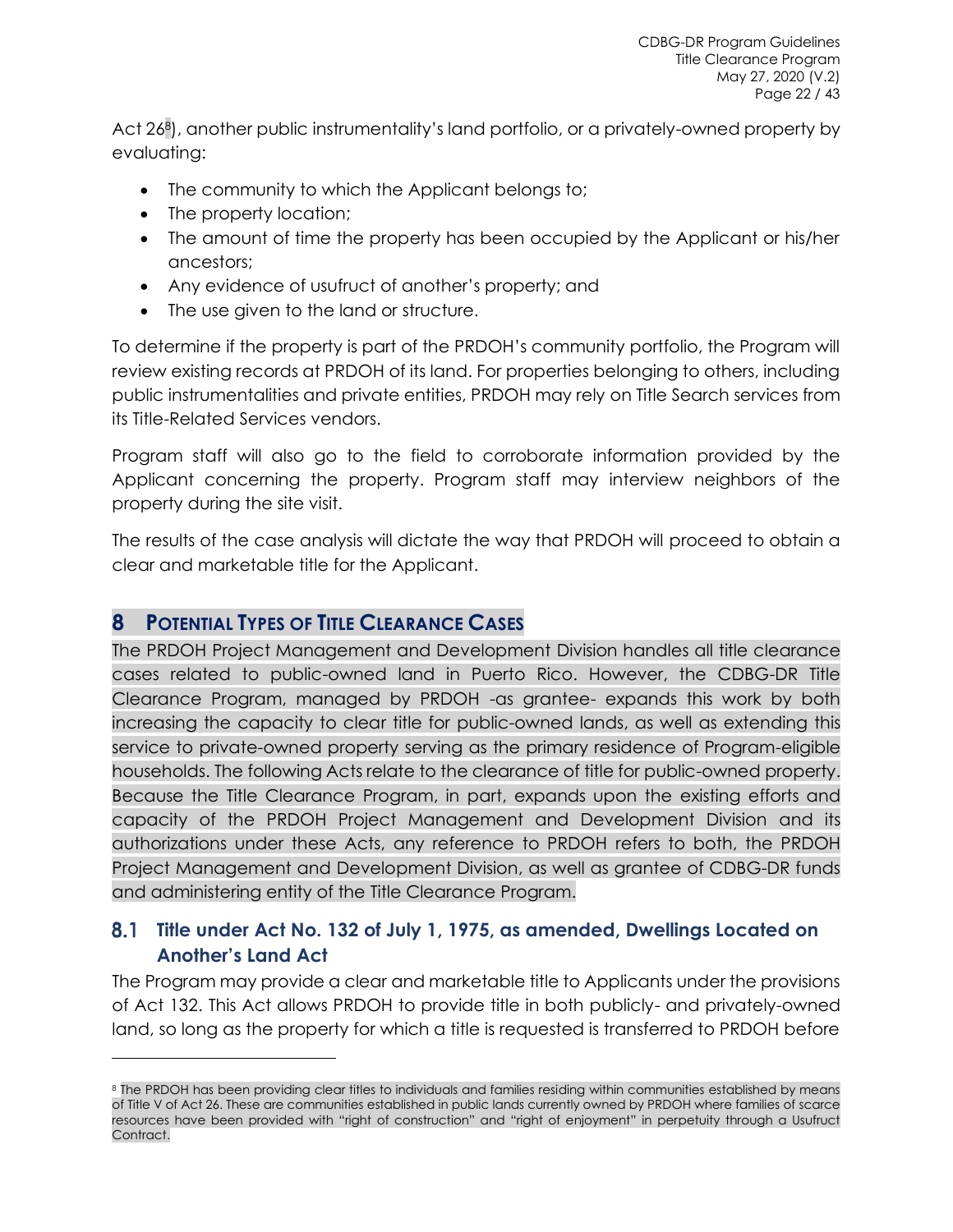transferring the title to the Applicant. In the case of public-owned land, Act 132 authorizes public instrumentalities to transfer the land to PRDOH at no cost. PRDOH will work with public instrumentalities for them to transfer title of the lands where the Applicant's residential structure is nested. Nonetheless, PRDOH will retain title of lands for which, after proper consultation with pertinent public instrumentalities, it is determined that there exists a superior public interest other than to provide title to the Applicant.

In order for Applications to be processed under the provisions of Act 132 the following conditions must be met:

- The Applicant must currently occupy the land and reside within a structure nested in the land. The land must have been occupied by the Applicant on or before December 31, 2002; or the Applicant must have acquired the structure nested within the land by transfer, inheritance, donation, exchange, assignment, or purchase from owners which occupied the land on or before December 31, 2002;
- The Applicant must have permanent domain over the structure nested in the land; and
- The Applicant must not own any other home.

If all conditions for the Application to be processed under Act 132 are met and if the land occupied is transferred to PRDOH without cost, title over the property will be transferred to the Applicant through a Title Certification or Public Deed. The Title Certification must contain (i) the name of the Applicant acquiring the land, (ii) the time since the land has been occupied, (iii) the date ownership is transferred, (iv) the size of the plot of land transferred with its property legal description, (v) evidence of registration of title in the Property Register, and (vi) any other data deemed necessary by PRDOH and applicable law.

Title under Act 132 can be provided at a nominal cost of **one (1) dollar** if the annual gross adjusted income of the Applicant's household is not greater than \$21,100. If the annual gross adjusted income of the Applicant's household is greater than \$21,100, then title under Act 132 can be provided for a purchase price equal to the multiplication of the appraised value of the land by the corresponding percentage of **[Table 2](#page-22-0)** below.**<sup>9</sup>**

<span id="page-22-0"></span>

|                      | Table 2: Percentages for Defermination of Purchase Price under Act 132 |                         |       |                      |       |                         |     |
|----------------------|------------------------------------------------------------------------|-------------------------|-------|----------------------|-------|-------------------------|-----|
| Annual               | Gross                                                                  | <b>Adjusted Percent</b> |       | Annual               | Gross | <b>Adjusted Percent</b> |     |
| <b>Income</b>        |                                                                        |                         |       | Income               |       |                         |     |
| \$21,101 to \$21,200 |                                                                        |                         | $2\%$ | \$22,301 to \$22,400 |       |                         | 39% |
| \$21,201 to \$21,300 |                                                                        |                         | $4\%$ | \$22,401 to \$22,500 |       |                         | 43% |
| \$21,301 to \$21,400 |                                                                        |                         | $6\%$ | \$22,501 to \$22,600 |       |                         | 48% |
| \$21,401 to \$21,500 |                                                                        |                         | 8%    | \$22,601 to \$22,700 |       |                         | 53% |

**Table 2: Percentages for Determination of Purchase Price under Act 132**

<sup>9</sup> On July 19, 2019, Act 132 was amended by Act 64-2019 to modify the Annual Gross Adjusted Income for the provision of title at a nominal price of \$1 from \$14,400 to \$21,100 and for calculating purchase price for households with Annual Gross Adjusted Income greater than \$21,100.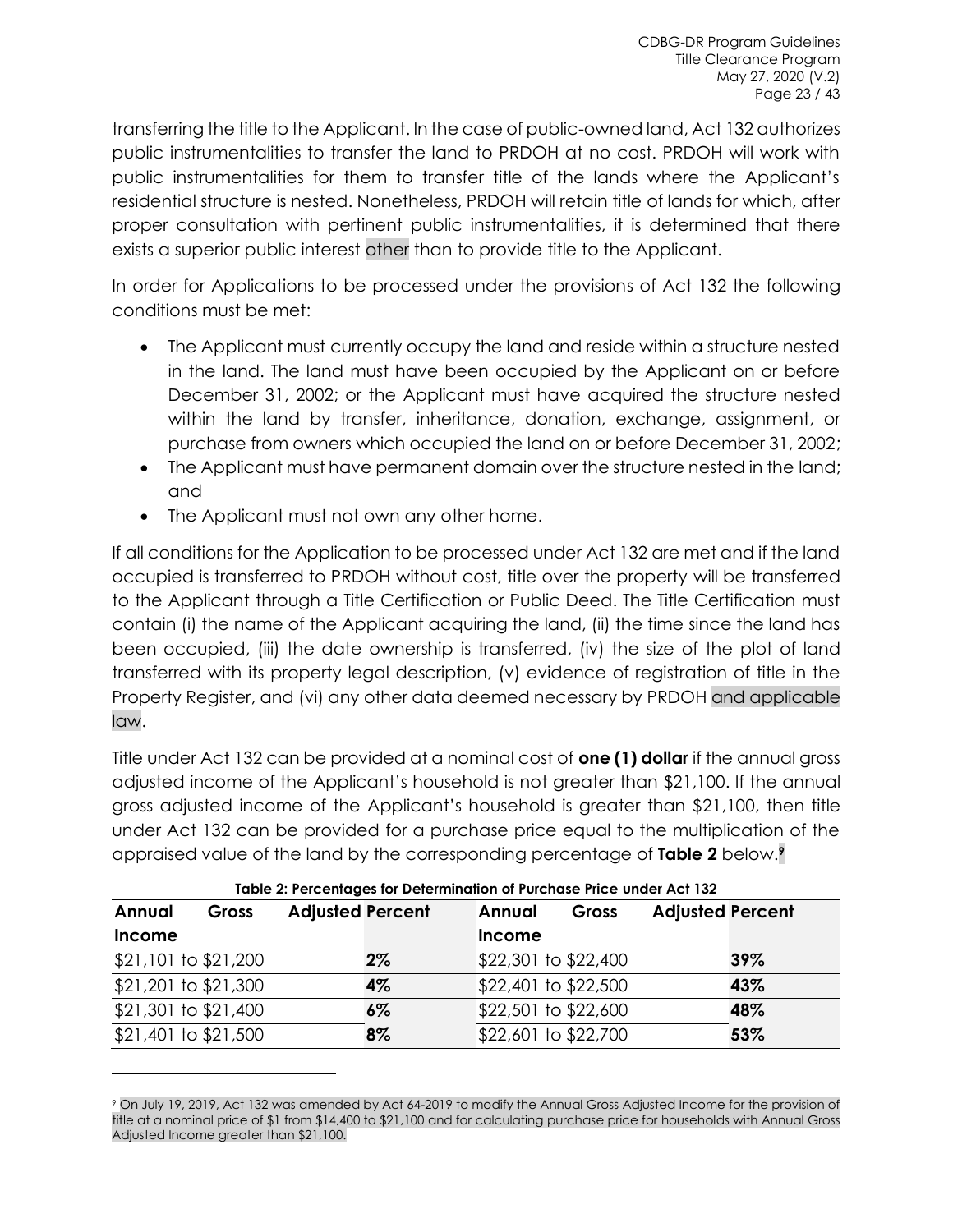| Annual | <b>Gross</b>         | <b>Adjusted Percent</b> |     | Annual               | <b>Gross</b> | <b>Adjusted Percent</b> |     |
|--------|----------------------|-------------------------|-----|----------------------|--------------|-------------------------|-----|
| Income |                      |                         |     | <b>Income</b>        |              |                         |     |
|        | \$21,501 to \$21,600 |                         | 11% | \$22,701 to \$22,800 |              |                         | 58% |
|        | \$21,601 to \$21,700 |                         | 14% | \$22,801 to \$22,900 |              |                         | 63% |
|        | \$21,701 to \$21,800 |                         | 17% | \$22,901 to \$23,000 |              |                         | 68% |
|        | \$21,801 to \$21,900 |                         | 20% | \$23,001 to \$23,100 |              |                         | 74% |
|        | \$21,901 to \$22,000 |                         | 23% | \$23,101 to \$23,200 |              |                         | 80% |
|        | \$22,001 to \$22,100 |                         | 27% | \$23,201 to \$23,300 |              |                         | 86% |
|        | \$22,101 to \$22,200 |                         | 31% | \$23,301 to \$23,400 |              |                         | 92% |
|        | \$22,201 to \$22,300 |                         | 35% | \$23,401 to \$23,500 |              |                         | 98% |

For Applications where the household has an annual gross adjusted income greater than \$23,500, title can be provided for a purchase price equal to the appraised value of the land.

Annual gross income only considers the salaries of the head of household and its spouse, if any. Assistance payments received by the household from scholarships, veteran benefits, or any other income received from judicial, extrajudicial, or administrative awards, as well as assistance provided by the Federal Government such as food stamps, social security, or retirement, are not considered towards the calculation of annual gross income. To obtain the annual gross adjusted income for purposes of the Act, the following credits will be deducted:

- \$2,300 for payroll deductions;
- \$1,200 for each dependent whose age does not exceed twenty (21) years old and is unemployed;
- \$2,300 for any member of the household with mental or physical disabilities;
- \$1,700 for any member of the household older than sixty-five (65) years old without income; and
- \$1,200 for each dependent older than twenty-one (21) years old but younger than twenty-five (25) years old undergoing university studies without receiving any income.

If a title under Act 132 is provided at the nominal cost of **one (1) dollar**, the Title Certification will have a lien. Applicants provided title under this provision of the Act 132 in accordance with amendments made by Act 114 -2019 (hereinafter **Act 114**), cannot sell, lease, transfer, mortgage, or dispose of the property without the consent of PRDOH for a period of **five (5) years**. Any Applicant that sells, leases, transfers, or disposes of the property within the established period will be obligated to pay PRDOH a percentage of the value of the property at the time of the above referenced transactions as shown in **[Table](#page-29-1)** below.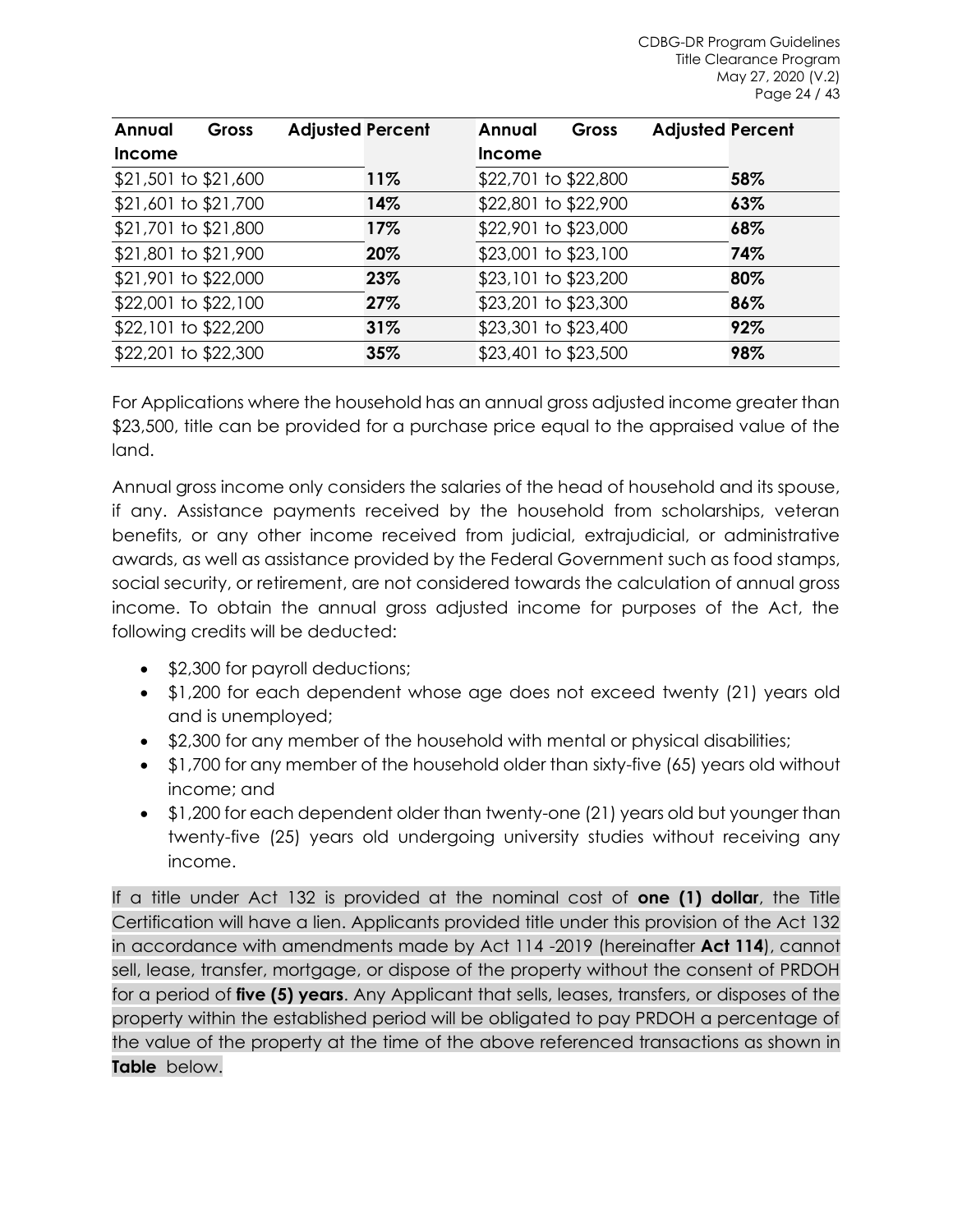| under the Provisions of Act 132 before the Established 5-Year Term |         |                            |         |
|--------------------------------------------------------------------|---------|----------------------------|---------|
| <b>Time of Disposition</b>                                         | Percent | <b>Time of Disposition</b> | Percent |
| First Year                                                         | 90%     | <b>Fourth Year</b>         | 60%     |
| Second Year                                                        | 80%     | <b>Fifth Year</b>          | 50%     |
| <b>Third Year</b>                                                  | 70%     |                            |         |

**Table 3: Percentage of the Appraised Value of Land to be paid to PRDOH for Disposition of Property Title under the Provisions of Act 132 before the Established 5-Year Term**

The PRDOH may provide exemptions to the aforementioned lien for reasons of divorce, inheritance, severe or terminal illness, mortgage loans contemplated on the Act 132, or any other situation deemed appropriate by PRDOH.

#### <span id="page-24-0"></span>**Title under Act 35 of June 14, 1969, as amended, Sale of Parcels to Usufructuaries or Occupants Act**

If the property for which a title is requested from the Program is part of communities established under Title V of Act 26, the title may be provided through the provisions of Act 35 of June 14, 1969, as amended, 28 LPRA § 681 *et seq.*, known as the Sale of Parcels to Usufructuaries or Occupants Act (hereinafter **Act 35**).

#### 8.2.1 Usufructuaries

Back in 1941, Act 26 declared as a fundamental right of every human being that makes a living from agricultural work to be able to have their homes within the lands that provide for their sustenance. The government over the years, and through the provisions of Title V of Act 26, has established numerous communities for what the Act calls "Aggregates". In its Article 78, Act 26, as amended, 28 LPRA  $\S$  555<sup>10</sup>, states that, for the purposes of this act, the term *agregado* shall be understood to mean any family head and those single persons who qualify, residing in the rural zone, whose home is established in a house and on land belonging to another person or in their own house erected on land belonging to another person, whose family is of low income, and who does not possess land as owner. For purposes of this Act, and in order to calculate adjusted gross income, the term "low income family" will be that established by the Secretary of PRDOH through administrative order. Not more than a parcel shall be granted to any family head and those single persons who qualify therefor, nor shall such family head or single persons convey said parcel without the consent of the Housing Development and Improvements Administration, under such regulations as the Housing Development and Improvements Administration may approve.

The Act 26 authorizes the government to provide free assignment of land to Aggregates in usufruct. Through amendments to Act 26, the benefits of the free assignment of land was extended to (i) persons living in urban areas so long as their way of living is by agricultural work, (ii) persons living in rural areas even if their way of living is not by agricultural work, (iii) persons that moved from rural to urban areas so long as they wish

<sup>10</sup> <http://www.bvirtual.ogp.pr.gov/ogp/BVirtual/LeyesOrganicas/pdf/26-1941.pdf>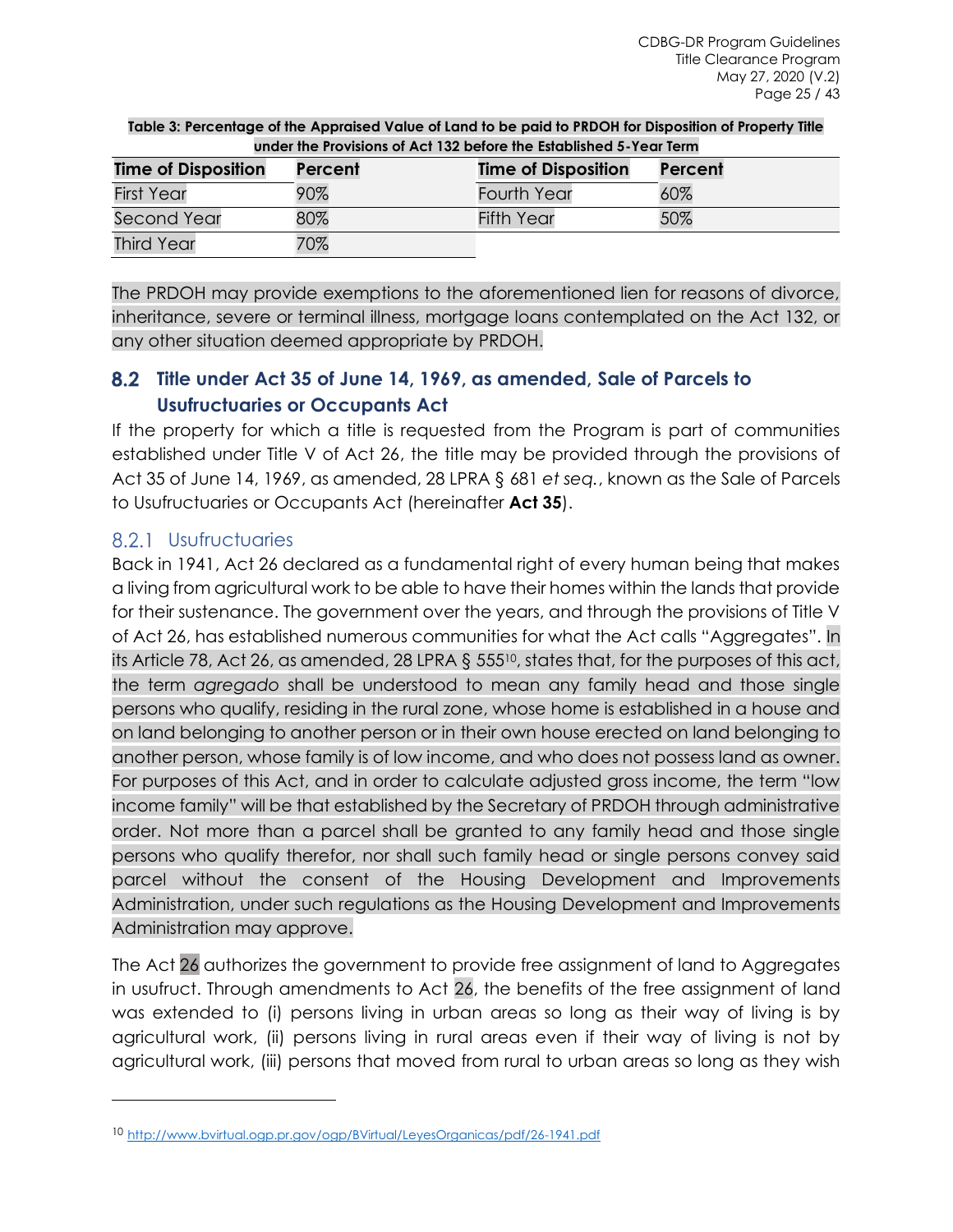to return to rural areas, (iv) persons residing in urban areas whose homes were acquired by the government through purchase or expropriation to carry out public projects, and (v) veterans of the United States Armed Forces, so long as they don't own properties and their income does not permit them to acquire property. At the moment, PRDOH is responsible for administering the communities established through the Act 26.

In order for a person to be provided with free assignment of land through a Usufruct Contract the following eligibility requirements must be met:

- The Applicant must be an "Aggregate" as defined by Act 26;
- The Applicant must have resided in Puerto Rico for a period of at least **six (6) months**;
- The Applicant must not have sufficient capital or income to acquire property for residential use;
- The Applicant's household income must not exceed the maximum Annual Gross Adjusted Income established by PRDOH through Administrative Order;
- The Applicant must not have been an usufructuary under any of the programs of PRDOH; and
- The Applicant must not own any other land.

The maximum Annual Gross Adjusted Income to qualify for a Usufruct Contract is established by Act 26, as amended, in the amount of \$21,100. Annual gross income only considers the salaries of the head of household and its spouse, if any. Assistance payments received by the household from scholarships, veteran benefits, or any other income received from judicial, extrajudicial, or administrative awards, as well as assistance provided by the Federal Government such as food stamps, social security, or retirement are not considered towards the calculation of annual gross income. To obtain the annual gross adjusted income for purposes of the Usufruct Contract, the following credits will be deducted:

- \$2,300 for payroll deductions;
- \$1,200 for each dependent whose age does not exceed twenty-one (21) years old and is unemployed;
- \$2,300 for any member of the household with mental or physical disabilities;
- \$1,700 for any member of the household older than sixty-five (65) years old without income; and/or
- \$1,200 for each dependent older than twenty-one (21) years old but younger than twenty-five (25) years old undergoing university studies without receiving any income.

If all conditions are met as required by law and regulations, the PRDOH extends Usufruct Contracts to Applicants over a plot of land in the established communities. Usufructuaries cannot sell, transfer, rent, assign, lease, or in any way dispose of or encumber, in whole or in part, the right to usufruct or any existing buildings, accessories or improvements, or any right or privilege from the usufruct contract. Usufructs must build their homes in the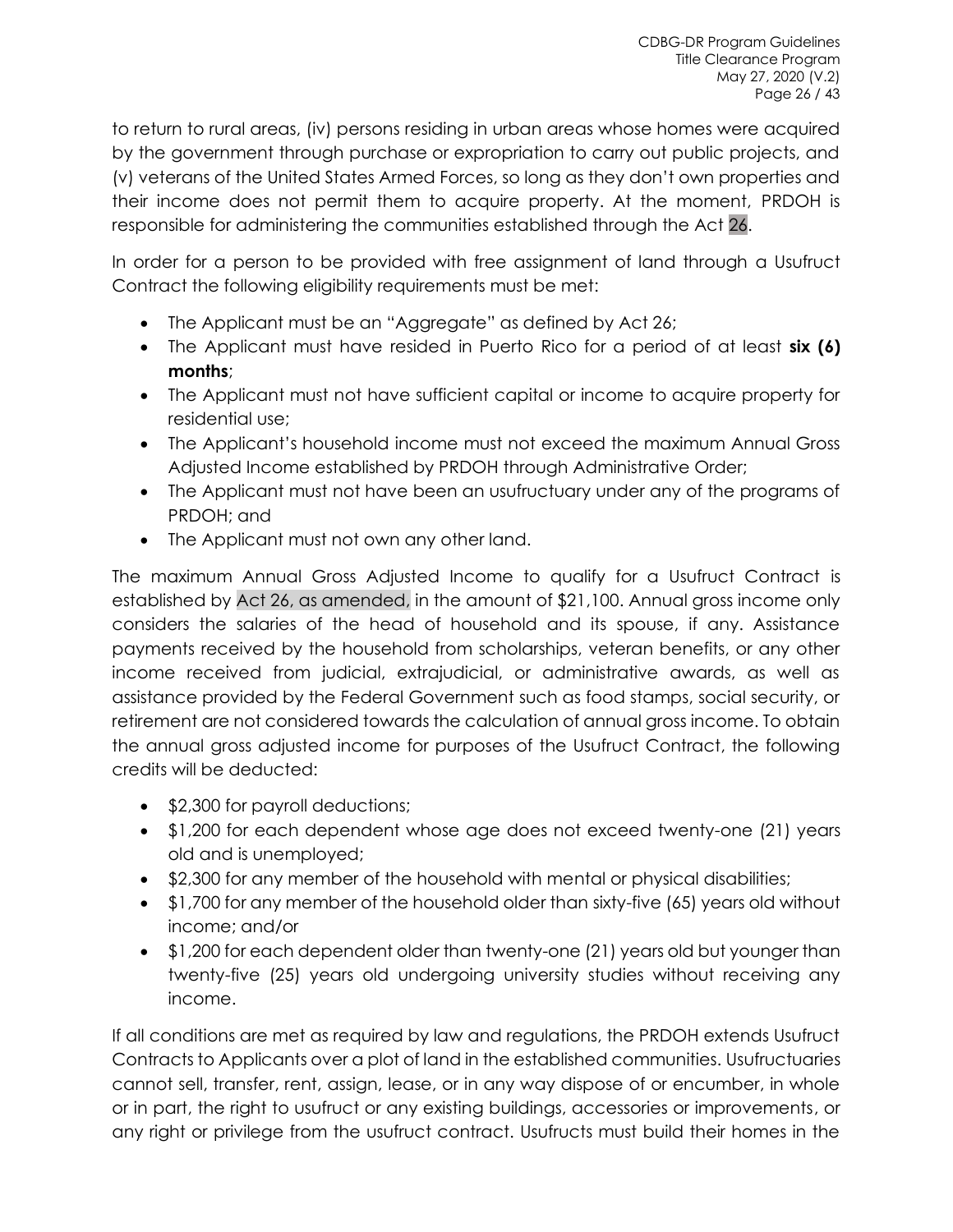plots of land assigned within a period of **one hundred twenty (120) days** after execution of the Usufruct Contract. This period may be extended by PRDOH on a case-by-case basis as allowed by applicable law and regulations. Those public employees that, without having a Usufruct Contract, possess a parcel of land at which their home is located, may request one so long as they comply with the requirements of the law.

#### 8.2.2 Title to Usufructuaries

Act 35 authorizes PRDOH to provide title to Usufructuaries that are in compliance with the terms and conditions of their Usufruct Contracts. Usufructuaries are provided ownership over the lands they occupy at the nominal cost of **one (1) dollar.** For Usufructuaries to be provided ownership over the land they occupy the following must be met:

- Have their residence built on, or transferred to, the plot of land under the Usufruct Contract or demonstrate capability to obtain financing to build their residence within the plot of land, which must also be their primary residence;
- Request ownership over the plot of land to PRDOH; and
- Pay, as a purchase price, an amount equal to one dollar (\$1).

For the purposes of Act 35, those occupants of a plot of land that use it for the purpose of primary residence and that comply with all requirements of law and regulations to qualify as an usufructuary, or that acquired, by purchase or transfer, a parcel or part thereof from an Usufructuary with which the occupant has ties of consanguinity or affinity up to the fourth degree, will not be considered to be in violation of Article 76 of Act 26, 28 LPRA § 553, Gratuitous cession of land in usufruct.

In cases of Usufructuaries at urban areas, ownership may be granted only over the plot of land occupied by the residence. The remainder of land will be offered for sale at fair market value and a purchase option will be provided to the Usufructuary. Ownership can only be provided over a single plot of land under Act 35. Usufructuaries with right over **two (2)** or more plots of land must choose the one over which they will request ownership. Any person that obtains ownership over a plot of land under Act 35 and sells or disposes of the land in any form, is ineligible to receive rights over any other plot of land in virtue of Act 26.

Title to Usufructuaries under Act 35 can be provided through Notarial Deeds or Title Certifications from PRDOH. If Notarial Deeds are used for the provision of title, they are exempt from the payment of any notarial and Property Registry Fees.

If title under Act 35 is provided at the nominal cost of **one dollar (\$1)** the Title Certification will have a lien. Applicants provided title under this provision of the Act 35, as amended by Act 114, cannot sell, lease, transfer, mortgage, or dispose of the property without the consent of PRDOH for a period of **five (5) years**. Any Applicant that sells, leases, mortgage, transfers, or disposes of the property within the established period will be obligated to pay PRDOH a percentage of the value of the property at the time of the above referenced transactions, as shown in **Table 4** below.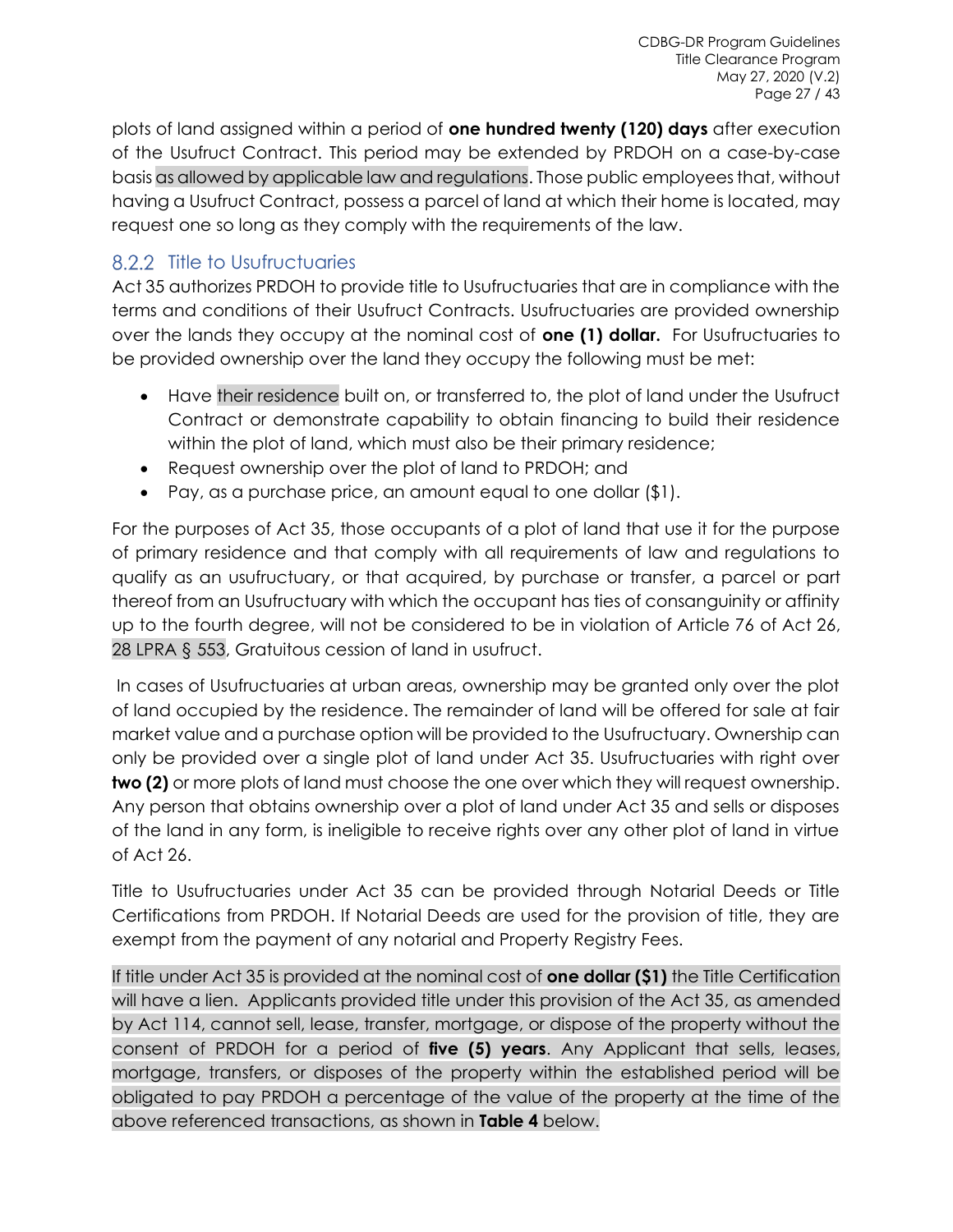| <b>Time of Disposition</b> | Percent | <b>Time of Disposition</b> | Percent |
|----------------------------|---------|----------------------------|---------|
| First Year                 | 90%     | <b>Fourth Year</b>         | 60%     |
| Second Year                | 80%     | Fifth Year                 | 50%     |
| <b>Third Year</b>          | 70%     |                            |         |

**Table 4: Percentage of the Appraised Value of Land to be paid to PRDOH for Disposition of Property Title under the Provisions of Act 35 before the Established 5-Year Term**

The PRDOH may provide exemptions to the aforementioned lien for reasons of divorce, inheritance, severe or terminal illness, mortgage loans contemplated on the Act 35, or any other situation deemed appropriate by PRDOH.

#### <span id="page-27-0"></span>**Title under Act 286 of August 21, 1999, as amended, Law to Order DOH to Dispose of Encumbered or Affected Lands or Parcels**

The Program may provide a clear and marketable title under the provisions of Act 286 of August 21, 1999, as amended, 28 LPRA § 681 *et seq*., special provisions section, known as the "Law to Order the Department of Housing to Dispose of Encumbered or Affected Lands or Parcels" (hereinafter **Act 286**). This Act was approved to provide title to those households that are encumbered or affected in such a way that it impedes, restricts, or makes impossible the disposition of the property or adequate use by the beneficiaries of social interest programs. It also authorizes PRDOH to dispose of plots of land/properties that, due to encumbrances/liens or other circumstances imposed by law or regulation, are restricted from being disposed of or being properly used in favor of social interest programs' beneficiaries.

In order for Applicants to be processed under the provisions of Act 286 the following conditions must be met:

- The Applicant must be in possession or occupancy of the land over which they request title at the time of approval of the Act (i.e. August 21, 1999);
- If the Applicant was previously issued title over land there must exist some reason of divorce, death, breakup, emigration, or any other similar situation for which ownership over the property is not currently with the Applicant;
- If the Applicant possesses other property, PRDOH may sell it to the Applicant at fair market value.

If all conditions for the Application to be processed under Act 286 are met, title will be provided to the Applicant by means of Notarial Deeds or Title Certifications.

If an Applicant complies with the aforementioned conditions of Act 286, as well as the conditions for the assignment of land as usufructuaries' under Act 26, then title will be provided for a nominal cost of one dollar (\$1).

On the other hand, if an Applicant complies with the aforementioned conditions of Act 286, but does not meet the requirements of Act 26, nor has ownership over other properties, then title will be issued at a purchase price equal to the appraised value of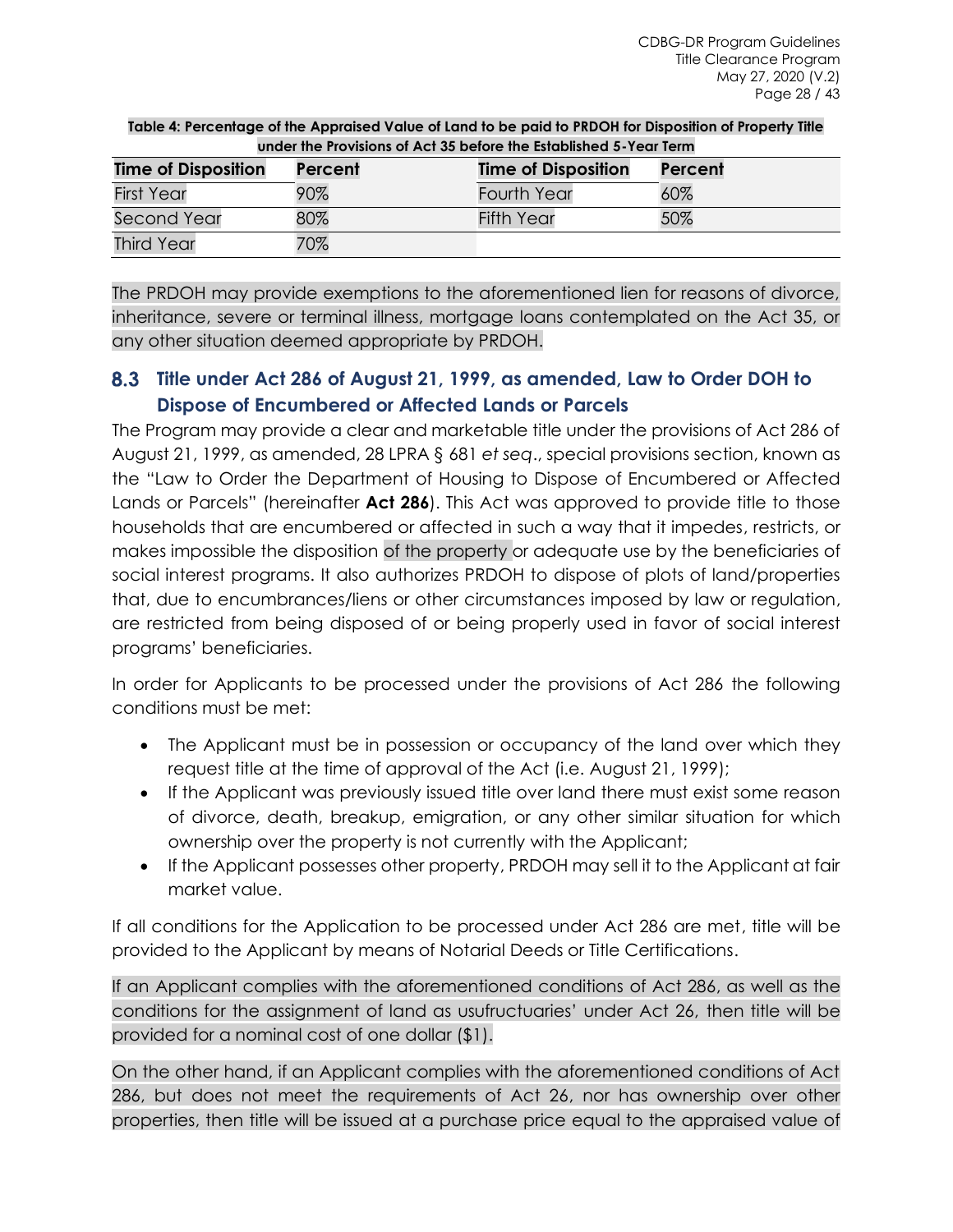the land. If the Applicant cannot or does not wish to obtain title at the purchase price of the appraised value of the land, then PRDOH may lease the land to the Applicant following the provisions of Act 26.

#### <span id="page-28-0"></span>**Title under Act 202 of August 5, 2018, as amended, Law to Authorize DOH to Provide Title over Properties Created by Virtue of the Permanent Housing Program for the Victims of Hurricane Hugo**

The Program may provide a clear and marketable title under the provisions of Act 202 of August 5, 2018, as amended, 17 LPRA § 1551 *et seq.*; known as the "Law to Authorize the Department of Housing to Provide Title Over Properties Created by Virtue of the Permanent Housing Program for the Victims of Hurricane Hugo" (hereinafter, **Act 202**). This Act was approved to authorize the provision of title to families that have lived in the structures created by means of the Permanent Housing Program for the Victims of Hurricane Hugo. The Permanent Housing Program was created to provide safe and permanent housing to those impacted by the atmospheric disaster. Over thirty (30) years have passed and the quantity of families without title to the homes provided through the Program is still large. Many of the current occupants of the homes are the children or relatives of the original owners that benefited from the Program. Additionally, the abandonment and deterioration of the structures has resulted in many occupants not being the ones authorized under the Program. Given the circumstances, this Act establishes as public policy the provision of titles to those occupants that have, for many years, lived in the structures created through the Program and have not yet received title over them.

In order for Applications to be processed under the provisions of Act 202 the following conditions must be met:

- If the Applicant is an original beneficiary or heir of the original beneficiary of the Permanent Housing Program, the Applicant must:
	- o Currently reside within the structure and land provided through the Program;
	- o Request to PRDOH ownership of the structure and land provided through the Program; and
	- o Pay, as a purchase price, an amount equal to **one dollar (\$1)**.
- If the Applicant is not an original beneficiary nor heir or part of the original beneficiary's family nucleus, the Applicant must:
	- o Request to PRDOH ownership of the structure and land occupied;
	- o Prove that the structure has been occupied in quality of owner and of primary residence for a period of at least **five (5) years**;
	- o Pay, as a purchase price, the value of the land. If the land has a fixed price established by law or regulation, then that will be considered as the value of the land. Otherwise, the purchase price will be determined by means of an appraisal of the value of the land.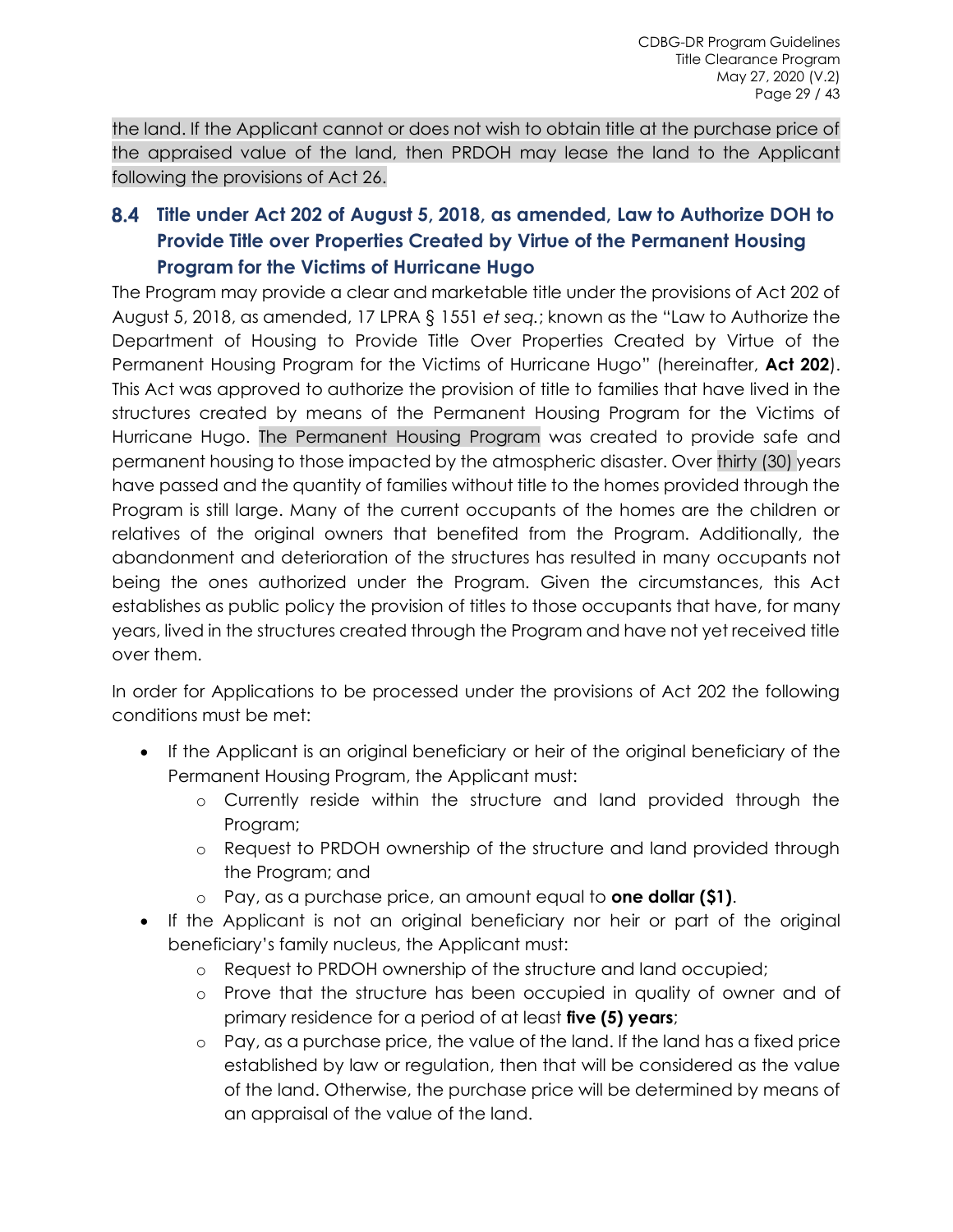If all conditions for the Application to be processed under Act 202 are met, title will be provided to the Applicant by means of Notarial Deeds or Title Certifications. Those provided title under the provisions of Act 202 who sell or dispose of the transferred property, cannot request ownership over another plot of land under the provisions of the Act.

Applicants provided title under the provisions of Act 202 cannot sell, lease, transfer, mortgage, or dispose of the property without the consent of PRDOH for a period of **five (5) years**. Any Applicant that sells, leases, mortgage, transfers, or disposes of the property within the established period will be obligated to pay to PRDOH a percentage of the value of the property at the time of the sell as shown in **[Table](#page-29-1)** below.

<span id="page-29-1"></span>**Table 5: Percentage of the Appraised Value of Land to be paid to PRDOH for Disposition of Property Title under the Provisions of Act 202 before the Established 5-Year Term**

| <b>Time of Disposition</b> | Percent | <b>Time of Disposition</b> | Percent |
|----------------------------|---------|----------------------------|---------|
| <b>First Year</b>          | 90%     | Fourth Year                | 60%     |
| Second Year                | 80%     | Fifth Year                 | 50%     |
| <b>Third Year</b>          | 70%     |                            |         |

The five-year lien established in the above paragraph will not be applied to Applicants that are original beneficiaries, or heirs of the original beneficiaries, of the Program which obtained their title and have complied with the requirements of the transfer for a period no less than **five (5) years**. Also, the five-year lien will not be applied to Applicants that obtained the property through purchase from an original beneficiary or an heir that complied with the requirements of the transfer before the approval of Act 202.

#### <span id="page-29-0"></span>**Title under Act 160 of August 10, 1988, as amended, Law for the Provision of Title over Properties Created by Virtue of the Emergency Housing Program**

The Program may provide a clear and marketable title under the provisions of Act 160 of August 10, 1988, as amended, known as Law for the Provision of Title Over Properties Created by Virtue of the Emergency Housing Program (hereinafter **Act 160**). Between October 5 and 6 of 1985 Puerto Rico was affected by a strong trough. This trough caused flooding, overflows, landslides, and numerous other damages all through Puerto Rico. In response to the disaster, Puerto Rico implemented an Emergency Housing Program to provide displaced families with options for permanent housing. This Act was approved to authorize the provision of title to families that have lived in the structures created by means of the Emergency Housing Program.

In order for Applications to be processed under the provisions of Act 160 the following conditions must be met:

▪ If the Applicant is an original beneficiary or heir of the original beneficiary of the Emergency Housing Program: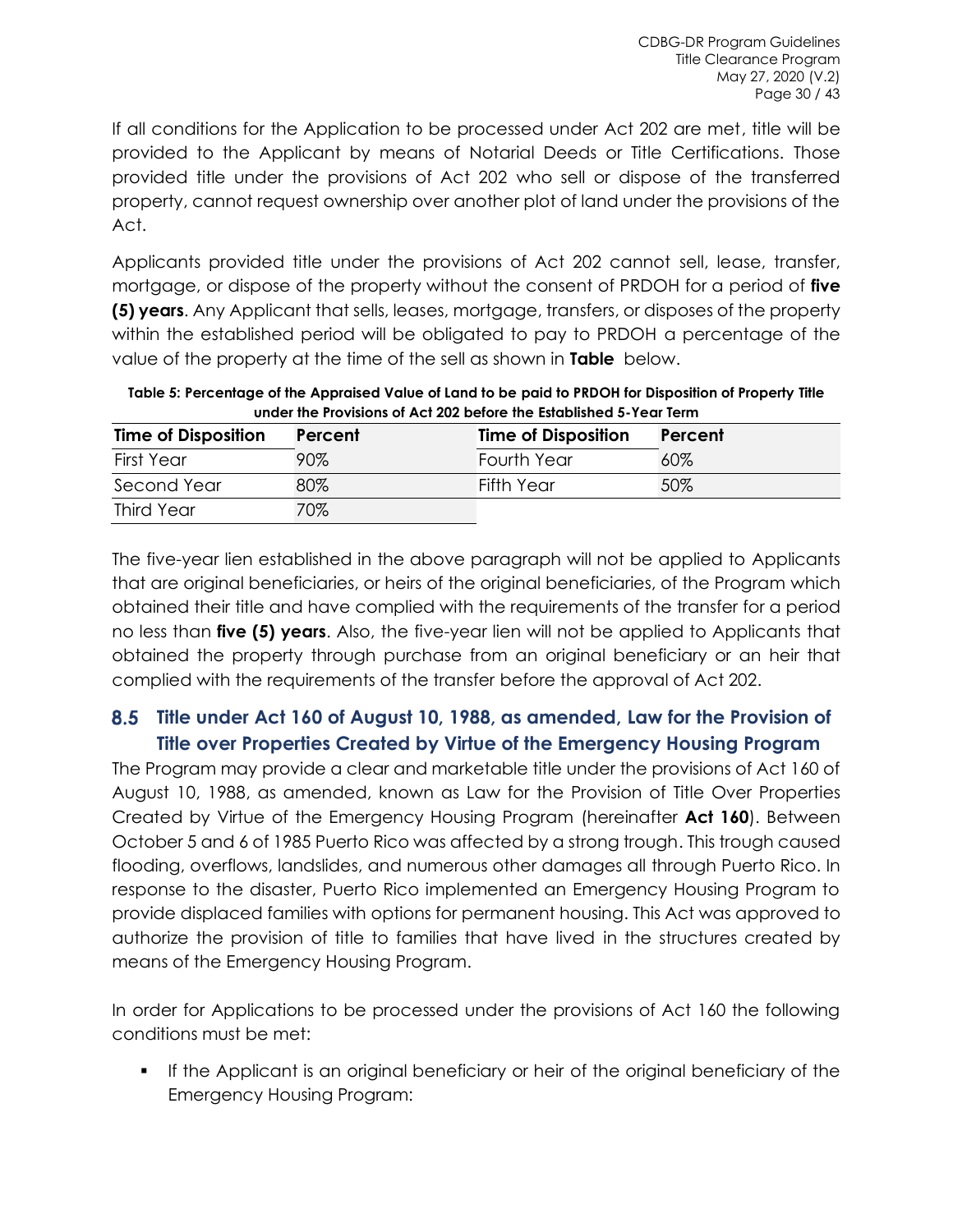- o Must currently reside within the structure and land provided through the Emergency Housing Program;
- o Request to PRDOH ownership of the structure and land provided through the Program; and
- o Pay, as a purchase price, an amount equal to one dollar (\$1).
- **•** If the Applicant is not an original beneficiary nor heir or part of the original beneficiary's family nucleus:
	- o Request to PRDOH ownership of the structure and land occupied;
	- o Prove that the structure has been occupied in quality of owner and of primary residence for a period of at least **five (5) years**;
	- o Pay, as a purchase price, the value of the land. If the land has a fixed price established by law or regulation, then that will be considered as the value of the land. Otherwise, the purchase price will be determined by means of an appraisal of the value of the land.

If all conditions for the Application to be processed under Act 160 are met, title will be provided to the Applicant by means of Notarial Deeds or Title Certifications. Those provided title under the provisions of Act 160 who sell or dispose of the transferred property, cannot request ownership over another plot of land under the provisions of the Act.

Applicants provided title under the provisions of Act 160 cannot sell, lease, transfer, or dispose of the property without the consent of PRDOH for a period of **five (5) years**, provided that any time that the property was occupied will be considered towards the **five (5) year** period if the Applicant is the original beneficiary or a heir of the original beneficiary of the Program. Any Applicant who sells, leases, transfers, or disposes of the property within the established period will be obligated to pay to PRDOH a percentage of the value of the property at the time of sell as shown in **[Table](#page-30-1)** below.

| <u>under the Frovisions of Act T60 before the Established 5-Tear Term</u> |         |                            |         |
|---------------------------------------------------------------------------|---------|----------------------------|---------|
| <b>Time of Disposition</b>                                                | Percent | <b>Time of Disposition</b> | Percent |
| <b>First Year</b>                                                         | 90%     | Fourth Year                | 60%     |
| Second Year                                                               | 80%     | Fifth Year                 | 50%     |
| <b>Third Year</b>                                                         | 70%     |                            |         |

<span id="page-30-1"></span>**Table 6: Percentage of the Appraised Value of Land to be paid to PRDOH for Disposition of Property Title under the Provisions of Act 160 before the Established 5-Year Term**

#### <span id="page-30-0"></span>**Title under Act 106 of August 3 of 1995, as amended, Law to Transfer Minimal Urbanization Projects to PRDOH**

The Program may provide a clear and marketable title under the provisions of Act No. 106 of August 3, 1995, as amended, 17 LPRA § 28 *et seq.*, known as the "Law to Transfer Minimal Urbanization Projects to the Housing Development and Improvements Administration" (hereinafter **Act 106**). This Act was created with the purpose of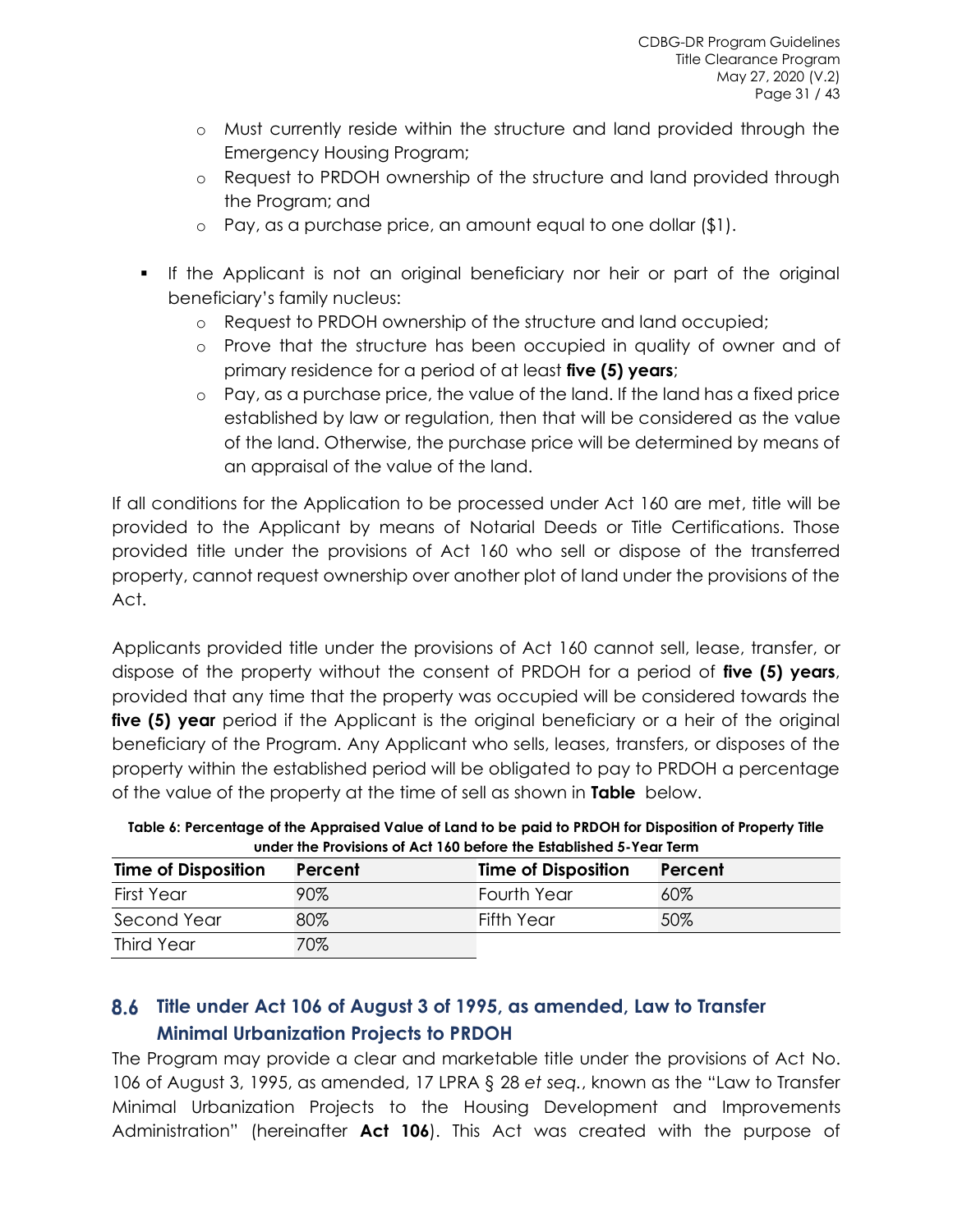transferring from the Urban and Housing Renovation Corporation to the Housing Development and Improvements Administration of PRDOH those housing projects created by law or regulations known as Minimal Urbanization Projects. The purpose of the transfer was for PRDOH to provide title to those citizens that benefited from the Minimum Urbanization Projects. The Act establishes that title will be provided in compliance with the legal and programmatic requirements and criteria that created each Minimum Urbanization Project. These applications will be handled on a case-by-case basis.

#### <span id="page-31-0"></span>**Title for Other Privately-Owned Property**

The following are some expected scenarios that PRDOH may encounter for these types of Applications and a general statement as to how they might be resolved:

- **Heirs/Spouses without Will:** These are Applicants that may live within a property that was owned by a diseased ancestor/spouse who, at the time of death, did not leave any Will to specify heirship of its property. PRDOH, through its case analysis, may identify the ancestry tree of the original owner and its heirs/spouse. After the corresponding analysis, PRDOH may opt to produce Declarations of Heirship through its Title-Related vendors. Once Declarations of Heirship are generated, they will be registered with the Property Register. Additional steps to obtain a clear title will depend on the circumstances of the heirs/spouse related to the Application.
- **Residences Located Within Relative-Owned Property**: These are Applicants that, either by tolerance or family relationship, where allowed to build, or occupy an existing structure, for residence within a plot of land owned by a relative. PRDOH, through its case analysis and field investigations, will work with both parties to establish if title to the plot of land and the residence within it can be transferred to the Applicant. These cases may require the subdivision of land and additional coordination with regulatory Agencies that establish new easements for the new parcels of land generated.
- **Residences Located within Land Not Registered in Property of Registry:** These are cases for which the Program, through its case analysis and field investigations, finds that the plot of land where the Applicant's residence is located is not owned by any private or public entity. These cases may require the presentation of an exparte Proof of Ownership ("Expediente de Dominio") claim with the courts.

#### <span id="page-31-1"></span>**Compliance with the Planning Board and the Office of Permits Management**

Titles issued by the Program under the provisions of Act 132, Act 35, and Act 286 may not be required to comply with the requirements of the Laws governing the Puerto Rico Planning Board (**PB**) and the Puerto Rico Office of Permit Management (**OGPe**) and their regulations. Specifically, those cases that comply with the provisions of Resolution No. JPE-12 as adopted by the PB on September 25, 1973, are exempt from review and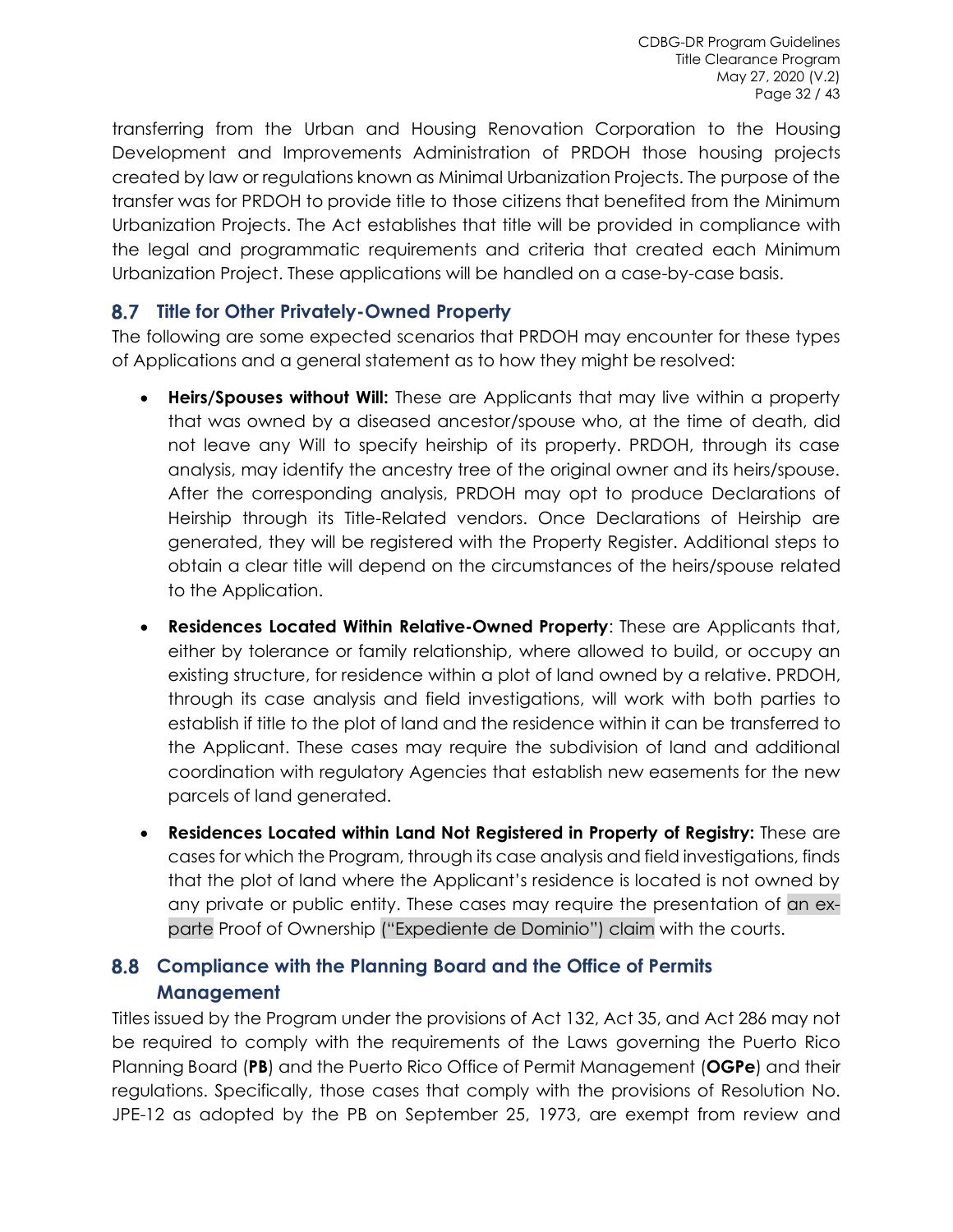approval of the PB and OGPe. Cases that do not comply with the provisions must be submitted to OGPe for approval. Titles issued by the Program under the provisions of any other Act or for privately-owned property will be required to comply with the requirements of the PB and OGPe, including the provisions of Regulation No. 9081 of June 7, 2019, known in Spanish as "Reglamento Conjunto para la Evaluación y Expedición de Permisos Relacionados al Desarrollo, Uso de Terrenos y Operación de Negocios".

#### <span id="page-32-0"></span>**Clear Title Filing**

Once and if a clear title is obtained for the Applicant, the Program will proceed to register the property with the Applicant as the owner at the Puerto Rico Property Register. The Program will obtain the minute of filing at the Puerto Rico Property Register showing the name of register, the property address and date of registry, rights paid, other documents filed, and any other pertinent information with regards to the transaction. The minute of filing must have the Seal of the Property Registry showing that the transaction was filed, either personally or using the Registry of Property Karibe System, as permitted by law and regulations.

Once the property is duly registered within the Puerto Rico Property Registry all title issues have been resolved by the Program. The Program shall provide the Applicant with a Program Final Notice with their individual case file documentation. If the Application was a referral from another Program in the CDBG-DR Housing Portfolio, then Program staff must notify the referring Program of the "cleared titled" condition of the Applicant's property. Only then, may the Applicant proceed with other CDBG-DR Housing Program Assistance, if eligible.

# <span id="page-32-1"></span>**9 NO PROGRAM INCOME**

As stated in the Title Clearance Process section of these Guidelines, clear and marketable titles may be provided by requiring Applicants to pay, as a purchase price for the land, a nominal cost ranging from one dollar (\$1) to the appraised value of land. Such is the case when title is issued under the provisions of Act 132 and Act 35 for lands owned by PRDOH or any other public instrumentality.

Proceeds from such transactions are not considered Program Income, as these proceeds do not fall under the definition of Program Income stated in 24 C.F.R. 570.500(a). PRDOH will not be acquiring, constructing, or improving any property with CDBG-DR funds for the Program to provide clear and marketable titles to Applicants. Therefore, the Title Clearance Program will not generate any proceeds that can be considered Program Income.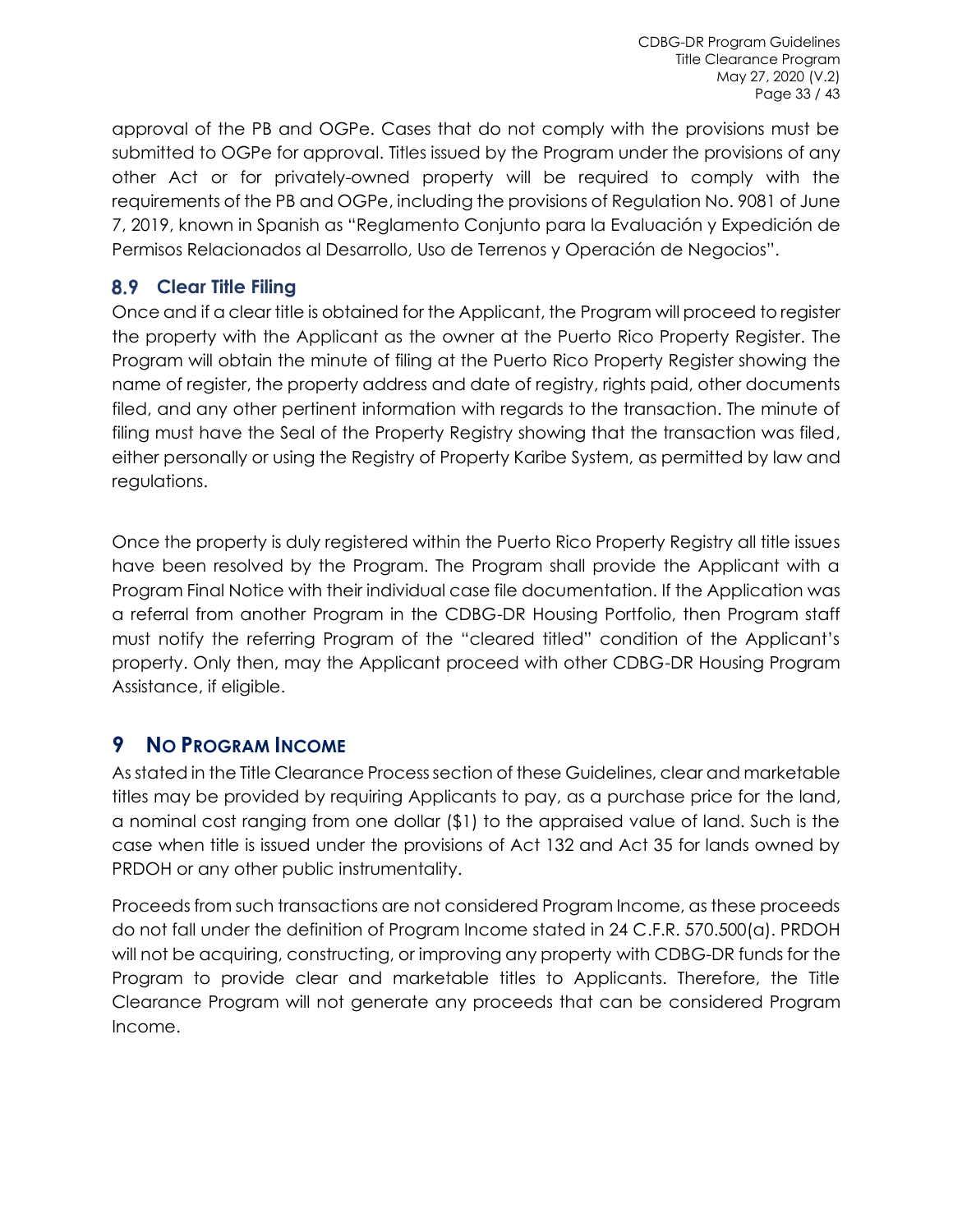# <span id="page-33-0"></span>**10 APPLICATION CLOSEOUT**

Once the property title has been delivered to the homeowner and filed with the Puerto Rico Property Register, the Program application shall be closed. This process will begin by ensuring that all the documentation and process performed has been accepted by the Applicant and that everything has been performed in compliance with Program requirements.

The Applicant, or any other party involved, will be contacted if any additional information is necessary to close out the case. Once the TC Program achieves all levels of quality control review, the Applicant will receive a Title Clearance Certificate along with a Program Final Notice and their individual case will be placed in a "Closeout Complete" status. If the Application was referred by another Housing Program, the Title Clearance Program will issue a notification to the referring Housing Program for appropriate action to be taken.

If at any time during the Title Clearance Process it becomes clear that the property title cannot be resolved, the Program will proceed to notify the Applicant and the Application will be placed in a "Clear Title Not Obtainable" status. The Program will then proceed to close out the case. If the Application was referred by another Housing Program, the Title Clearance Program will issue a notification to the referring Housing Program for appropriate action to be taken.

# <span id="page-33-1"></span>**11 VOLUNTARY WITHDRAWAL**

An Applicant may request to withdraw from the Program. The voluntary withdrawal process will be followed in the event an Applicant requests to withdraw from the Program.

To withdraw, the Applicant will notify their desire to withdraw from the Program, who will then provide a Voluntary Withdrawal Notice to the Applicant. The Applicant may cancel the request in the following **fifteen (15) days** after submitting the request. Upon completion of the **fifteen (15) days** withdrawal request without a request to cancel the withdrawal, the application status will be updated to "Withdrawn."

The withdrawal will be final, and the Applicant may not be reinstated in the Title Clearance Program at any point in the future upon completion of the withdrawal process.

Participants will not be precluded from applying to other CDBG-DR assistance programs administered by PRDOH upon voluntary withdrawal from this Program.

#### <span id="page-33-2"></span>**12 PROGRAM-BASED RECONSIDERATION AND/OR ADMINISTRATIVE REVIEW**

Applicants of the Program may contest any determinations or denials based on Program policy. However, an Applicant may not challenge a federal statutory requirement.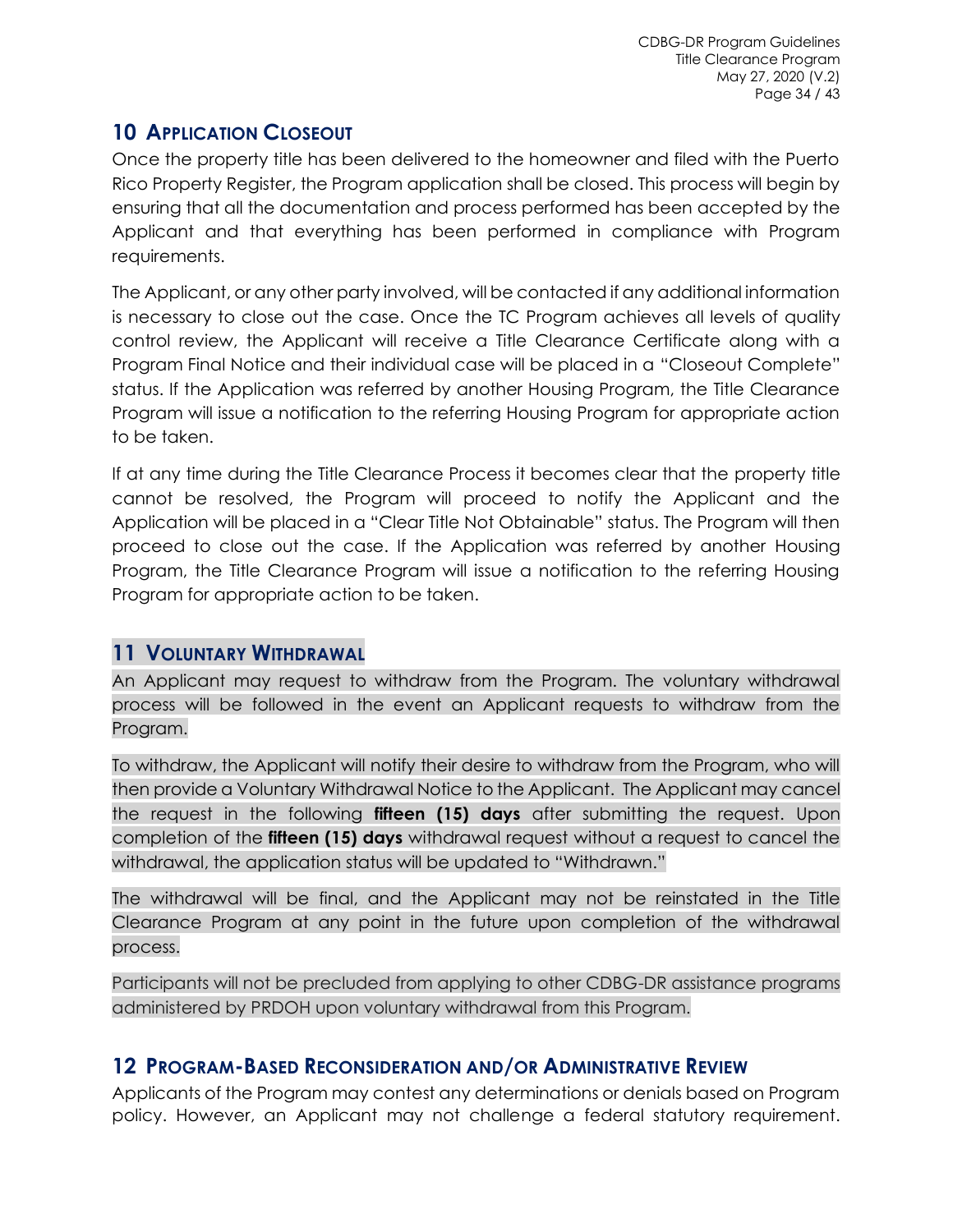Applicants have the right to request a Program-based Reconsideration with the Program or request an Administrative Review directly with PRDOH, as stated below.

#### <span id="page-34-0"></span>**Program-Based Reconsideration Request**

Applicants may file a Program-based Reconsideration Request when it is believed there is an error with Program eligibility determinations, Program award, and/or failure to meet construction standards, among other determinations. An Applicant must submit a written Reconsideration Request directly with the Program, via electronic or postal mail, within **twenty (20) calendar days** from the date a copy of the notice was filed in the record of the agency. Provided, that if the date on which the copy of the notice is filed in the records of the agency differs from the mailing date of said notice, the aforementioned **twenty (20) calendar day-term** shall be calculated from the mailing date. Applicants who file a Program-based Reconsideration Request are encouraged to provide individual facts or circumstances, as well as supporting documents to justify their petition. The date of notification is that on which the Program determination was sent to the applicant. **For your convenience, you will find a Program-based Reconsideration Request Form at the end of this Guidelines.**

In the Reconsideration Request process, the Program will only review facts and information already included in an Applicant's file, unless the Applicant submits new documentation. The Program has the discretion to accept or reject new documentation based upon its relevance to the Program-based Reconsideration Request.

The Program will review and address the Reconsideration Request within **fifteen (15) calendar days** of its receipt. Applicants will be notified of the reconsideration determination via a Reconsideration Request Approved or a Reconsideration Request Denied notification. Applications with an approved Reconsideration Request will return to active Program status and continue with the process as normal. **Applications with a denied Reconsideration Request will remain ineligible for the Program.**

Filing a Program-based Reconsideration Request does not substitute, negate, or preclude any legal right that an Applicant has to challenge a determination made by the Program.

Therefore, Applicants who believe the initial determination of the Program to be erroneous, may submit, at their discretion, either a Program-based Reconsideration Request or a petition for review of the decision made by the Program by filing an Administrative Review Request at the PRDOH in accordance with Regulation Number 4953, of August 19, 1993, which regulates the Formal Adjudication Process for the PRDOH and its Adjunct Agencies (Regulation 4953).

#### <span id="page-34-1"></span>**12.2 Administrative Review Request**

If an Applicant disagrees with a Program determination, or with the Reconsideration Request Denial determination, said party may file directly to PRDOH, as grantee, an Administrative Review Request. The Applicant must submit such request, in writing, within **twenty (20) calendar days** from the date a copy of the Program determination or a Reconsideration Request Denial determination notice was filed in the record of the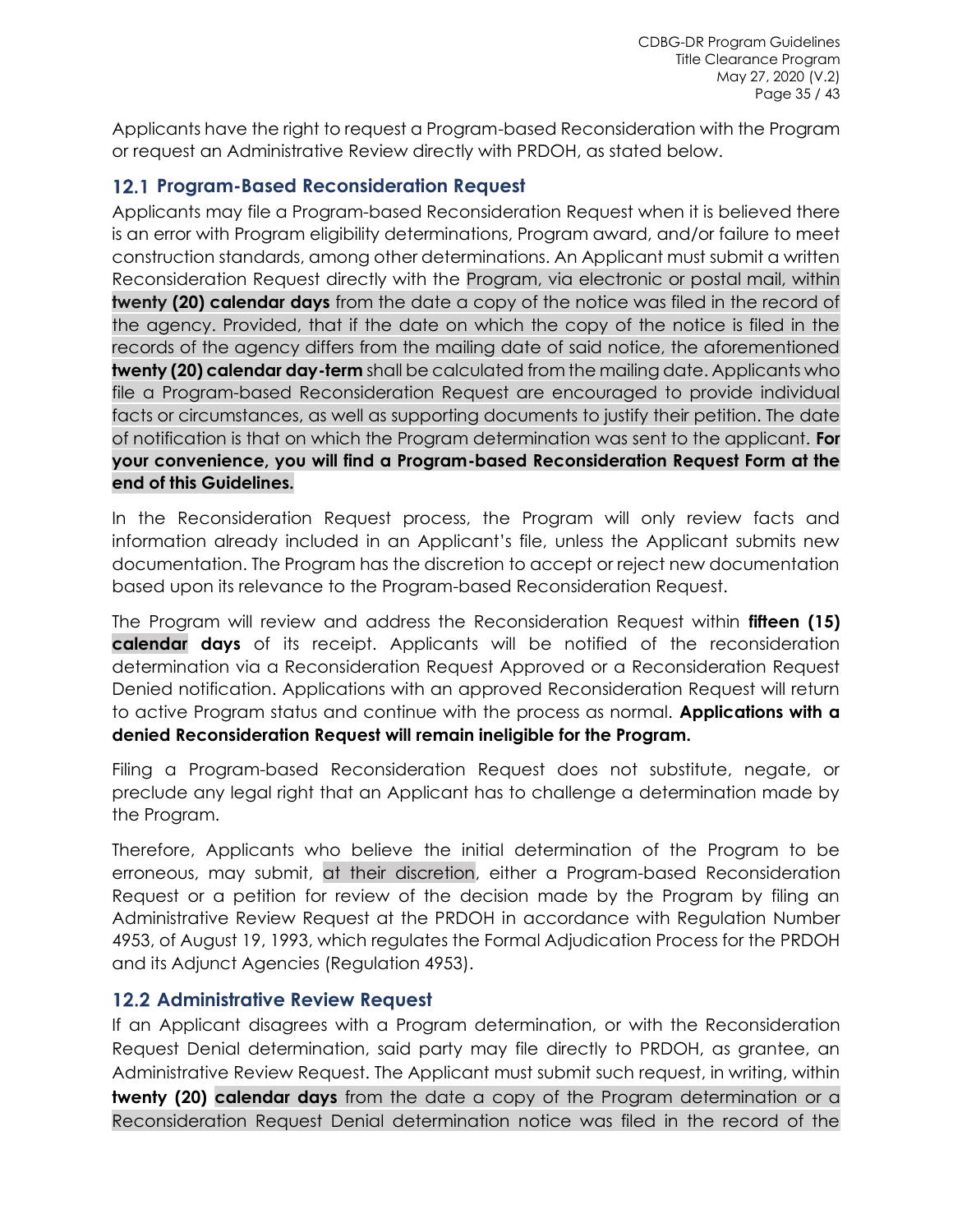agency. Provided, that if the date on which the copy of the notice is filed in the records of the agency differs from the mailing date of said notice, the aforementioned **twenty (20) calendar day-term** shall be calculated from the mailing date. Submit request via email to: [LegalCDBG@vivienda.pr.gov;](mailto:LegalCDBG@vivienda.pr.gov) via postal mail to: CDBG-DR Legal Division, P.O. Box 21365, San Juan, PR 00928-1365; or in person at PRDOH's Headquarters at: CDBG-DR Legal Division, 606 Barbosa Avenue, Juan C. Cordero Dávila Building, Río Piedras, P.R. 00918.

Applicants who submit an Administrative Review Request must follow the procedure established in Regulation 4953. After the Administrative Adjudicative Procedure concludes, applications with approved Administrative Review Requests will return to active Program status and continue within the process as normal. **Applications with denied Administrative Review Requests will remain ineligible for the Program.**

If the Applicant disagrees with any **final** written determination on an Administrative Review Request notified by PRDOH after completing the Administrative Adjudicative Procedure, said party may file a Judicial Review petition before the Court of Appeals of Puerto Rico within **thirty (30) days** after a copy of the notice has been filed. See Act No. 201-2003, as amended, known as the Judiciary Act of the Commonwealth of Puerto Rico of 2003, 4 LPRA § 24 *et seq.*, and section 4.2 of Act 38-2017, as amended, known as the Uniform Administrative Procedures Act of the Government of Puerto Rico, 3 LPRA § 9672.

If the Applicant fails to file a program-based Reconsideration Request, or to contest a determination under the Administrative Adjudicative Procedure with PRDOH within the time allotted, the inaction will be deemed as an acceptance of the determination.

# <span id="page-35-0"></span>**13 GENERAL PROVISIONS**

#### <span id="page-35-1"></span>**13.1 Program Guidelines Scope**

This document sets fort the policy governing the Program. These program guidelines are intended to aid and provide program activity guidance in Program implementation and closeout and should not be construed as exhaustive instructions. All Program activities must comply with the policies herby stated. In addition, all program staff must adhere to established program procedures and all federal and state laws and regulations in effect, as applicable, in the execution of program activities.

However, the PRDOH reserves the faculty to authorize, in its sole discretion, the granting of Program benefits to any Applicant, only when exceptional circumstances, not contemplated in these guidelines, justify it. Such faculty will be exercised on a case by case basis in compliance with local, state and federal requirements. PRDOH is in no way obligated to grant the Program benefits in said cases.

#### <span id="page-35-2"></span>**Program Guidelines Amendments**

PRDOH reserves the right to modify the policies established in these guidelines if the program guidelines, as written, do not reflect the intended policy or cause procedures to be impracticable, among any other circumstances. If an amended version of these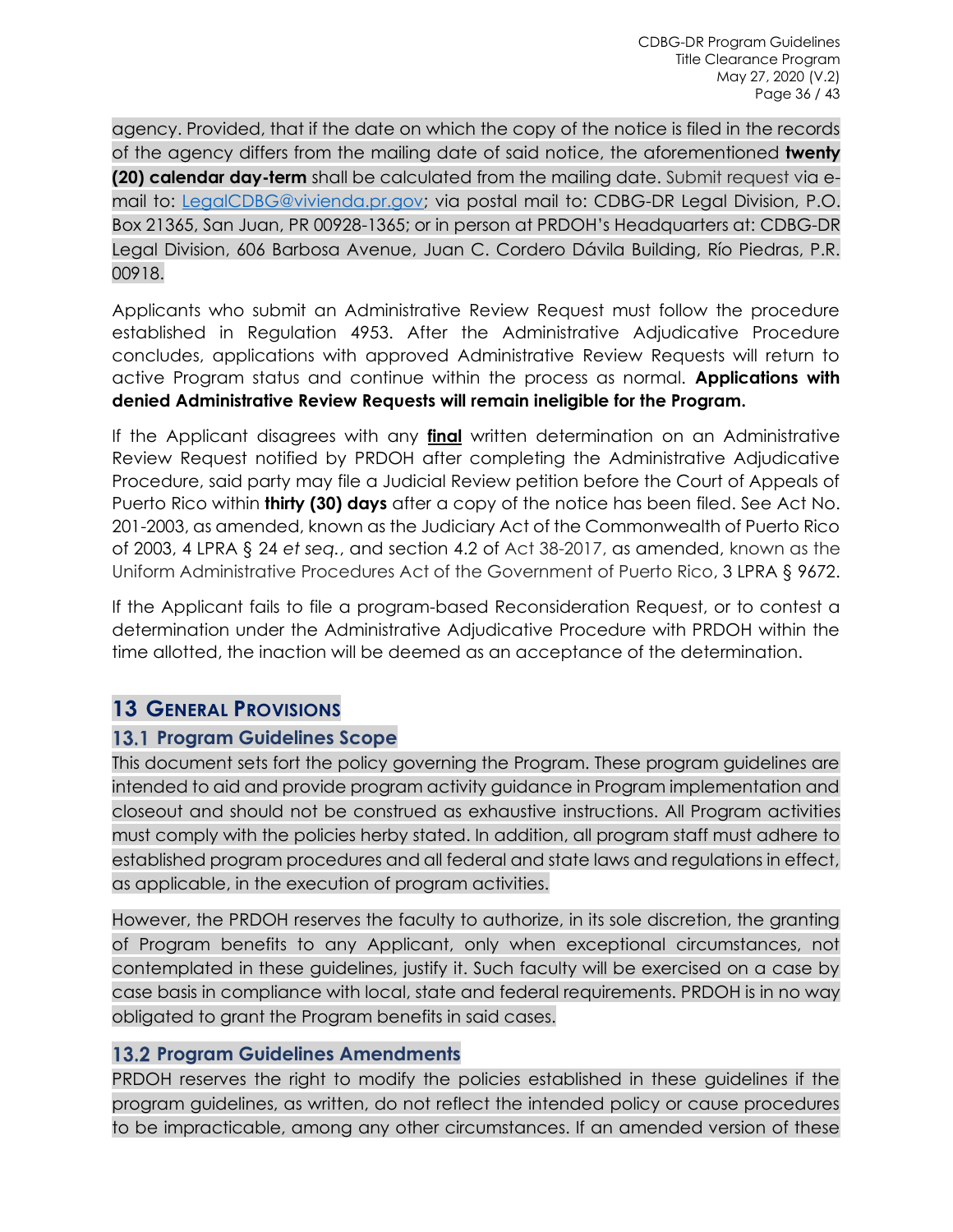CDBG-DR Program Guidelines Title Clearance Program May 27, 2020 (V.2) Page 37 / 43

guidelines is approved, the amended version fully supersedes all other previous versions and should be used as the basis for the evaluation of all situations encountered in the implementation and/or continuance of the Program from the date of its issuance, that is, the date that appears on the cover of these guidelines. Each version of the program guidelines will contain a detailed version control log that outlines any substantive amendment, inclusions and/or changes.

#### <span id="page-36-0"></span>**Disaster Impacted Areas**

As described in the initial Action Plan, and its amendments, the Government of Puerto Rico will use CDBG-DR funds solely for necessary expenses related to disaster relief, longterm recovery, restoration of housing, infrastructure, and economic revitalization in the impacted and distressed areas in Puerto Rico as identified in disaster declaration numbers DR-4336 and 4339. Through the Federal Register Vol. 83, No. 157 (August 14, 2018), 83 FR 40314, HUD identified that, for Puerto Rico, all components of the Island are considered "most impacted and distressed" areas. Therefore, these guidelines apply to all 78 municipalities of Puerto Rico.

#### <span id="page-36-1"></span>**13.4 Extension of Deadlines**

The Program could extend deadlines on a case-by-case basis. The Program may decline to extend a deadline if such extension will jeopardize the Program's completion schedule or the schedule of an individual construction project. The aforementioned strictly applies to program deadlines or established program terms. Under no circumstance(s) does the faculty to extend deadlines apply to the established terms of time in any applicable federal or state law or regulation, or to the terms of times established in these guidelines to request a Program-based Reconsideration, Administrative Review and/or Judicial Review.

#### <span id="page-36-2"></span>**Established Periods of Time**

Unless otherwise specified, all established periods of time addressed in this and all CDBG-DR Program Guidelines will be considered calendar days. On this matter, PRDOH, as grantee, will follow Rule 68.1 of the Rules of Civil Procedure of Puerto Rico, 32 LPRA Ap. V, R. 68.1.

#### <span id="page-36-3"></span>**Written Notifications**

All determinations made by the Program will be notified in writing. If an Applicant believes that any determination was made without being written, the applicant may request that such decision be made in writing and duly substantiated.

#### <span id="page-36-4"></span>13.7 Conflict of Interest

As stated in 83 FR 5844, Federal regulations require that State grantees, in the direct Grant administration and means of carrying out eligible activities, be responsible with program administrative requirements, including those established in 24 C.F.R. §570.489(h) related to conflicts of interest.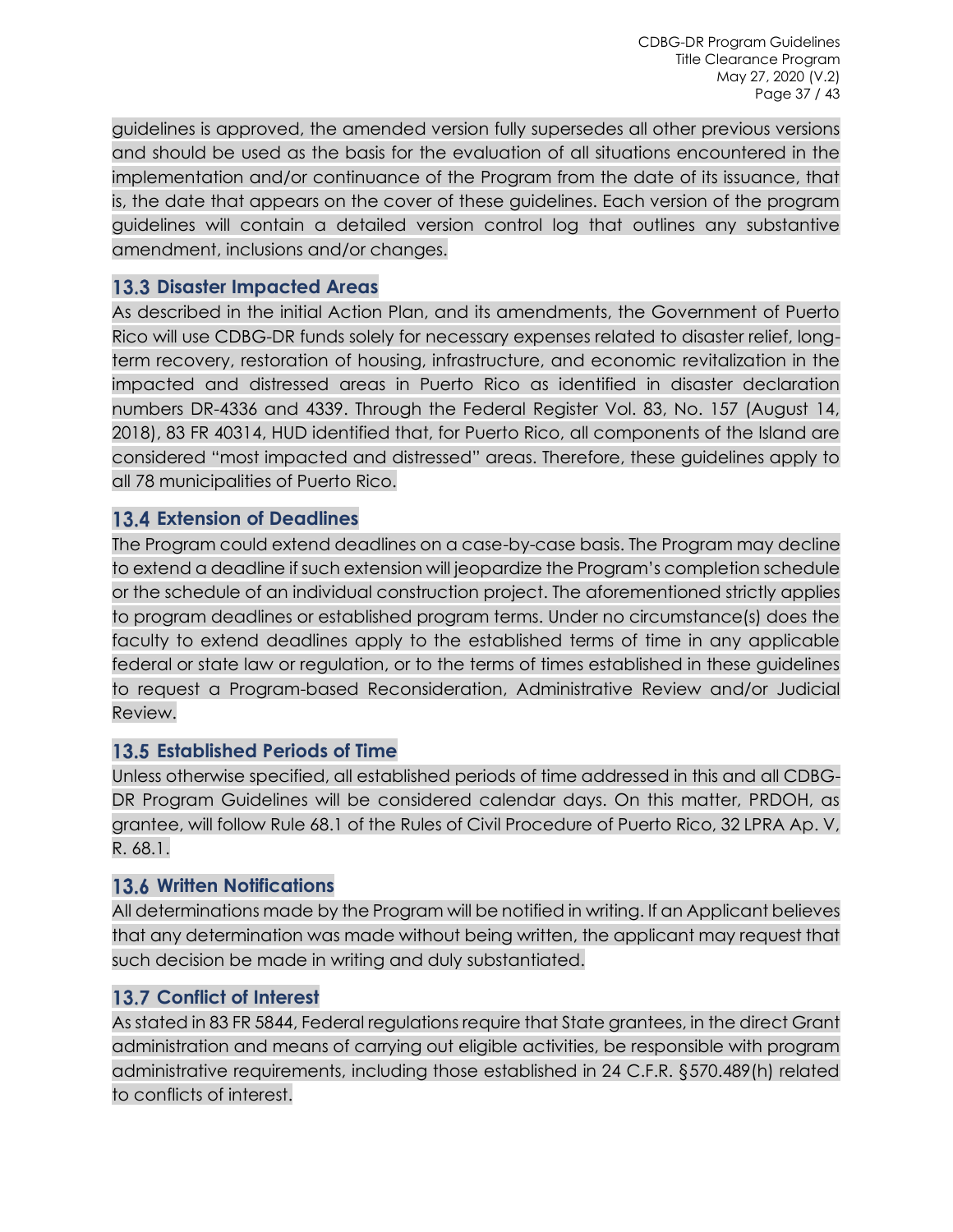Several federal and state conflict of interest laws can govern CDBG-DR assisted activities. Therefore, PRDOH has enacted the Conflict of Interest Policy and Standards of Conduct in conformity with the following applicable federal and state regulations:

- 1. HUD conflict of interest regulations, 24 C.F.R. §570.611 and 24 C.F.R. §85.36;
- 2. The Uniform Administrative Requirements, Cost Principles, and Audit Requirements for Federal Awards, 2 C.F.R. §200 at §200.112 and §200.318 (c)(1);
- 3. Puerto Rico Department of Housing Organic Act, Act 97 of June 10, 1972, as amended;
- 4. The Anti-Corruption Code for the New Puerto Rico, Act 2-2018, as amended; and
- 5. The Puerto Rico Government Ethics Office Organic Act, Act 1-2012, as amended.

The Conflict of Interest Policy and Standards of Conduct outlines PRDOH's responsibility, in its role as grantee, to identify, evaluate, disclose and manage apparent, potential or actual conflicts of interest related to CDBG-DR funded projects, activities and/or operations. Said Policy is intended to serve as guidance for the identification of apparent, potential or actual conflicts of interest in all CDBG-DR assisted activities and/or operations. In accordance with 24 CFR § 570.489, the Conflict of Interest Policy and Standards of Conduct also includes standards of conduct governing employees engaged in the award or administration of contracts.

As defined in the Conflict of Interest Policy and Standards of Conduct, a conflict of interest is a situation in which any person who is a public servant, employee, agent, consultant, officer, or elected official or appointed official of the PRDOH, or of any designated public agencies, or of subrecipients that are receiving funds under the CDBG-DR Program may obtain a financial or personal interest or benefit that is or could be reasonably incompatible with the public interest, either for themselves, or with those whom they have business, or an organization which employs or is about to employ any of the parties indicated herein, or a member of their family unit during their tenure or for two (2) years after.

Such conflicts of interests will not be tolerated by PRDOH. PRDOH, Program officials, their employees, agents and/or designees are subject to state ethic laws and regulations, including, but not limited to the Act 1-2012, as amended, in regard to their conduct in the administration, granting of awards and program activities.

According to the aforementioned Act, no public servant shall intervene, either directly or indirectly, in any matter in which he/she has a conflict of interests that may result in his/her benefit. No public servant shall intervene, directly or indirectly, in any matter in which any member of his/her family unit, relative, partner or housemate has a conflict of interest that may result in benefit for any of the abovementioned. In the case that any of the abovementioned relationships has ended during the two (2) years preceding the appointment of the public servant, he/she shall not intervene, either directly or indirectly, in any matter related to them until two (2) years have elapsed after his/her appointment. This prohibition shall remain in effect insofar the beneficial ties with the public servant exist.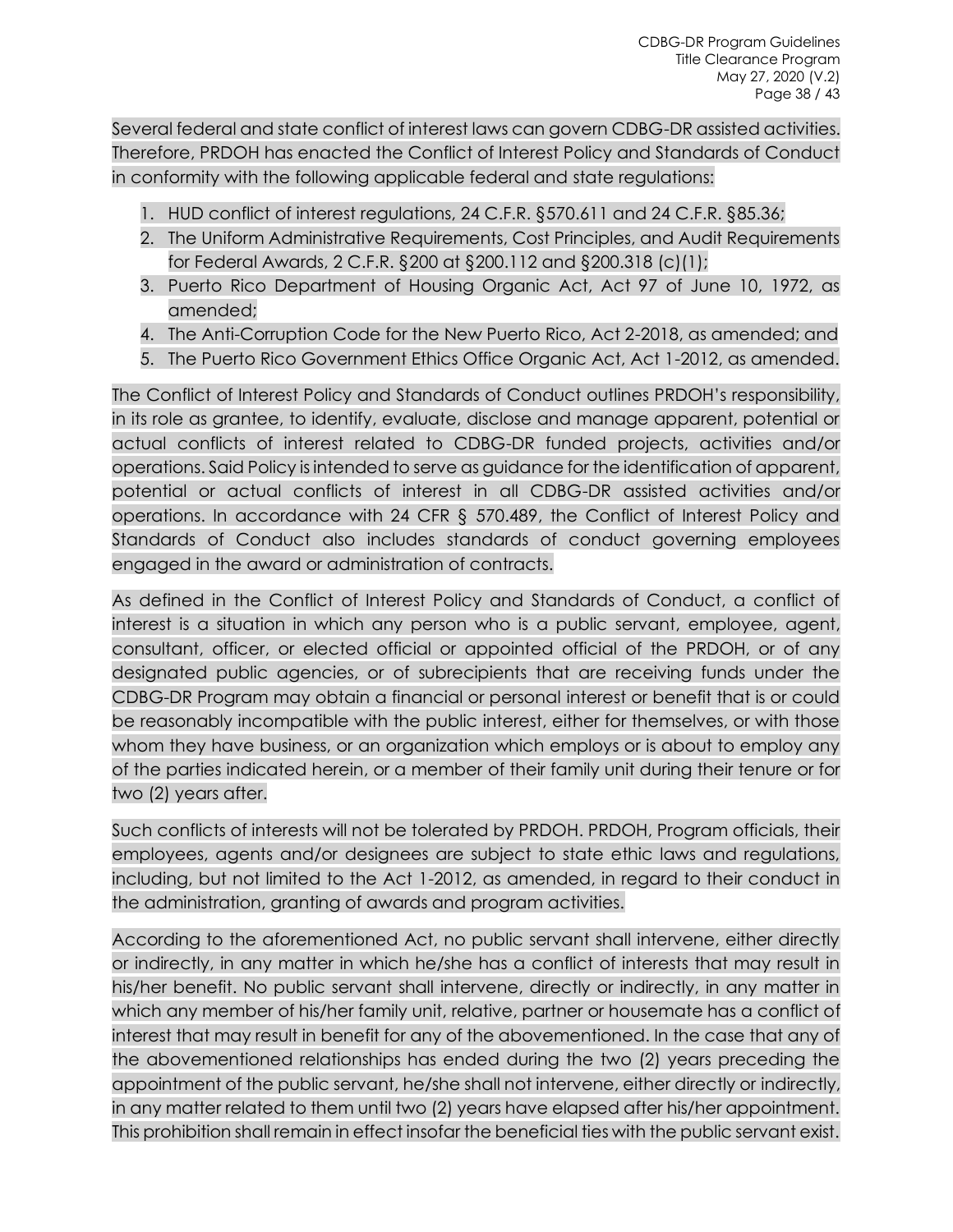Once the beneficial ties end, the public servant shall not intervene, either directly or indirectly, in such matter until two (2) years have elapsed.

The above conflict of interest statement does not necessarily preclude PRDOH Program officials, their employees, agents and/or designees from receiving assistance from the Program. On a case by case basis, PRDOH Program officials, their employees, agents and/or designees may still be eligible to apply and to receive assistance from the Program if the applicant meets all Program eligibility criteria as stated in this guideline. PRDOH Program officials, their employees, agents and/or designees should disclose their relationship with PRDOH at the time of their application.

The Conflict of Interest Policy is posted as a standalone document at [www.cdbg](http://www.cdbg-dr.pr.gov/)[dr.pr.gov.](http://www.cdbg-dr.pr.gov/)

#### <span id="page-38-0"></span>**13.8 Citizen Participation**

Throughout the duration of the grant, all citizen comments on PRDOH's published Action Plan, any substantial amendments to the Action Plan, performance reports and/or other issues related to the general administration of CDBG-DR funds, including all programs funded by this grant, are welcomed.

The Citizen Participation Plan is posted as a standalone document at [www.cdbg](http://www.cdbg-dr.pr.gov/)[dr.pr.gov.](http://www.cdbg-dr.pr.gov/)

#### <span id="page-38-1"></span>**Citizen Complaints**

Citizens who wish to voice a complaint related to PRDOH's published Action Plan, any substantial amendments to the Action Plan, performance reports, or other issues related to CDBG-DR funded activities may do so through any of the following methods:

- **E-mail**: [infoCDBG@vivienda.pr.gov](mailto:infoCDBG@vivienda.pr.gov)
- **Online**: [www.cdbg-dr.pr.gov](http://www.cdbg-dr.pr.gov/), via the Contact Form available in the "Citizen Participation" – Contact Section of the website
- **Postal mail**: Puerto Rico CDBG-DR Program P.O. Box 21365 San Juan, PR 00928-1365

#### <span id="page-38-2"></span>**Fraud, Waste, Abuse or Mismanagement**

PRDOH, as grantee, is committed to the responsible management of CDBG-DR funds by being a good advocate of the resources while maintaining a comprehensive policy for preventing, detecting, reporting and rectifying fraud, waste, abuse, or mismanagement.

Pursuant to 83 FR 40314, PRDOH implements adequate measures to detect and prevent fraud, waste, abuse, or mismanagement in all programs administered with CDBG-DR funds as well as encourages any individual who is aware or suspects any kind of conduct or activity that may be considered an act of fraud, waste, abuse, or mismanagement, regarding the CDBG-DR Program, to report such acts to the CDBG-DR Internal Audit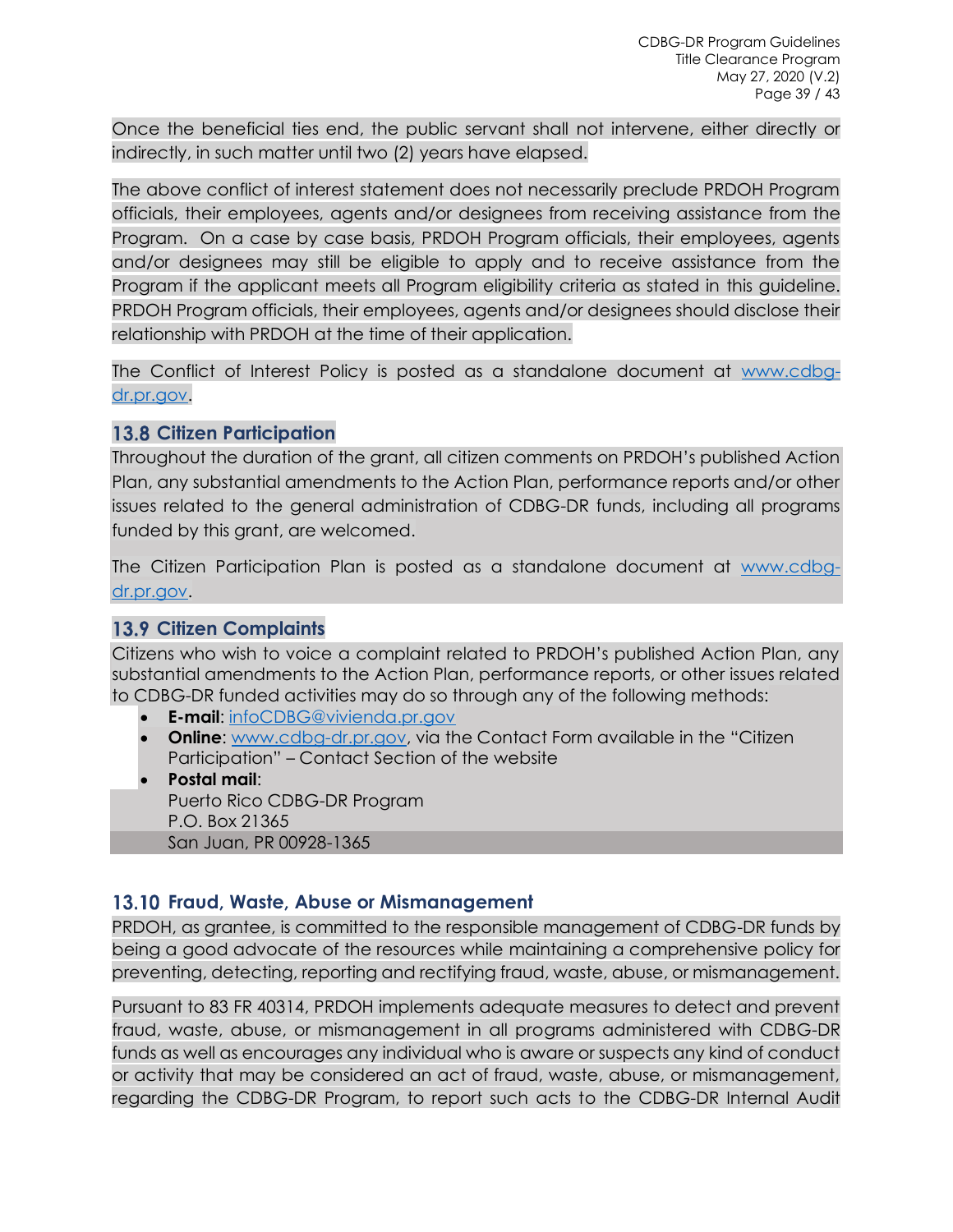Office, directly to the Office of Inspector General (**OIG**) at HUD, or any local or federal law enforcement agency.

The Anti-Fraud, Waste, Abuse, or Mismanagement Policy (**AFWAM Policy**) is established to prevent, detect and report any acts, known or suspected, of fraud, waste, abuse, or mismanagement of CDBG-DR funds. This Policy applies to any allegations or irregularities, either known or suspected, that could be considered acts of fraud, waste, abuse, or mismanagement, involving any citizen, previous, current or potential applicant, beneficiary, consultant, contractor, employee, partner, provider, subrecipient, supplier, and/or vendor under the CDGB-DR Program.

|                        | REPORT FRAUD, WASTE, ABUSE, OR MISMANAGEMENT TO PRDOH CDBG-DR                                                                                                                                                     |
|------------------------|-------------------------------------------------------------------------------------------------------------------------------------------------------------------------------------------------------------------|
| <b>CDBG-DR Hotline</b> | 787-274-2135 (English/Spanish/TTY)                                                                                                                                                                                |
| <b>Postal Mail</b>     | Puerto Rico Department of Housing<br><b>CDBG-DR Internal Audit Office</b><br>P.O. BOX 21355<br>San Juan, PR 00928-1355                                                                                            |
| Email                  | hotlineCDBG@vivienda.pr.gov                                                                                                                                                                                       |
| Internet               | www.cdbg-dr.pr.gov                                                                                                                                                                                                |
| In person              | Request a meeting with the Deputy Audit Director of the<br>Internal Audit Office located at PRDOH's<br>CDBG-DR-<br>Headquarters at 606 Barbosa Avenue, Building Juan C.<br>Cordero Dávila, Río Piedras, PR 00918. |

| REPORT FRAUD, WASTE, ABUSE, OR MISMANAGEMENT DIRECTLY TO HUD OIG |                                                                                              |  |  |
|------------------------------------------------------------------|----------------------------------------------------------------------------------------------|--|--|
| <b>HUD OIG Hotline</b>                                           | 1-800-347-3735 (Toll-Free)<br>787-766-5868 (Spanish)                                         |  |  |
| Postal Mail                                                      | HUD Office of Inspector General (OIG) Hotline<br>451 7th Street SW<br>Washington, D.C. 20410 |  |  |
| Email                                                            | HOTLINE@hudoig.gov                                                                           |  |  |
| Internet                                                         | https://www.hudoig.gov/hotline                                                               |  |  |

The AFWAM Policy is posted as a standalone document at [www.cdbg-dr.pr.gov.](http://www.cdbg-dr.pr.gov/)

#### <span id="page-39-0"></span>**13.11 Related Laws and Regulations**

These guidelines make reference as to how the provisions of certain laws apply to the Program. However, other related laws may exist which are not included in these Guidelines. This does not negate or preclude the Program from applying the provisions of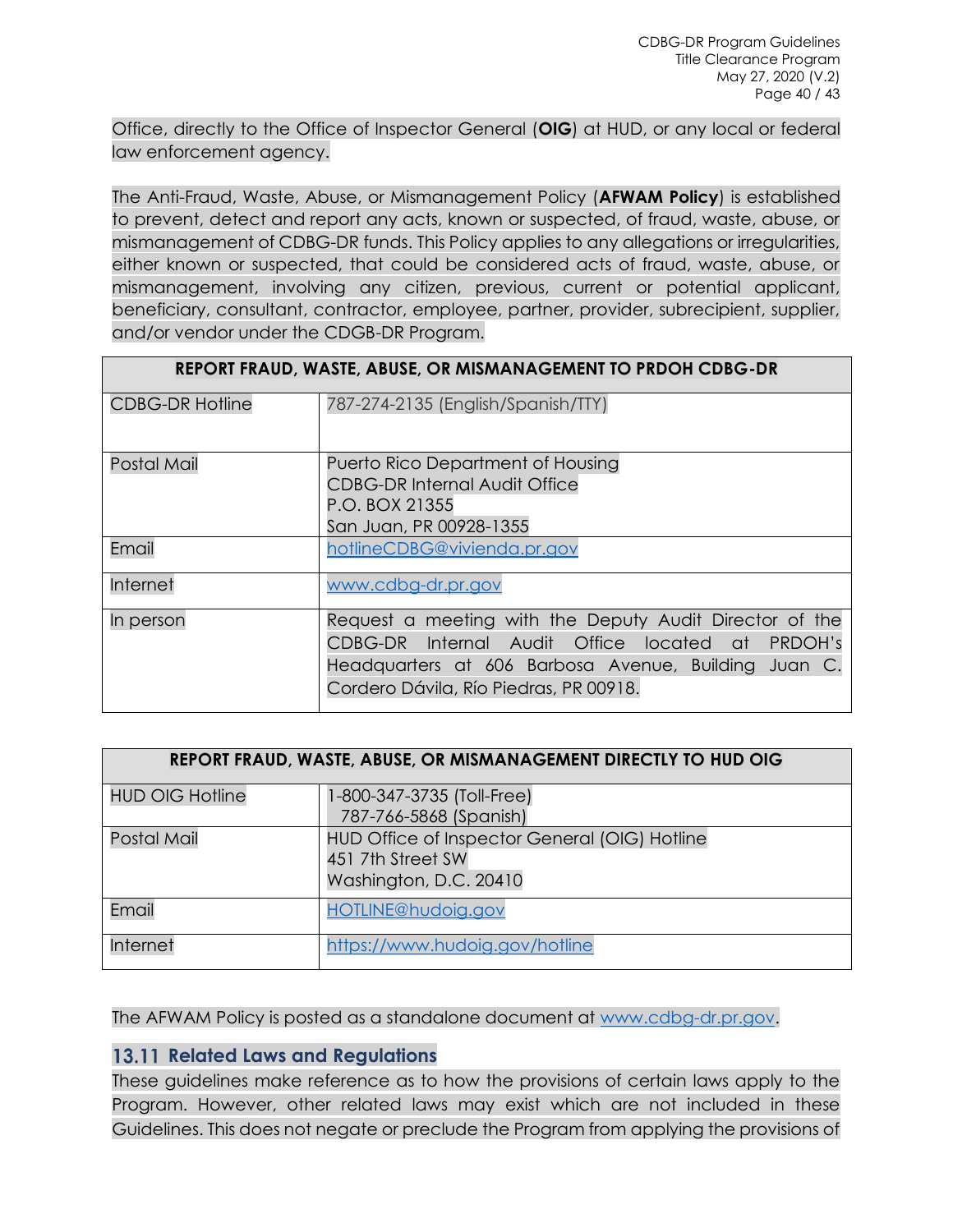those laws, nor an applicant from receiving services, when applicable. Moreover, PRDOH can enact, or may have enacted, regulations that address how the laws mentioned in these guidelines are managed. If there are any discrepancies between these guidelines and the laws and/or regulations mentioned in them, then the latter will prevail over the guidelines. If at any time the laws and/or the applicable regulations mentioned in these guidelines are amended, the new provisions will apply to the Program without the need to amend these guidelines.

#### <span id="page-40-0"></span>**13.12 Cross-Cutting Guidelines**

Some federal and local requirements apply to all programs funded by CDBG-DR. These Cross-Cutting Guidelines cover topics such as: financial management; environmental review; labor standards; acquisition; relocation; fair housing; among others. The requirements described in the above referenced Cross-Cutting Guidelines, apply to all programs described in PRDOH's CDBG-DR Initial Action Plan and its amendments.

For more information, please refer to the Cross-Cutting Guidelines, which are posted as a standalone document at [www.cdbg-dr.pr.gov.](http://www.cdbg-dr.pr.gov/)

#### <span id="page-40-1"></span>**14 PROGRAM OVERSIGHT**

Nothing contained within these guidelines is intended to limit the role of PRDOH, HUD, and/or corresponding authorities from exercising oversight and monitoring activities of the Program.

# <span id="page-40-2"></span>**15 SEVERABILITY CLAUSE**

If any provision of these guidelines, or the application thereof to any person, partnership, or corporation, or circumstance, is deemed invalid, illegal, or incapable of being enforced to any extent by a competent court, the remainder of these guidelines, and the application of such provisions, will not be affected. All valid applications of these guidelines shall be severed from any applications deemed invalid, leaving the valid applications in full force.

**END OF GUIDELINES.**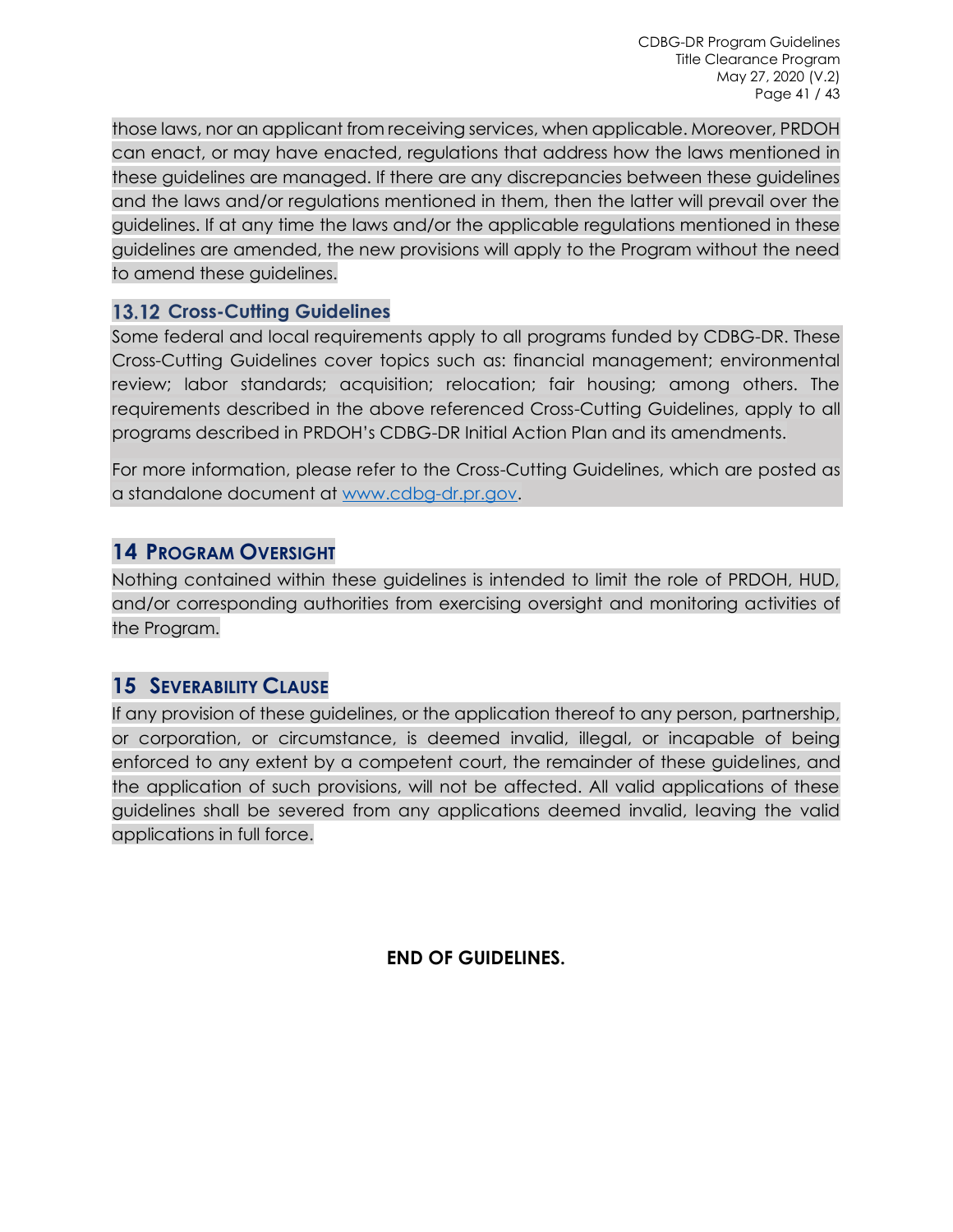

GOVERNMENT OF PUERTO RICO Department of Housing

#### **Program-based Reconsideration Request Form Title Clearance Program**

Title Clearance Program Applicants may contest any determinations or denials based on Program Policy. However, federal statutory requirements may not be challenged.

Applicants may file a Program-based Reconsideration with the Program or request an Administrative Review directly with PRDOH, as stated below. An Applicant must submit a written Program-based Reconsideration Request directly with the Title Clearance Program when it is believed there is an error with Program eligibility determination, or title is deemed unobtainable, among other determinations that justify the petition. Applicants must submit their Reconsideration Request Form directly with the Title Clearance Program, personally or via electronic or postal mail, within **twenty (20) calendar days** from the date a copy of the notice was filed in the record of the agency. Provided, that if the date on which the copy of the notice is filed in the records of the agency differs from the mailing date of said notice, the aforementioned **twenty (20) calendar day-term** shall be calculated from the mailing date.

If an Applicant fails to file a Program-based Reconsideration Request within the time allotted, said inaction will be deemed as an acceptance of the Title Clearance Program determination.

Reconsiderations may be approved or denied, in whole or in part, after a thorough review of the circumstances and information already included in an Applicant's file, unless the Applicant submits new documentation. **Applicants who file a Program-based Reconsideration Request are encouraged to provide individual facts or circumstances of their case, as well as supporting documents to justify their petition.** The Title Clearance Program has the discretion to accept or reject new documentation based upon its relevance to the Reconsideration Request.

The Title Clearance Program will review and address the Program-based Reconsideration Request within **fifteen (15) calendar days** of its receipt. Applicants will be notified of the Program's determination via a Reconsideration Approved or a Reconsideration Denied Notification.

To submit a Program-based Reconsideration Request, please complete the form on the following page and send it electronically to your PRDOH Regional Director via email or postal mail using the addresses provided in program notifications, or in person at your Regional Office Please note that the Program-based Reconsideration Request submitted by mail must be postmarked within the **twenty (20) calendar days** from the date a copy of the notice was filed in the record of the agency.